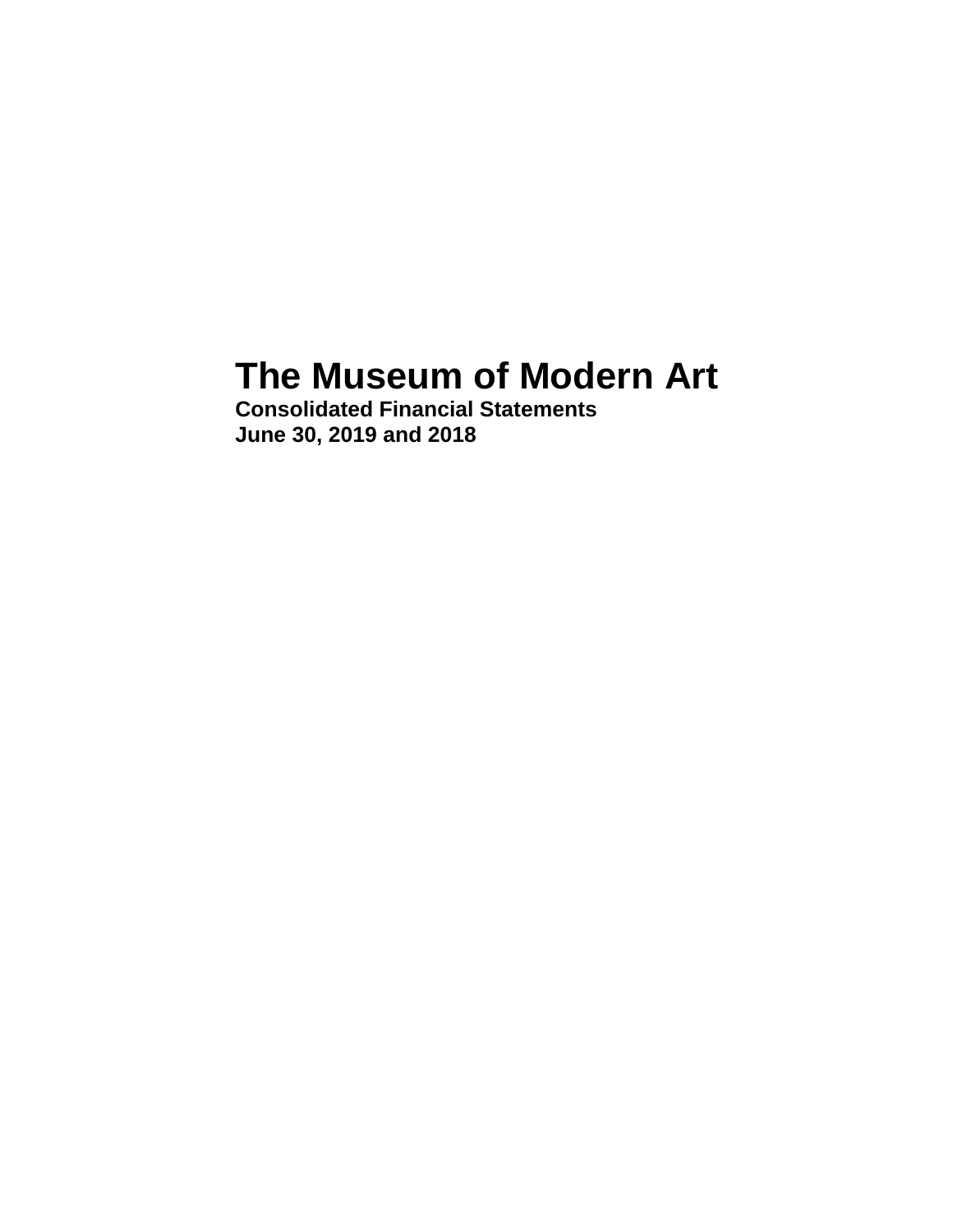# **Page(s)**

| <b>Consolidated Financial Statements</b> |  |
|------------------------------------------|--|
|                                          |  |
|                                          |  |
|                                          |  |
|                                          |  |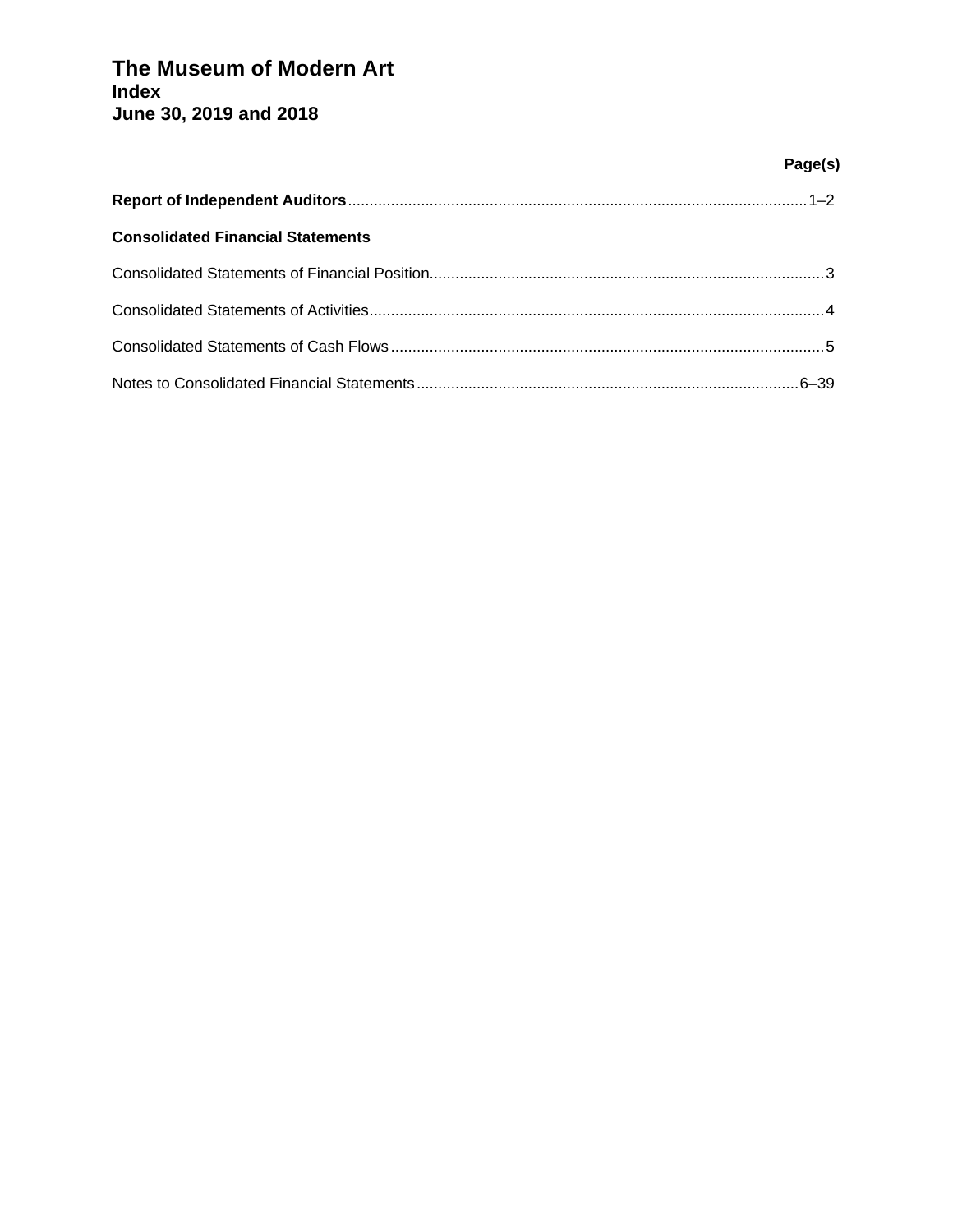

**Report of Independent Auditors**

To the Board of Trustees of The Museum of Modern Art

We have audited the accompanying consolidated financial statements of The Museum of Modern Art and its subsidiaries, which comprise the consolidated statements of financial position as of June 30, 2019 and 2018, and the related consolidated statements of activities and of cash flows for the years then ended.

### *Management's Responsibility for the Consolidated Financial Statements*

Management is responsible for the preparation and fair presentation of the consolidated financial statements in accordance with accounting principles generally accepted in the United States of America; this includes the design, implementation, and maintenance of internal control relevant to the preparation and fair presentation of consolidated financial statements that are free from material misstatement, whether due to fraud or error.

### *Auditors' Responsibility*

Our responsibility is to express an opinion on the consolidated financial statements based on our audits. We conducted our audits in accordance with auditing standards generally accepted in the United States of America. Those standards require that we plan and perform the audit to obtain reasonable assurance about whether the consolidated financial statements are free from material misstatement.

An audit involves performing procedures to obtain audit evidence about the amounts and disclosures in the consolidated financial statements. The procedures selected depend on our judgment, including the assessment of the risks of material misstatement of the consolidated financial statements, whether due to fraud or error. In making those risk assessments, we consider internal control relevant to the Company's preparation and fair presentation of the consolidated financial statements in order to design audit procedures that are appropriate in the circumstances, but not for the purpose of expressing an opinion on the effectiveness of the Company's internal control. Accordingly, we express no such opinion. An audit also includes evaluating the appropriateness of accounting policies used and the reasonableness of significant accounting estimates made by management, as well as evaluating the overall presentation of the consolidated financial statements. We believe that the audit evidence we have obtained is sufficient and appropriate to provide a basis for our audit opinion.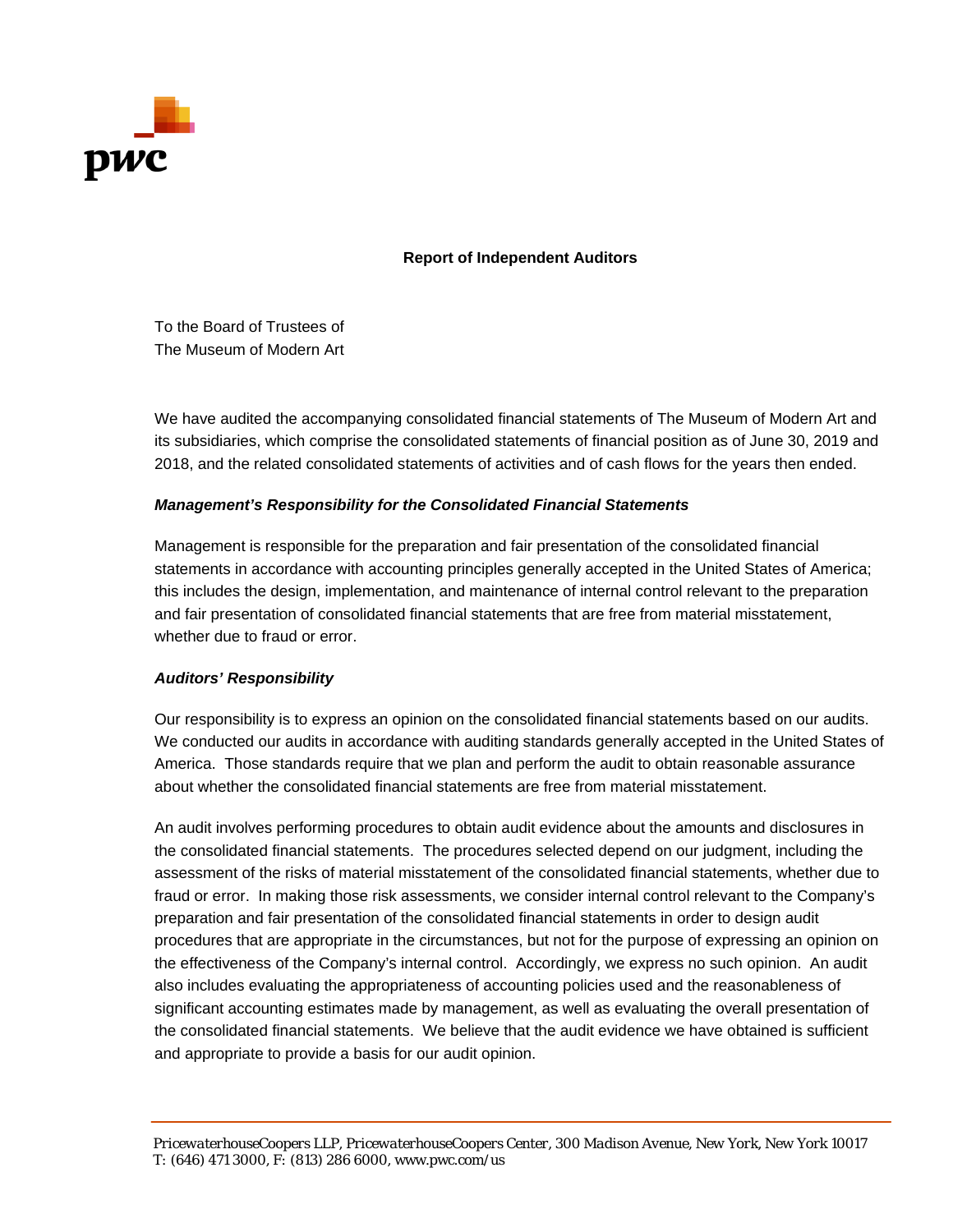

### *Opinion*

In our opinion, the consolidated financial statements referred to above present fairly, in all material respects, the financial position of The Museum of Modern Art and its subsidiaries as of June 30, 2019 and 2018, and the changes in their net assets and their cash flows for the years then ended in accordance with accounting principles generally accepted in the United States of America.

Fricewaterhouse Coopers LLP

New York, New York October 29, 2019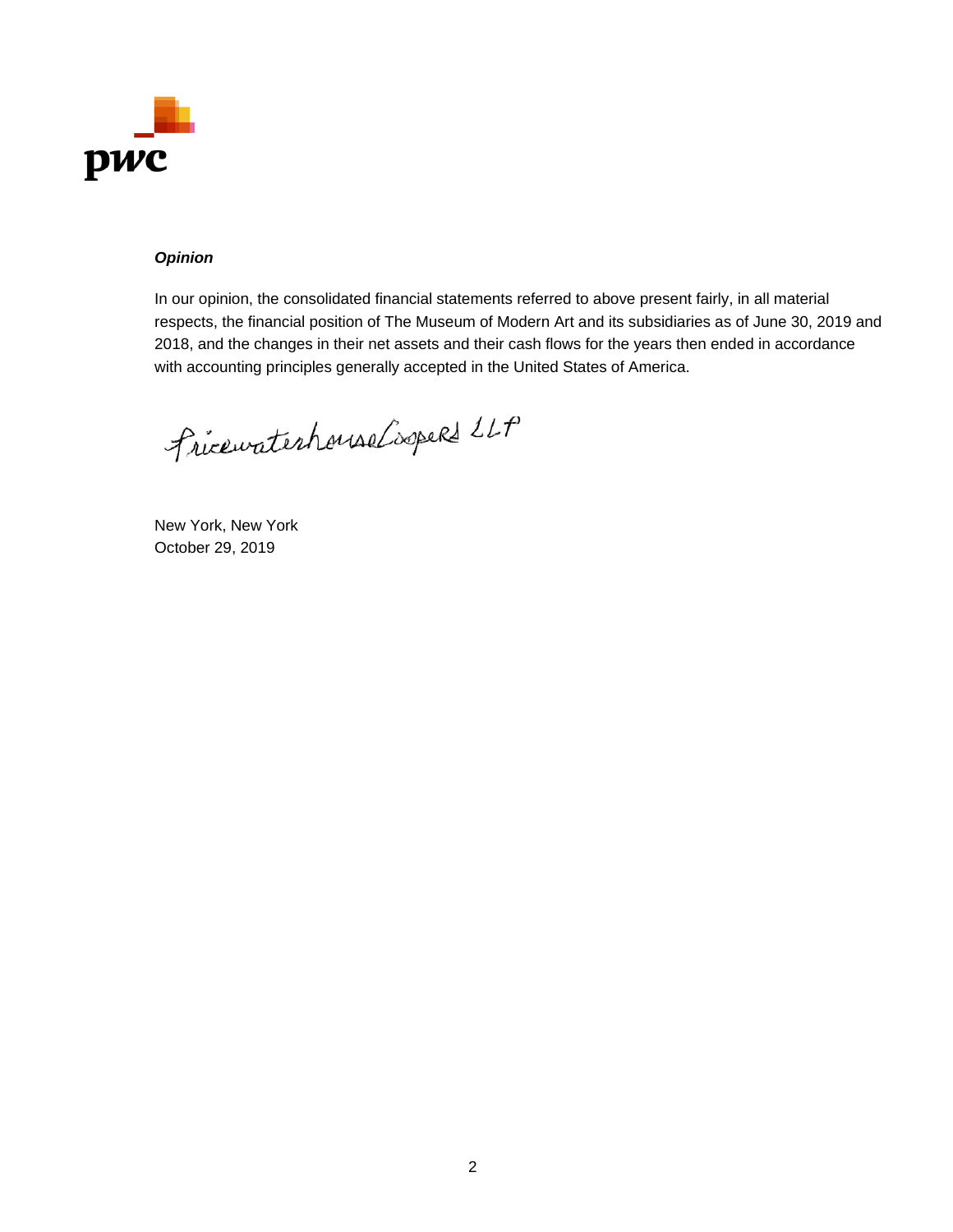# **The Museum of Modern Art Consolidated Statements of Financial Position June 30, 2019 and 2018**

| (in thousands of dollars)                                          | 2019          | 2018            |
|--------------------------------------------------------------------|---------------|-----------------|
| <b>Assets</b>                                                      |               |                 |
| Cash and cash equivalents                                          | \$<br>132,664 | \$<br>151,259   |
| Receivables                                                        |               |                 |
| Accounts receivable and other                                      | 7,024         | 6,436           |
| Contributions receivable, net                                      | 224,071       | 288,362         |
| The Trust for Cultural Resources                                   | 31,232        | 32,082          |
| Inventories                                                        | 16,212        | 16,333          |
| Prepaid expenses and other assets                                  | 14,762        | 13,279          |
| Investments                                                        |               |                 |
| Accrued investment income and other receivables                    | 1,157         | 678             |
| Investments, at fair value                                         | 1,217,010     | 1,068,087       |
| Interest in net assets of International Council                    | 6,320         | 6,065           |
| Property, plant and equipment, net                                 | 728,824       | 646,402         |
| <b>Total assets</b>                                                | 2,379,276     | \$<br>2,228,983 |
| <b>Liabilities and Net Assets</b>                                  |               |                 |
| Accounts payable, accrued expenses and other liabilities           | \$<br>70,136  | \$<br>78,225    |
| Deferred revenue                                                   | 2,337         | 3,516           |
| Loans payable, bond premium and deferred financing costs, net of   |               |                 |
| accumulated amortization, of \$33,775 in 2019 and \$39,657 in 2018 | 329,975       | 335,857         |
| Pension and postretirement benefit obligations                     | 72,269        | 61,741          |
| <b>Total liabilities</b>                                           | 474,717       | 479,339         |
| Net assets                                                         |               |                 |
| Without donor restrictions                                         | 768,551       | 697,923         |
| With donor restrictions                                            | 1,136,008     | 1,051,721       |
| Total net assets                                                   | 1,904,559     | 1,749,644       |
| Total liabilities and net assets                                   | 2,379,276     | \$<br>2,228,983 |

The accompanying notes are an integral part of these consolidated financial statements.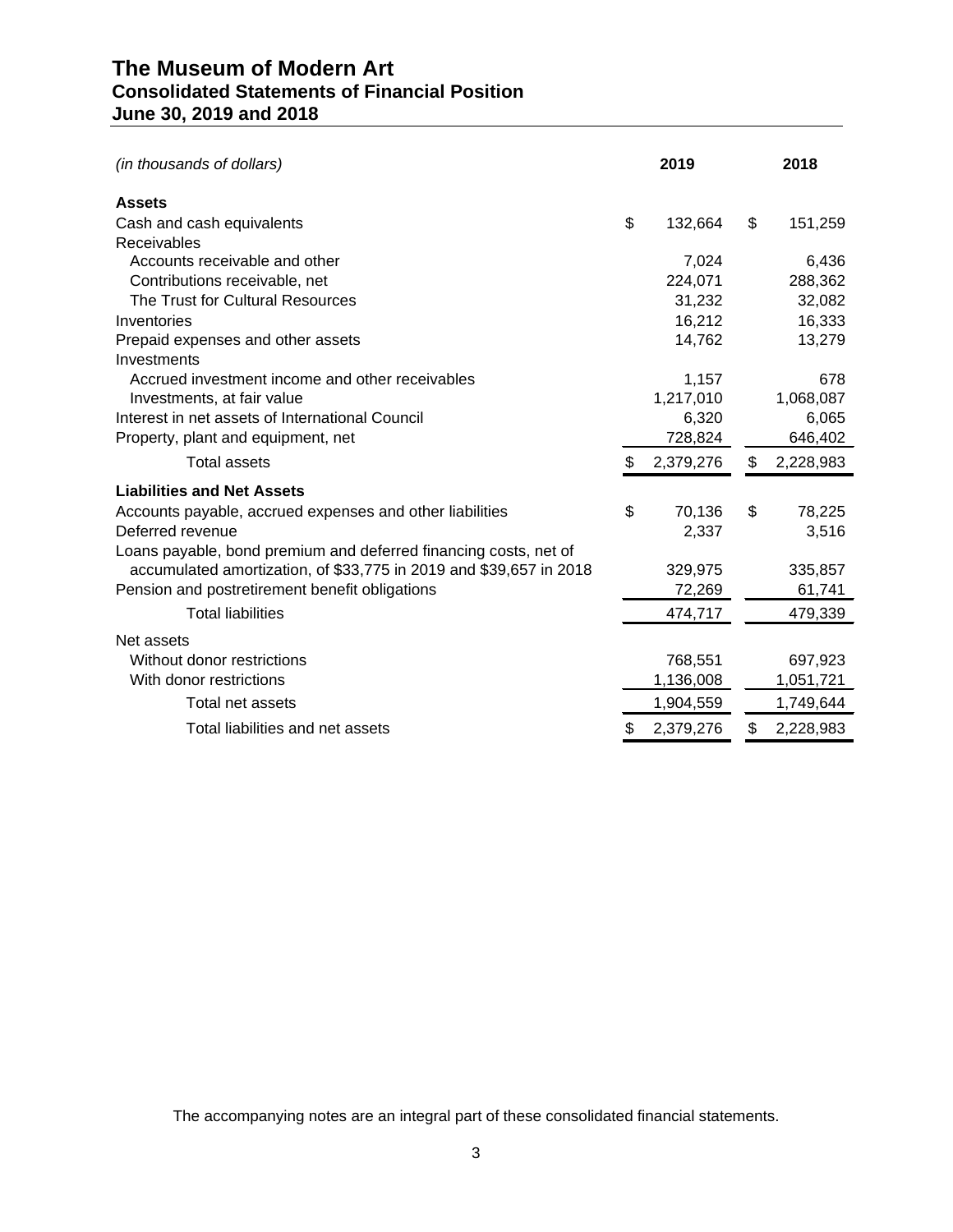# **The Museum of Modern Art Consolidated Statements of Activities Years Ended June 30, 2019 and 2018**

|                                                                          |                                 |                                                                       | 2019                                                 |                                          |              | 2018                               |                                                                              |                                                      |                                          |                    |  |  |
|--------------------------------------------------------------------------|---------------------------------|-----------------------------------------------------------------------|------------------------------------------------------|------------------------------------------|--------------|------------------------------------|------------------------------------------------------------------------------|------------------------------------------------------|------------------------------------------|--------------------|--|--|
|                                                                          |                                 | <b>Without Donor Restrictions</b>                                     |                                                      |                                          |              |                                    | <b>Without Donor Restriction</b>                                             |                                                      |                                          |                    |  |  |
| (in thousands of dollars)                                                | Museum<br>Operations            | <b>Plant and</b><br>Equipment<br>Funded by<br><b>Designated Gifts</b> | <b>Total Without</b><br>Donor<br><b>Restrictions</b> | <b>With Donor</b><br><b>Restrictions</b> | Total        | <b>Museum</b><br><b>Operations</b> | <b>Plant and</b><br>Equipment<br><b>Funded by</b><br><b>Designated Gifts</b> | <b>Total Without</b><br>Donor<br><b>Restrictions</b> | <b>With Donor</b><br><b>Restrictions</b> | Total              |  |  |
| Operating revenues and other support                                     |                                 |                                                                       |                                                      |                                          |              |                                    |                                                                              |                                                      |                                          |                    |  |  |
| Admissions                                                               | $\mathbf{\hat{S}}$<br>29,640 \$ | $-$ \$                                                                | 29,640 \$                                            | $\sim$                                   | 29,640<br>-S | \$<br>$31,101$ \$                  | $\sim$                                                                       | $\mathfrak{L}$<br>$31,101$ \$                        |                                          | <b>S</b><br>31,101 |  |  |
| Membership                                                               | 11,593                          |                                                                       | 11,593                                               |                                          | 11,593       | 12,949                             |                                                                              | 12,949                                               |                                          | 12,949             |  |  |
| Investment income-spending policy                                        | 44,212                          |                                                                       | 44,212                                               |                                          | 44,212       | 39,206                             |                                                                              | 39,206                                               |                                          | 39,206             |  |  |
| Annual fund contributions                                                | 11,811                          |                                                                       | 11,811                                               |                                          | 11,811       | 11,659                             |                                                                              | 11,659                                               |                                          | 11,659             |  |  |
| Other grants and contributions                                           | 18,095                          |                                                                       | 18,095                                               | 10,584                                   | 28,679       | 15,808                             |                                                                              | 15,808                                               | 10,922                                   | 26,730             |  |  |
| Circulating exhibition fees                                              | 1,090                           |                                                                       | 1,090                                                |                                          | 1,090        | 3,135                              |                                                                              | 3,135                                                |                                          | 3,135              |  |  |
| Other                                                                    | 3,599                           |                                                                       | 3.599                                                |                                          | 3.599        | 7,340                              |                                                                              | 7,340                                                |                                          | 7,340              |  |  |
| Revenue of auxiliary activities                                          | 59,196                          |                                                                       | 59,196                                               |                                          | 59,196       | 62,126                             |                                                                              | 62,126                                               |                                          | 62,126             |  |  |
| Net assets released from restrictions                                    | 50,933                          |                                                                       | 50,933                                               | (50, 933)                                |              | 38,565                             |                                                                              | 38,565                                               | (38, 565)                                |                    |  |  |
| Total operating revenues and other support                               | 230,169                         | $\overline{\phantom{a}}$                                              | 230,169                                              | (40, 349)                                | 189,820      | 221,889                            | $\sim$                                                                       | 221,889                                              | (27, 643)                                | 194,246            |  |  |
| <b>Operating expenses</b>                                                |                                 |                                                                       |                                                      |                                          |              |                                    |                                                                              |                                                      |                                          |                    |  |  |
| Curatorial and related support services                                  | 47,409                          |                                                                       | 47,409                                               |                                          | 47,409       | 47,329                             |                                                                              | 47,329                                               |                                          | 47,329             |  |  |
| Exhibitions                                                              | 13,491                          |                                                                       | 13,491                                               |                                          | 13,491       | 12,232                             |                                                                              | 12,232                                               |                                          | 12,232             |  |  |
| Other museum programs                                                    | 5,340                           |                                                                       | 5,340                                                |                                          | 5,340        | 5,837                              |                                                                              | 5,837                                                |                                          | 5,837              |  |  |
| Cost of sales/auxiliary activities                                       | 57.837                          |                                                                       | 57,837                                               |                                          | 57,837       | 61,187                             |                                                                              | 61.187                                               |                                          | 61,187             |  |  |
| Depreciation (nonauxiliary)                                              | 5,144                           | 21,597                                                                | 26.741                                               |                                          | 26,741       | 5,021                              | 30,225                                                                       | 35.246                                               |                                          | 35,246             |  |  |
| Public services                                                          | 5,365                           |                                                                       | 5,365                                                |                                          | 5,365        | 4,419                              |                                                                              | 4,419                                                |                                          | 4,419              |  |  |
| Membership, development and cultivation                                  | 12,208                          |                                                                       | 12,208                                               |                                          | 12,208       | 12,338                             |                                                                              | 12,338                                               |                                          | 12,338             |  |  |
| Facilities, security and other                                           | 37,247                          |                                                                       | 37,247                                               |                                          | 37,247       | 32,958                             |                                                                              | 32,958                                               |                                          | 32,958             |  |  |
| Public information                                                       | 6,943                           |                                                                       | 6,943                                                |                                          | 6,943        | 5,531                              |                                                                              | 5,531                                                |                                          | 5,531              |  |  |
| Administration and other                                                 | 32,575                          |                                                                       | 32,575                                               |                                          | 32,575       | 30,675                             |                                                                              | 30,675                                               |                                          | 30,675             |  |  |
| Total operating expenses                                                 | 223.559                         | 21,597                                                                | 245,156                                              |                                          | 245,156      | 217,527                            | 30,225                                                                       | 247,752                                              |                                          | 247,752            |  |  |
| Excess (deficit) of operating revenues and support over                  |                                 |                                                                       |                                                      |                                          |              |                                    |                                                                              |                                                      |                                          |                    |  |  |
| operating expenses                                                       | 6.610                           | (21, 597)                                                             | (14, 987)                                            | (40, 349)                                | (55, 336)    | 4.362                              | (30, 225)                                                                    | (25, 863)                                            | (27.643)                                 | (53, 506)          |  |  |
| Nonoperating revenues, expenses and other support                        |                                 |                                                                       |                                                      |                                          |              |                                    |                                                                              |                                                      |                                          |                    |  |  |
| Sales of works of art                                                    |                                 |                                                                       |                                                      | 57,922                                   | 57,922       |                                    |                                                                              |                                                      | 4,254                                    | 4,254              |  |  |
| Acquisition of works of art                                              | (40, 332)                       |                                                                       | (40, 332)                                            | $\sim$                                   | (40, 332)    | (47, 620)                          |                                                                              | (47, 620)                                            |                                          | (47, 620)          |  |  |
| Net assets released from restrictions for art acquisitions               | 40,332                          |                                                                       | 40,332                                               | (40, 332)                                |              | 47,215                             |                                                                              | 47,215                                               | (47, 215)                                |                    |  |  |
| Net assets released from restrictions for debt service and reduction     |                                 |                                                                       | ٠                                                    | $\sim$                                   |              | 250                                |                                                                              | 250                                                  | (250)                                    |                    |  |  |
| Excess of investment income over amounts designated                      |                                 |                                                                       |                                                      |                                          |              |                                    |                                                                              |                                                      |                                          |                    |  |  |
| for operations and specific purposes                                     | (644)                           |                                                                       | (644)                                                | 11,910                                   | 11,266       | 13,881                             |                                                                              | 13,881                                               | 19.423                                   | 33,304             |  |  |
| Contributions restricted for art acquisitions                            |                                 |                                                                       |                                                      | 13,769                                   | 13,769       |                                    |                                                                              |                                                      | 26,235                                   | 26,235             |  |  |
| Contributions restricted for capital acquisition and permanent endowment |                                 |                                                                       |                                                      | 81,367                                   | 81,367       |                                    |                                                                              |                                                      | 61,701                                   | 61,701             |  |  |
| Board-designated proceeds and other contributions                        | 103,267                         |                                                                       | 103,267                                              |                                          | 103,267      | 6,257                              |                                                                              | 6,257                                                |                                          | 6,257              |  |  |
| Defined benefit plan changes other than net periodic benefit cost        | (10, 797)                       |                                                                       | (10, 797)                                            |                                          | (10, 797)    | 16,594                             |                                                                              | 16,594                                               | ٠                                        | 16,594             |  |  |
| Interest expense, change in fair value of interest rate                  |                                 |                                                                       |                                                      |                                          |              |                                    |                                                                              |                                                      |                                          |                    |  |  |
| swap agreements and other financing costs                                | (6, 211)                        |                                                                       | (6, 211)                                             |                                          | (6, 211)     | (5, 543)                           |                                                                              | (5, 543)                                             |                                          | (5, 543)           |  |  |
| Total nonoperating revenues,                                             |                                 |                                                                       |                                                      |                                          |              |                                    |                                                                              |                                                      |                                          |                    |  |  |
| expenses and other support                                               | 85,615                          |                                                                       | 85,615                                               | 124,636                                  | 210,251      | 31,034                             |                                                                              | 31,034                                               | 64,148                                   | 95,182             |  |  |
| Change in net assets                                                     | 92.225                          | (21, 597)                                                             | 70.628                                               | 84,287                                   | 154,915      | 35,396                             | (30, 225)                                                                    | 5,171                                                | 36,505                                   | 41,676             |  |  |
| <b>Net Assets</b>                                                        |                                 |                                                                       |                                                      |                                          |              |                                    |                                                                              |                                                      |                                          |                    |  |  |
| Beginning of year                                                        | 570,276                         | 127,647                                                               | 697,923                                              | 1,051,721                                | 1,749,644    | 534,880                            | 157,872                                                                      | 692,752                                              | 1,015,216                                | 1,707,968          |  |  |
| End of year                                                              | 662,501<br>\$                   | \$<br>106,050                                                         | 768,551<br>-S                                        | \$1,136,008                              | \$1,904,559  | 570,276<br>\$                      | \$<br>127,647                                                                | \$<br>697,923                                        | \$<br>1,051,721                          | \$1,749,644        |  |  |

The accompanying notes are an integral part of these consolidated financial statements.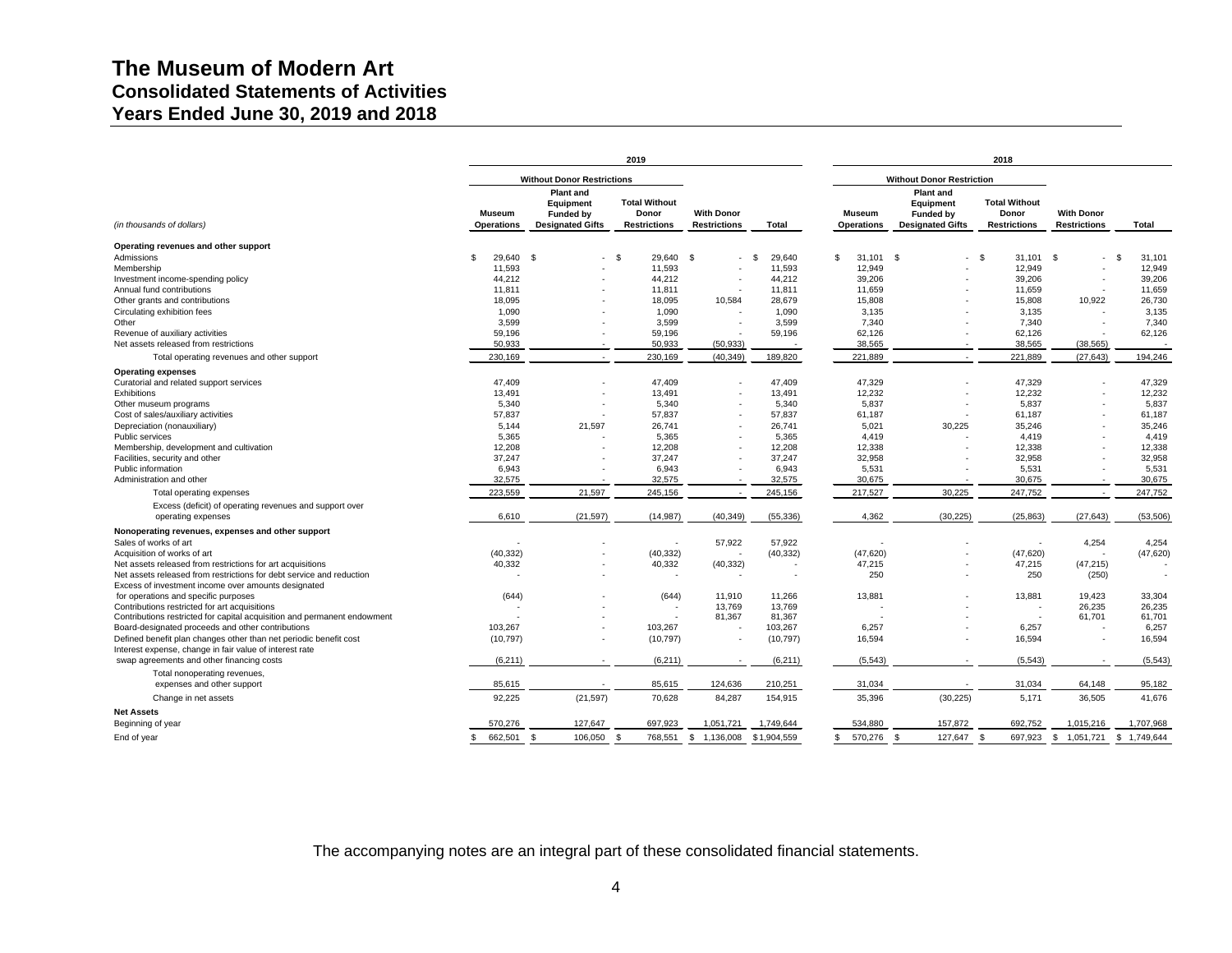# **The Museum of Modern Art Consolidated Statements of Cash Flows Years Ended June 30, 2019 and 2018**

| (in thousands of dollars)                                                                          | 2019 |                   | 2018               |
|----------------------------------------------------------------------------------------------------|------|-------------------|--------------------|
| Cash flows from operating activities                                                               |      |                   |                    |
| Change in net assets                                                                               | \$   | 154,915           | \$<br>41,676       |
| Adjustments to reconcile change in net assets to net cash                                          |      |                   |                    |
| provided by (used in) operating activities                                                         |      |                   |                    |
| Depreciation and amortization                                                                      |      | 21,516            | 29,362             |
| Defined benefit plan changes other than net periodic benefit cost                                  |      | 10,797            | (16, 594)          |
| Change in interest in net assets of International Council                                          |      | (255)             | (417)              |
| Net realized gains and unrealized appreciation on investments                                      |      | (50, 713)         | (67, 295)          |
| Contributions restricted for capital acquisition and permanent endowment<br>Contributed securities |      | (70, 162)         | (42, 623)          |
| Proceeds from sales of contributed securities                                                      |      | (9, 196)<br>6,898 | (14, 711)<br>6,054 |
| Change in fair value of interest rate swap agreement                                               |      | (240)             | (689)              |
| Sales of works of art                                                                              |      | (57, 922)         | (4,254)            |
| Acquisition of works of art                                                                        |      | 40,322            | 47,215             |
| Changes in assets and liabilities                                                                  |      |                   |                    |
| Accounts receivable and other                                                                      |      | (588)             | 1.881              |
| Contributions receivable                                                                           |      | (3,557)           | (15,991)           |
| Accrued investment income and other investment receivables                                         |      | (479)             | (152)              |
| Inventories                                                                                        |      | 121               | (3, 137)           |
| Prepaid expenses and other assets                                                                  |      | (1,483)           | (1,712)            |
| Accounts payable, accrued expenses and other liabilities                                           |      | (3,901)           | 8,438              |
| Pension and postretirement benefit obligations                                                     |      | (269)             | (1,263)            |
| Deferred revenue                                                                                   |      | (1, 179)          | 1,270              |
| Net cash provided by (used in) operating activities                                                |      | 34,625            | (32, 942)          |
| Cash flows from investing activities                                                               |      |                   |                    |
| Purchases of property, plant and equipment                                                         |      | (112, 768)        | (117, 852)         |
| Drawdown of bond proceeds for construction                                                         |      |                   | 51,371             |
| Proceeds from disposition of investments                                                           |      | 337,670           | 98,919             |
| Purchase of investments                                                                            |      | (435, 880)        | (146, 172)         |
| Distributions from Trust for Cultural Resources                                                    |      | 850               | 1,150              |
| Sales of works of art                                                                              |      | 57,922            | 4,254              |
| Acquisition of works of art                                                                        |      | (41, 322)         | (38, 215)          |
| Net cash used in investing activities                                                              |      | (193, 528)        | (146, 545)         |
| Cash flows from financing activities                                                               |      |                   |                    |
| Contributions restricted for capital acquisition and permanent endowment                           |      | 125,965           | 153,813            |
| Proceeds from sales of contributed securities                                                      |      | 14,343            | 16,582             |
| Proceeds from line of credit borrowing                                                             |      | ÷,                | 1,050              |
| Payments on line of credit borrowing                                                               |      |                   | (2,300)            |
| Net cash provided by financing activities                                                          |      | 140,308           | 169,145            |
| Net decrease in cash and cash equivalents                                                          |      | (18, 595)         | (10, 342)          |
| Cash and cash equivalents                                                                          |      |                   |                    |
| Beginning of year                                                                                  |      | 151,259           | 161,601            |
| End of year                                                                                        | \$   | 132,664           | \$<br>151,259      |
| <b>Supplemental disclosures</b>                                                                    |      |                   |                    |
| Cash paid in the year for interest                                                                 | \$   | 11,759            | \$<br>11,523       |
| Change in accruals of property, plant and equipment acquisitions                                   |      | (2,948)           | 5,066              |
| Change in accruals of acquisitions of works of art                                                 |      | (1,000)           | 9,000              |
| Contributed securities                                                                             |      | 21,222            | 20,322             |

The accompanying notes are an integral part of these consolidated financial statements.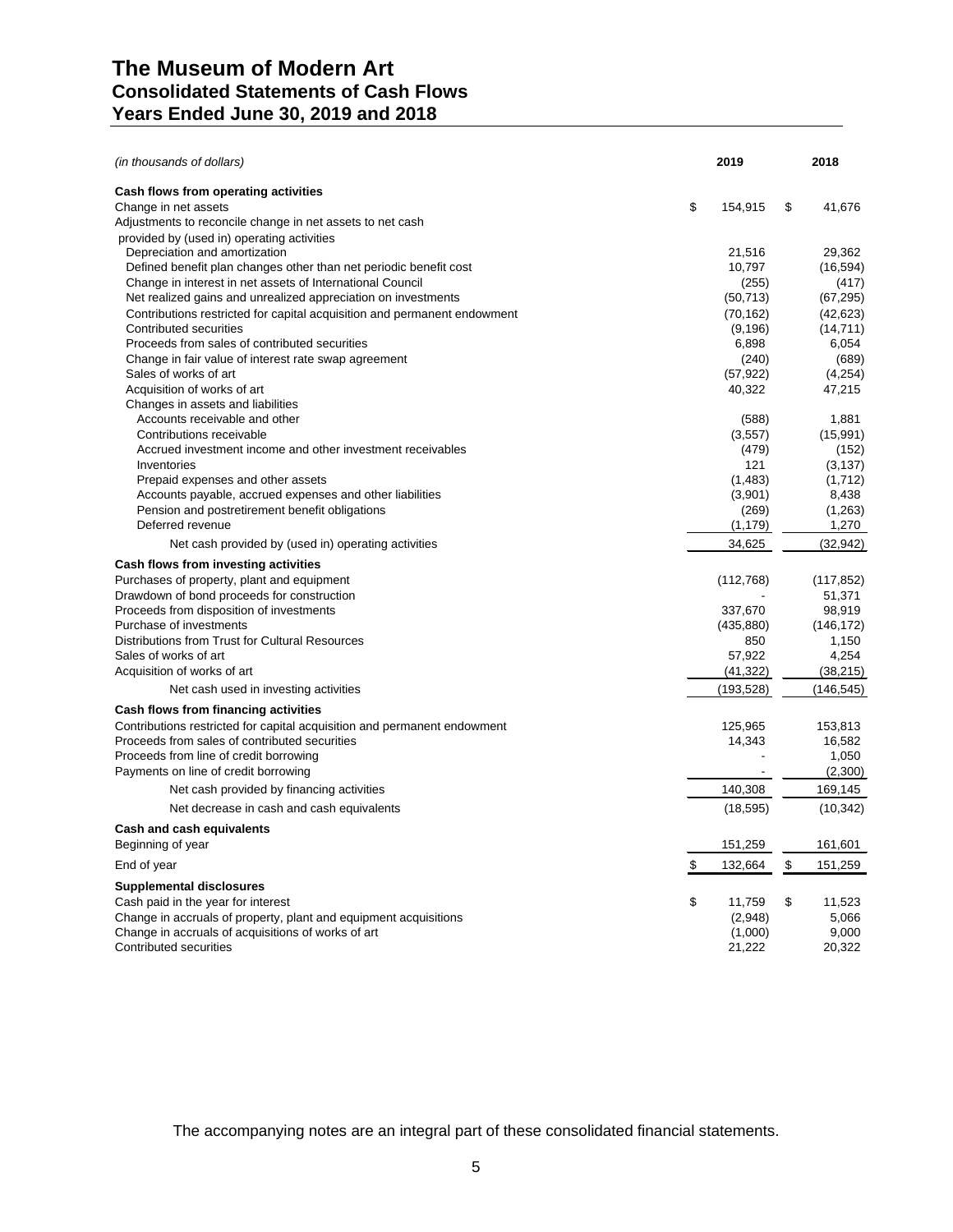### **1. Organization and Summary of Significant Accounting Policies**

The accompanying consolidated financial statements have been prepared on the accrual basis of accounting in conformity with accounting principles generally accepted in the United States of America and reflect the consolidation of the following entities:

- The Museum of Modern Art (the "Museum");
- P.S. 1 Contemporary Art Center ("MoMA PS1");
- Modern and Contemporary Art Support Corp. (the "Support Corp"); and
- AFE, LLC.

Intercompany transactions have been eliminated in consolidation. The Museum is the sole member of MoMA PS1, the Support Corp, and AFE, LLC. In addition, the International Council of The Museum of Modern Art (the "Council") provides exhibition and programming support to the Museum. The Council exclusively supports the Museum in its international programs and activities. The Museum has recorded its interest in 100% of the Council's net assets of \$6,320 and \$6,065 in the consolidated statements of financial position as of June 30, 2019 and 2018, respectively. These net assets are classified as net assets with donor restrictions. The Council's net assets consist primarily of cash and cash equivalents and investments which were \$461 and \$6,553, respectively, at June 30, 2019 and \$535 and \$6,404, respectively, at June 30, 2018. All of the Council's investments (as of June 30, 2019 and 2018) are maintained within the Museum's investment portfolio (Notes 3 and 4).

The Museum, MoMA PS1, the Support Corp and the Council are not-for-profit organizations exempt from tax under Section  $501(c)(3)$  of the Internal Revenue Code; AFE, LLC is a limited liability corporation.

The Museum's significant accounting policies are described below:

### **Collections**

The Museum is chartered as an educational institution whose collection of modern and contemporary art is made available to its members and the public to encourage an ever-deeper understanding and enjoyment of such art by the diverse local, national, and international audiences that it serves. Through the leadership of its Board of Trustees (the "Board") and staff, the Museum strives to establish, preserve, and document a permanent collection of the highest order that reflects the vitality, complexity and unfolding patterns of modern and contemporary art; present exhibitions and educational programs of unparalleled significance; sustain a library, archives, and conservation laboratory that are recognized as international centers of research; and support scholarship and publications of preeminent intellectual merit.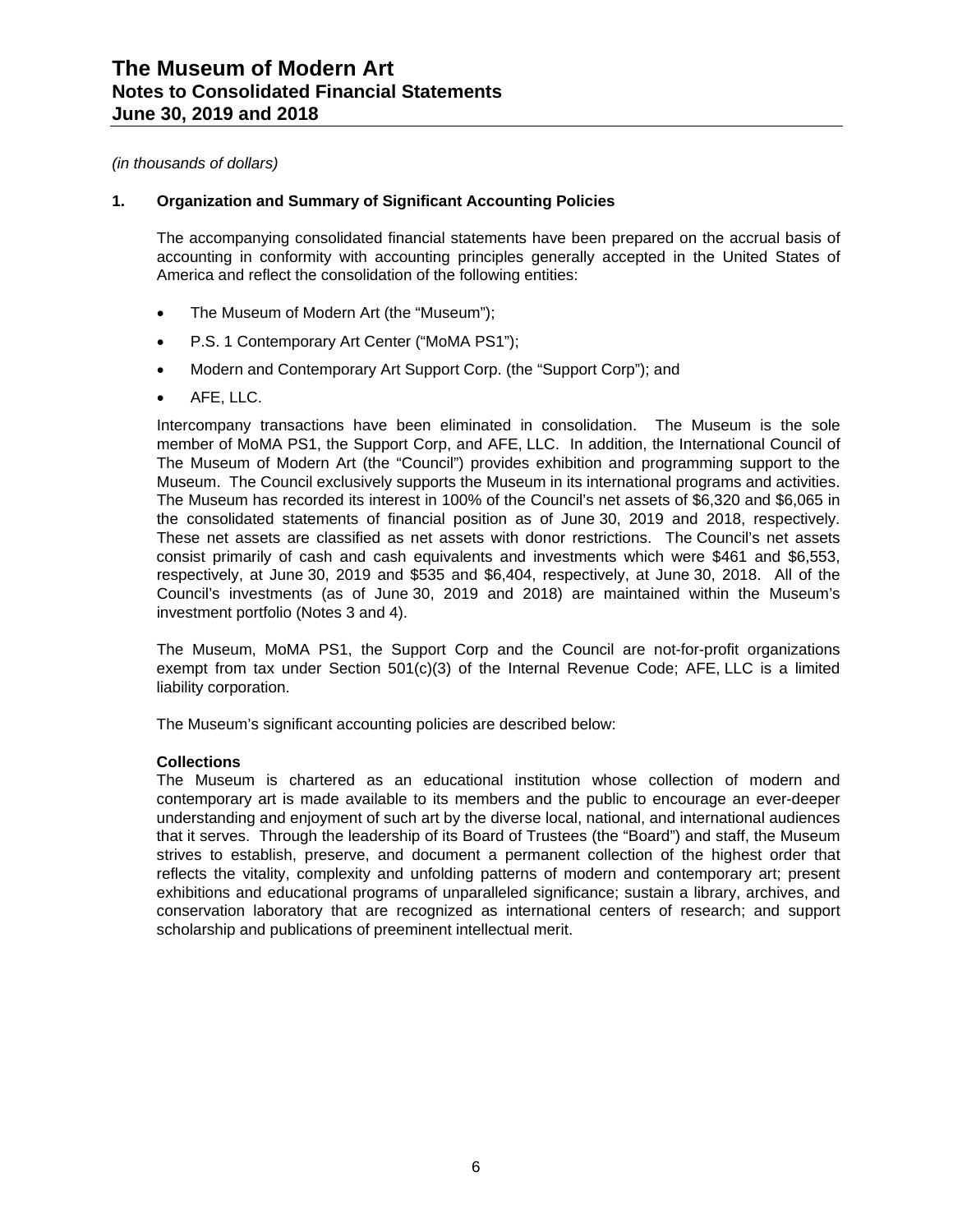### *(in thousands of dollars)*

The Museum's collections, acquired through purchase and contributions, are not recognized as assets on the consolidated statements of financial position. Purchases of collection items are recorded in the year in which the items were acquired as decreases in net assets without donor restrictions. Contributed collection items are not reflected in the consolidated financial statements. Proceeds from sales of works of art, which are reflected as increases in net assets with donor restrictions, are used exclusively to acquire other items for the collection.

### **Net Assets**

The Museum reports information regarding its consolidated financial position and change in net assets in two classes of net assets: net assets without donor restrictions and net assets with donor restrictions.

- Net assets without donor restrictions are not subject to donor-imposed restrictions and may be expended for any purpose in performing the primary objectives of the museum. These net assets may be used at the discretion of the museum's management and the Board of Trustees. As reflected in the accompanying consolidated statements of financial position, the Museum and the Board of Trustees have designated net assets without donor restrictions into the following two categories:
	- a. Museum operations comprise net assets that are an integral part of the Museum's programs and supporting activities, including fixed assets purchased from general operating support funds.
	- b. Plant and equipment funded by designated gifts represents fixed assets constructed or acquired with donor specified contributions
- Net assets with donor restrictions are subject to stipulations imposed by donors. Some donorimposed restrictions are temporary in nature, such as those that will be met by the passage of time or by actions taken by the Museum. Some donor-imposed restrictions are perpetual in nature, where the donor stipulates that the resources be maintained in perpetuity. Net assets maintained in perpetuity mainly include endowment contributions. Generally, the donors of these assets permit the Museum to use all or part of the income earned on the related investments for general or specific purposes. Appreciation and income earned on donorrestricted endowment funds are classified as net assets with donor restrictions until appropriated for spending, as more fully disclosed in Note 10.

### **Contributions**

Contributions, including promises to give, are recorded as net assets with donor restrictions if they are received with donor stipulations that limit the use of the donated assets. Donor-restricted contributions intended for capital projects are initially recorded as net assets with donor restrictions and released to net assets without donor restrictions when the asset is placed in service. When a time restriction ends, or a purpose restriction is accomplished, net assets with donor restrictions are reclassified to net assets without donor restrictions and reported in the statements of activities as net assets released from restrictions. Donor-restricted contributions whose restrictions are met in the year of contribution are reported as without donor restrictions. Investment income earned on donor-restricted contributions whose restrictions are met within the same year as received is reported in net assets without donor restrictions.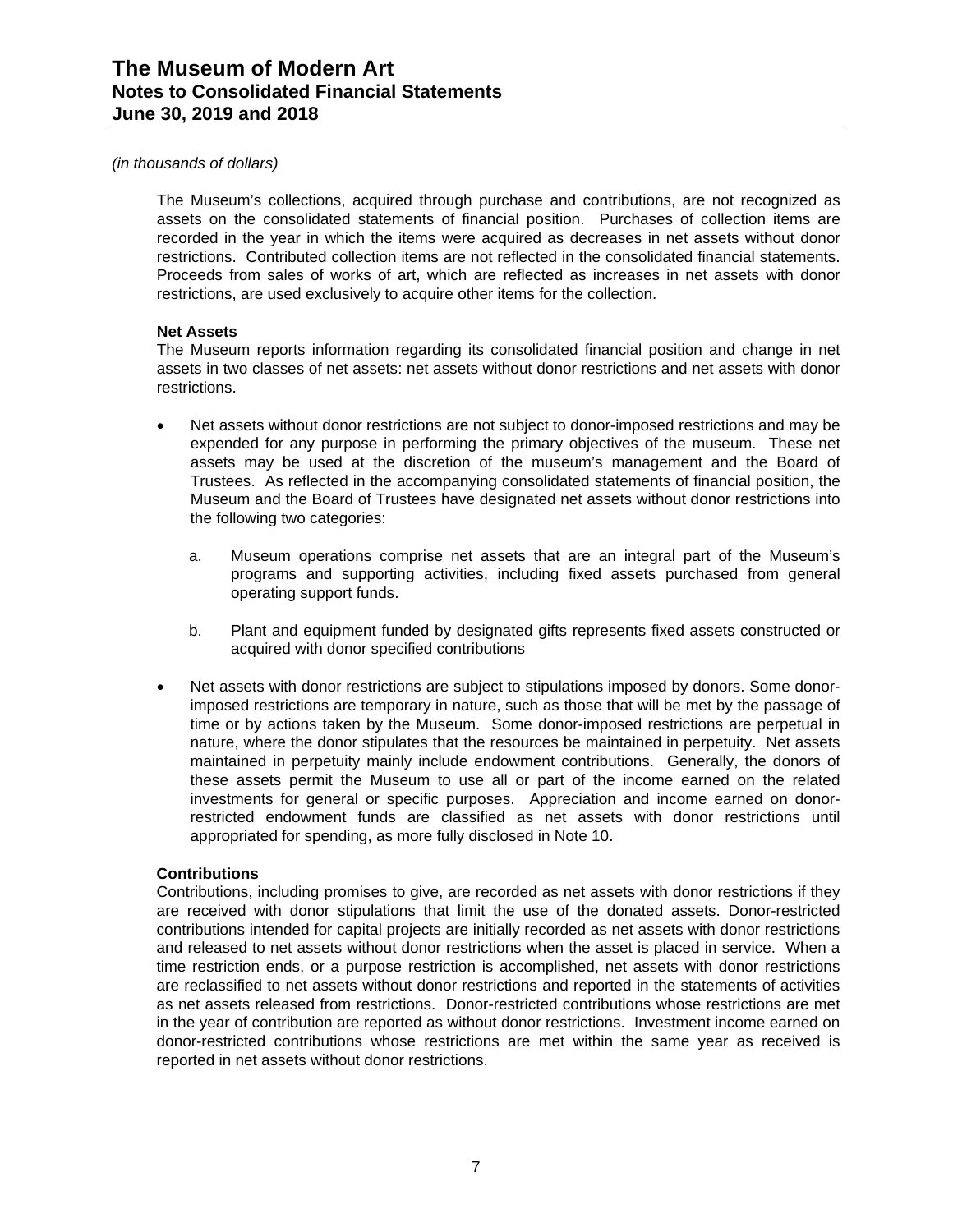### *(in thousands of dollars)*

Nonmonetary contributions are recorded at estimated fair value at date of receipt if the Museum received certain goods and services that meet criteria under generally accepted accounting principles ("GAAP") for recognition as contributions. No material nonmonetary contributions were received in the years ended June 30, 2019 and 2018. A substantial number of volunteers have contributed time to the Museum; however, no amounts have been reflected in the accompanying consolidated financial statements for such contributed services as these services do not meet the criteria for recognition as contributions under GAAP. The Museum recognized \$9,196 and \$14,816 of revenue related to contributed securities for the years ended June 30, 2019 and 2018, respectively.

### **Revenue Recognition from Exchange Transactions**

The Museum has multiple revenue streams that are accounted for as exchange transactions including admissions, membership and auxiliary activities.

Because the Museum's performance obligations relate to contracts with a duration of less than one year, the Museum has elected to apply the optional exemption provided in FASB ASC 606-10-50- 14(a), *Revenue from Contracts with Customers*, and, therefore, is not required to disclose the aggregate amount of the transaction price allocated to performance obligations that are unsatisfied or partially unsatisfied at the end of the reporting period.

### *Admissions*

The Museum charges stated admission fees, collects and recognizes revenue upon sale for access to the Museum's galleries, exhibitions, theaters and performance studio.

### *Membership*

The Museum sells memberships of various categories that typically last for a one-year term. The Museum recognizes membership revenue ratably over the membership term. Payment is received at the point of membership sale.

### *Auxiliary*

Revenue from auxiliary activities includes sales and other revenues derived from the Museum's retail (including stores, e-commerce, mail order, and trade operations), publishing, and restaurant operations. Revenues from retail and restaurant operations are recognized at a point in time upon sale to the customer. The Museum collects cash at point of sale or credit card receipts within a few days of the sale. Revenues from publishing are recognized when publications are shipped to customers or settled under consignment agreements.

### **Property, Plant and Equipment**

Property, plant and equipment are stated at cost, if purchased, or, if donated, at a fair value at date of gift. Depreciation is computed by the straight-line basis over the estimated useful life of the asset.

Buildings and building components 6 to 50 years 5 to 50 years Leasehold improvements Lesser of useful life or lease term Equipment, machinery and other 5 to 20 years 5 to 20 years Software 3 to 5 years 3 to 5 years 3 to 5 years 3 to 5 years 3 to 5 years 3 to 5 years 3 to 5 years 3 to 5 years 3 to 5 years 3 to 5 years 3 to 5 years 3 to 5 years 3 to 5 years 3 to 5 years 3 to 5 years 3 to 5 years 3 to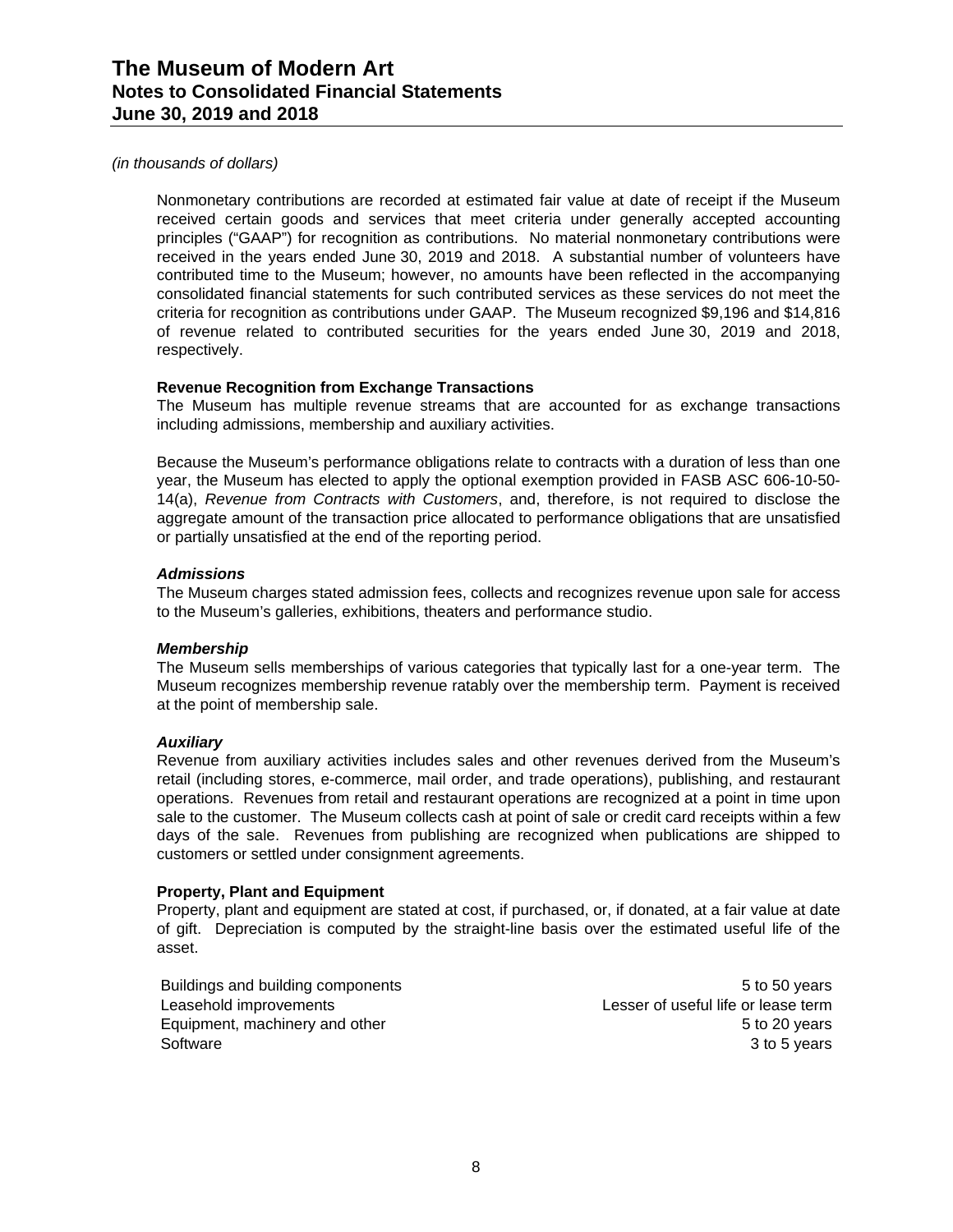#### *(in thousands of dollars)*

#### **Investments**

The long-term focus of the Museum's investment portfolio is to support the Museum's mission by providing a reliable source of funds for current and future use.

Equity securities, registered mutual funds and exchange-traded funds are reported on the basis of quoted market value as reported on the last business day of the year on securities exchanges throughout the world. Government and corporate bonds are valued using market quotations. Income from pooled investments and realized gains and losses and unrealized appreciation and depreciation on security transactions are allocated among individual restricted and unrestricted funds on the basis of the respective percentage share in the fund balance which exists at the beginning of each month in which income and realized gains and losses and unrealized appreciation and depreciation are earned.

The Museum's investment funds, which include equity funds, fixed income funds, hedge funds, private equity funds and real assets, consist of the Museum's ownership interest in externally managed funds, which may be invested in less liquid investments. The fair value of these investments is determined based on the net asset value (the "NAV") provided by the external investment managers of the underlying funds. For all these investments fair value represents the Museum's original investment plus the Museum's allocated share of income, realized gains and losses and unrealized appreciation and depreciation, net of fees and distributions. The Museum believes that the NAV of these investments is a reasonable estimate of fair value as of June 30, 2019 and 2018. Because these investments may not be readily marketable, the fair value may be subject to uncertainty and, therefore, may differ from the value that would have been used had a ready market for the investment existed. Such differences could be material. The amount of gain or loss associated with these investments is reflected in the accompanying consolidated financial statements.

Purchases and sales are reflected on a trade-date basis. Realized gains and losses are determined on the basis of average cost of securities sold and are reflected in the consolidated statements of activities. Dividend income is recorded on the ex-dividend date, and interest income is recorded on an accrual basis. Investments denominated in foreign currency are translated at the year-end spot rate.

#### **Inventories**

The Museum values its inventories, consisting primarily of publishing and retailing merchandise, at the lower of weighted average cost or market.

### **Cash and Cash Equivalents**

The Museum considers all highly liquid investments with maturities of three months or less and money market funds when purchased, other than those held for reinvestment in the investment portfolio, to be cash equivalents.

### **Measure of Operations**

The Museum includes in its measure of operations all revenues and expenses that are an integral part of its programs and supporting activities. The measure of operations does not include sales and acquisition of art work, net assets released from restrictions for art and capital acquisitions and debt reduction, excess of investment income over amounts designated for operations and specific purposes, interest expense, change in fair value of interest rate swap agreements and other financing costs, contributions restricted for capital acquisitions and permanent endowment, board-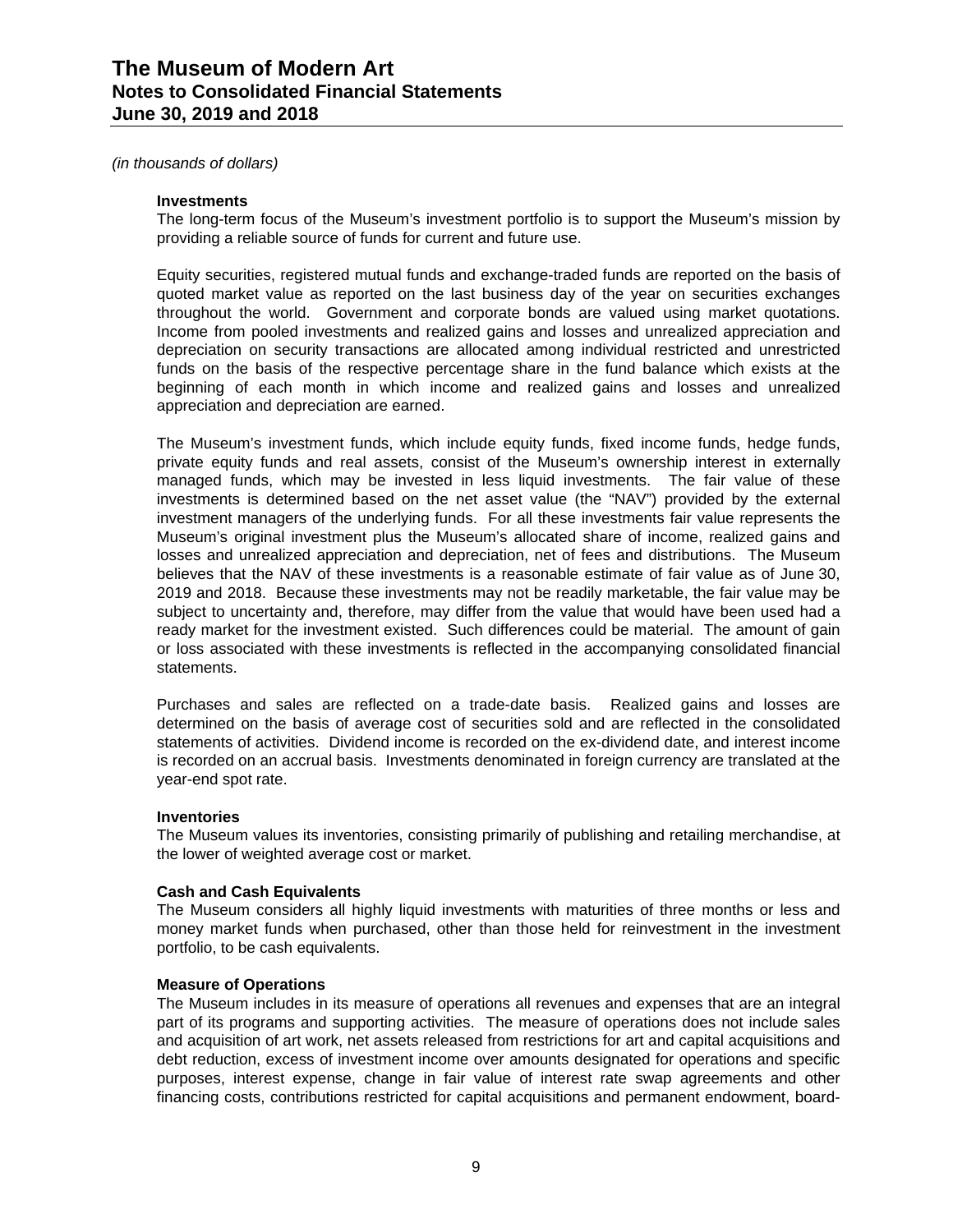### *(in thousands of dollars)*

designated and other contributions, and defined benefit plan changes other than net periodic benefit cost. The measure of operations also includes investment income pursuant to the spending policy (Note 4), but excludes investment return in excess of that amount.

### **Membership, Development and Cultivation**

Membership, development and cultivation expenses were \$12,208 and \$12,338, respectively, for the years ended June 30, 2019 and 2018. These amounts include costs attributable to all fundraising activities including Museum operations, expansion and renovation, endowment, and art acquisitions. These costs include current and future donor cultivation, acquisition and retention of membership, membership fulfillment costs, fundraising events for the benefit of the Museum and contribution processing and acknowledgement.

### **Deferred Financing Costs**

Deferred financing costs, included as a direct deduction from the carrying value of the associated debt liability in the consolidated statements of financial position, represent costs to obtain financing for various projects of the Museum. Amortization of these costs extends over the term of the applicable loans.

### **Advertising Expense**

Advertising is recorded as expense in the period incurred. Advertising expense for the years ended June 30, 2019 and 2018 was \$3,288 and \$3,986, respectively.

### **Functional expenses**

The costs of providing program and other activities have been summarized on a functional basis in the statements of activities. Operating expenses are presented by functional classification in alignment with the overall mission of the Museum. Expenses that can be identified with a specific program are charged directly to that program. Expenses that are attributable to more than one functional program are allocated using reasonable techniques. Depreciation, facilities, and security are allocated on a square footage basis.

### **Use of Estimates**

The preparation of consolidated financial statements in conformity with accounting principles generally accepted in the United States of America requires management to make estimates and assumptions that affect the reported amounts of assets and liabilities and disclosures of contingent assets and liabilities at the dates of the financial statements, and the reported amounts of revenues and expenses during the reporting period. The most significant estimates include the valuation assumptions associated with investments without readily determinable fair values, net realizable value of contributions receivable, and pension and postretirement benefit liabilities. Actual results could differ from those estimates.

### **Derivative Instruments**

The Museum records derivative instruments (e.g., interest rate swap agreements) at fair value in accordance with Derivatives and Hedges Accounting and Fair Value Accounting guidance. The change in fair value during the reporting period together with the net effect of the interest rate swap is recognized below the operating measure in the consolidated statements of activities.

### **New Accounting Pronouncements**

In May 2014, the Financial Accounting Standards Board ("FASB") issued Accounting Standards Update ("ASU") No. 2014-09, *Revenue from Contracts with Customers* (Topic 606) and Other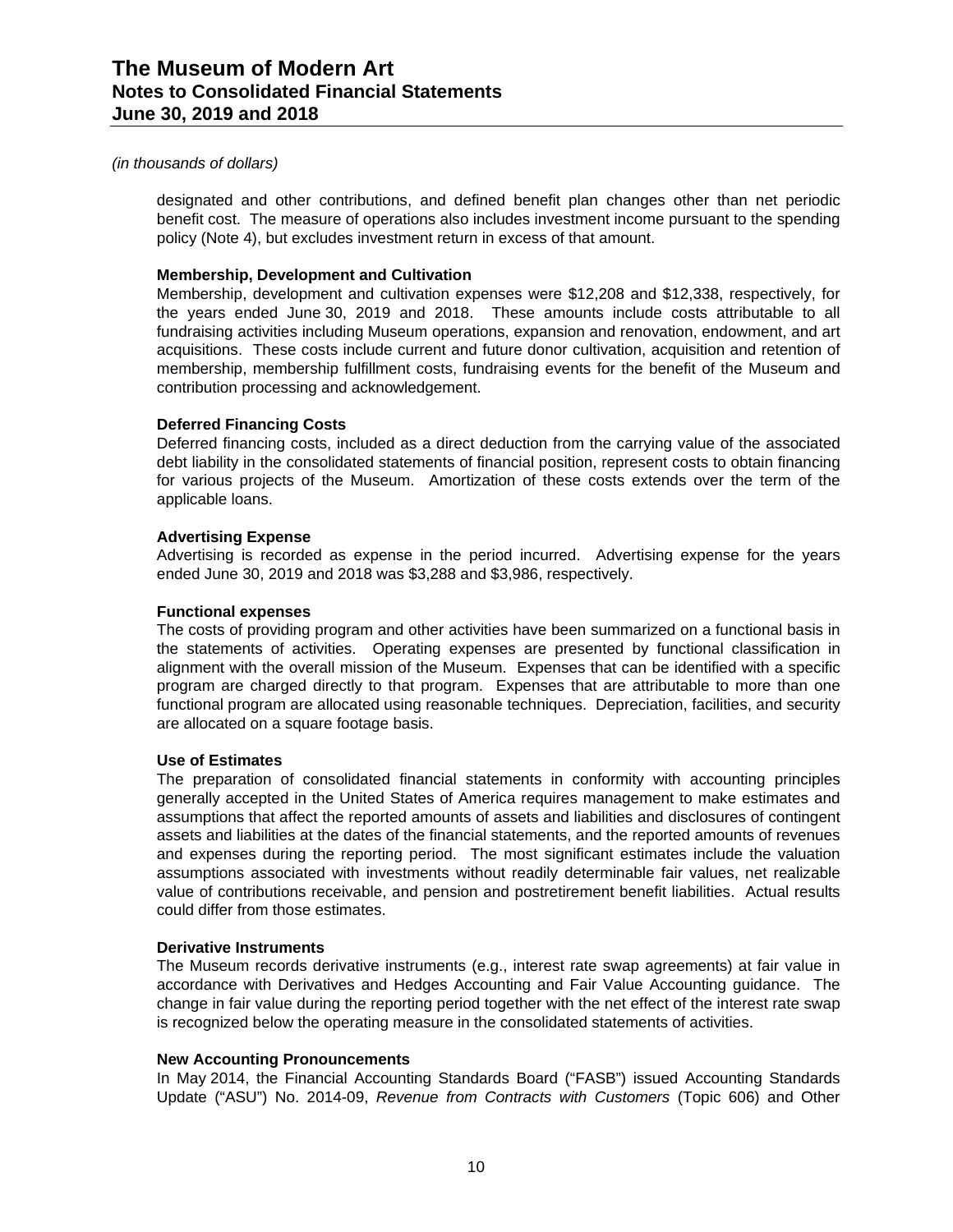### *(in thousands of dollars)*

Assets and Deferred Costs - Contracts with Customers (Subtopic 340-40). This standard implements a single framework for recognition of all revenue earned from customers. This framework ensures that entities appropriately reflect the consideration to which they expect to be entitled in exchange for goods and services by allocating transaction price to identified performance obligations and recognizing revenue as performance obligations are satisfied. Qualitative and quantitative disclosures are required to enable users of financial statements to understand the nature, amount, timing, and uncertainty of revenue and cash flows arising from contracts with customers. The Museum adopted this standard in fiscal year 2019 using the modified retrospective method. The adoption of this standard did not have a material impact on the consolidated financial statements.

In June 2018, the FASB issued ASU No. 2018-08, *Clarifying the Scope and the Accounting Guidance for Contributions Received and Contributions Made*. This update assists not-forprofit entities in evaluating whether transactions should be accounted for as contributions or as exchange transactions, and in determining whether a contribution is conditional. The Museum adopted this standard in fiscal year 2019. The adoption of this standard did not have a material impact on the consolidated financial statements.

In August 2016, the FASB issued ASU 2016-14, Presentation of Financial Statements of Not-for-Profit Entities, which makes targeted changes to the not-for-profit financial reporting model. Under the new ASU, the existing three-category classification of net assets (i.e., unrestricted, temporarily restricted, and permanently restricted) has been replaced with a model that combines temporarily restricted and permanently restricted into a single category called "net assets with donor restrictions." Differences in the nature of donor restrictions have been disclosed in the notes, with an emphasis on how and when the resources can be used. The guidance for classifying deficiencies in endowment funds ("underwater endowments") and on accounting for the lapsing of restrictions on gifts to acquire property, plant and equipment have also been clarified. New disclosures will highlight restrictions on the use of resources that make otherwise liquid assets unavailable for meeting near-term financial requirements. Entities are required to disclose (on the face of the statement or in notes) the extent to which the balance sheet comprises financial assets, the extent to which those assets can be converted to cash within one year, and any limitations that would preclude their current use. The Museum adopted this standard in fiscal year 2019 on a retrospective basis. With the adoption of ASU 2016-14, certain prior year amounts were reclassified to conform to the presentation requirements. As a result of the adoption of ASU 2016- 14, net assets as of June 30, 2018 were reclassified as follows:

|                        |    | <b>Without Donor</b><br><b>Restrictions</b> | <b>With Donor</b><br><b>Restrictions</b> | Total<br><b>Net Assets</b> |             |  |
|------------------------|----|---------------------------------------------|------------------------------------------|----------------------------|-------------|--|
| As previously reported |    |                                             |                                          |                            |             |  |
| Unrestricted           | \$ | 697,923                                     | ۰                                        |                            | 697.923     |  |
| Temporarily restricted |    | -                                           | 683.496                                  |                            | 683,496     |  |
| Permanently restricted |    | ۰                                           | 368,225                                  |                            | 368,225     |  |
|                        | S  | 697.923                                     | \$1,051,721                              |                            | \$1,749,644 |  |

In February 2016, the FASB issued ASU No. 2016-02, Leases (Topic 842). Under this guidance, lessees will need to recognize the following for all leases (with the exception of leases with a term of twelve months or less) at the commencement date: (a) a lease liability, which is a lessee's obligation to make lease payments arising from a lease, measured on a discounted basis; and (b) a right-of-use asset, which is an asset that represents the lessee's right to use, or control the use of,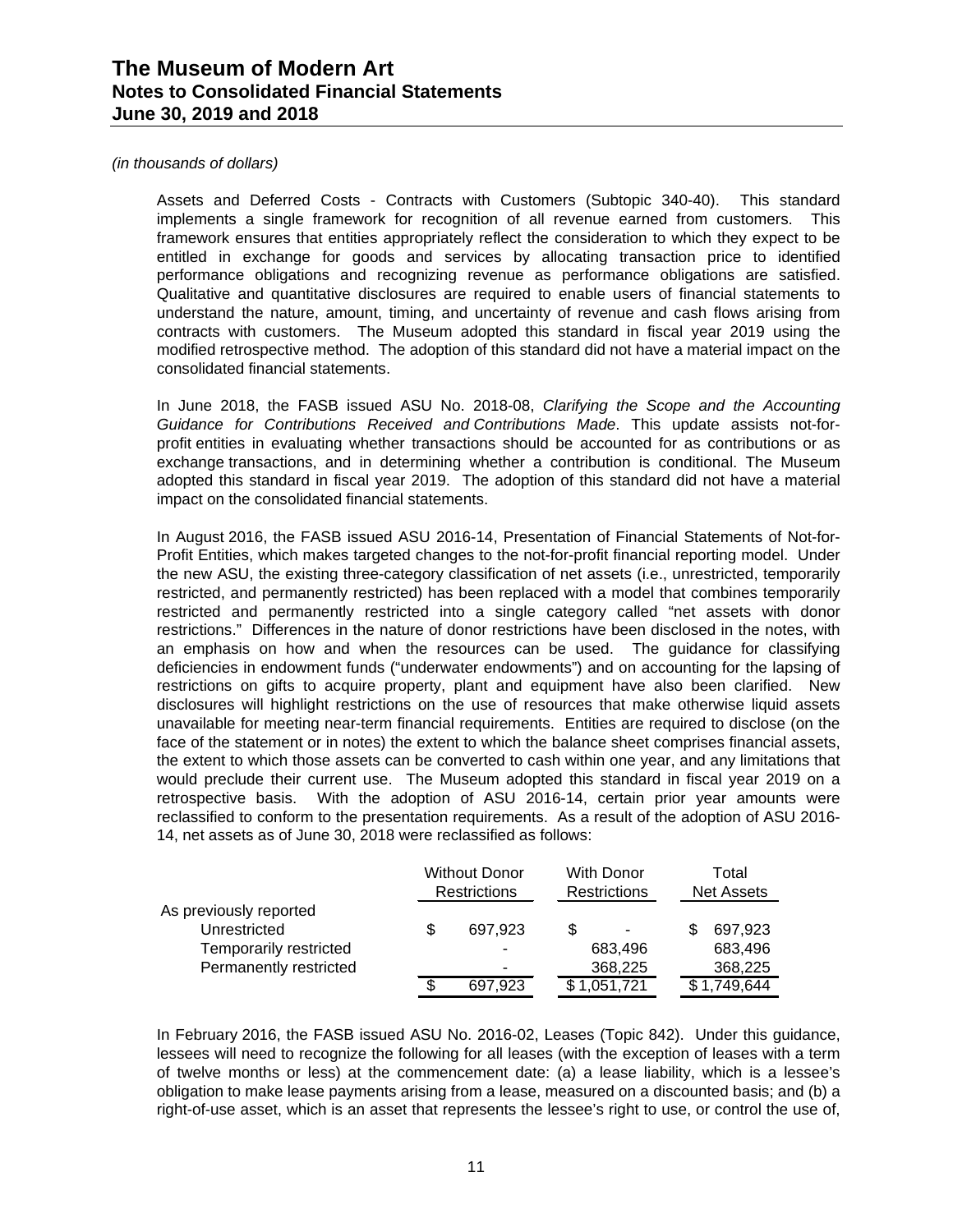### *(in thousands of dollars)*

a specified asset for the lease term. Under the new guidance, lessor accounting is largely unchanged. The guidance requires a modified retrospective transition approach for leases existing at, or entered into after, the beginning of the earliest comparative period presented in the financial statements. The modified retrospective approach would not require any transition accounting for leases that expire before the earliest comparative period presented. A full retrospective transition approach is not permitted. This new standard is effective for fiscal years beginning after December 15, 2018 (fiscal year 2020 for the Museum), with early application permitted. The Museum is evaluating the impact this standard will have on the consolidated financial statements.

In November 2016, the FASB issued ASU 2016-18, Statement of Cash Flows (Topic 230): Restricted Cash. Currently, there is diversity in practice in how transfers between cash and restricted cash are reflected in the statement of cash flows. The new guidance requires that the reconciliation of the beginning-of-period and end-of period amounts shown in the statement of cash flows include restricted cash and restricted cash equivalents. If restricted cash is presented separately from cash and cash equivalents on the balance sheet, companies will be required to reconcile the amounts presented on the statement of cash flows to the amounts on the balance sheet. Companies will also need to disclose information about the nature of the restrictions. This new guidance is effective for fiscal years beginning after December 15, 2018 (fiscal year 2020 for the Museum). Early adoption is permitted, including adoption in an interim period. The guidance should be applied retrospectively to all periods presented. The Museum is evaluating the impact of this standard will have on the consolidated financial statements.

In March 2017, the FASB issued ASU No. 2017-07, Improving the Presentation of Net Periodic Pension Cost and Net Periodic Postretirement Benefit Cost. The amendments in this update require that an employer report the service cost component in the same line item or items as other compensation costs arising from services rendered by the pertinent employees during the period. The other components of net benefit cost are required to be presented in the income statement separately from the service cost component and outside a subtotal of income from operations, if one is presented. The amendments in this update also allow only the service cost component to be eligible for capitalization when applicable. This update is effective for the Museum for annual periods beginning after December 15, 2018 (fiscal year 2020 for the Museum). Early adoption is permitted as of the beginning of an annual period for which financial statements have not been issued or made available for issuance. Disclosures of the nature and reason for the change in accounting principle are required in the first annual period of adoption. The amendments in this update should be applied retrospectively for the presentation of the service cost component and the other components of net periodic pension cost and net period postretirement benefit cost in the income statement and prospectively, on and after the effective date, for the capitalization of the service cost component of net periodic pension cost and net periodic postretirement benefit in assets. The Museum is evaluating the impact this standard will have on the consolidated financial statements.

### **Reclassifications**

Certain reclassifications have been made to amounts previously reported in the consolidated financial statements to conform to the current year's presentation. Such reclassifications had no effect on the change in net assets.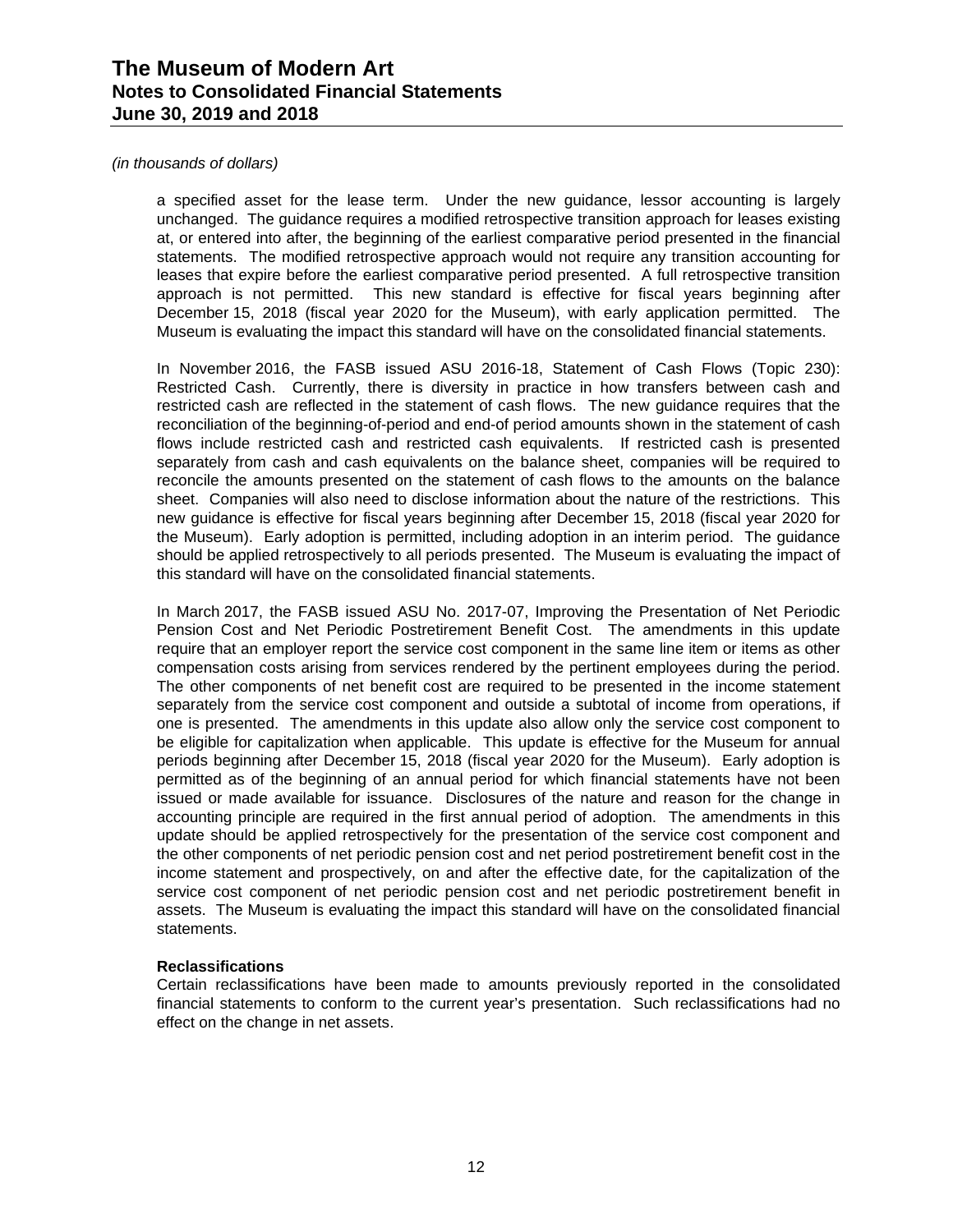### **2. Contributions Receivable**

Contributions receivable at June 30, 2019 and 2018 are as follows:

|                                                                                                                               |     | 2019                       |    | 2018                         |
|-------------------------------------------------------------------------------------------------------------------------------|-----|----------------------------|----|------------------------------|
| Museum operations, programs and endowment<br>Future periods-split interest agreements<br>Capital construction and acquisition | \$  | 73,417<br>1.318<br>171,869 | \$ | 77,689<br>1,318<br>234,726   |
|                                                                                                                               |     | 246,604                    |    | 313,733                      |
| Less: Discount for present value<br>Allowance for doubtful accounts                                                           |     | (9,734)<br>(12, 799)       |    | (12, 572)<br>(12,799)        |
|                                                                                                                               | \$. | 224,071                    | S  | 288,362                      |
| Amounts due in                                                                                                                |     |                            |    |                              |
| Less than one year<br>One to five years<br>More than five years                                                               | \$  | 88,402<br>156,884<br>1,318 | \$ | 124,523<br>177,834<br>11,376 |
|                                                                                                                               | \$  | 246,604                    | S  | 313,733                      |

Multi-year pledges initially fair valued in fiscal year 2019 and 2018 are computed using a risk free rate adjusted for a market risk premium or the credit worthiness of the donor.

#### **3. Financial Instruments**

The Museum follows guidance with respect to accounting and reporting for the fair value of its financial assets and liabilities. This guidance establishes a fair value hierarchy that prioritizes the inputs to valuation techniques used to measure fair value. Fair value is defined as the exchange price that would be received for an asset or paid to transfer a liability (an exit price) in the principal or most advantageous market for the asset or liability in an orderly transaction between participants on the measurement date. Fair value requires an organization to determine the unit of account, the mechanism of hypothetical transfer, and the appropriate markets for the asset or liability being measured.

This guidance also establishes a hierarchy of valuation inputs based on the extent to which the inputs are observable in the marketplace. Observable inputs reflect market data obtained from sources independent of the reporting entity and unobservable inputs reflect the entities own assumptions about how market participants would value an asset or liability based on the best information available. Valuation techniques used to measure fair value must maximize the use of observable inputs and minimize the use of unobservable inputs. The standard describes a fair value hierarchy based on three levels of inputs, of which the first two are considered observable and the last unobservable, that may be used to measure fair value.

The three input levels are as follows:

Level 1 Quoted prices in active markets that the Museum has the ability to access for identical assets and liabilities for which significant observable inputs exist. Market price data is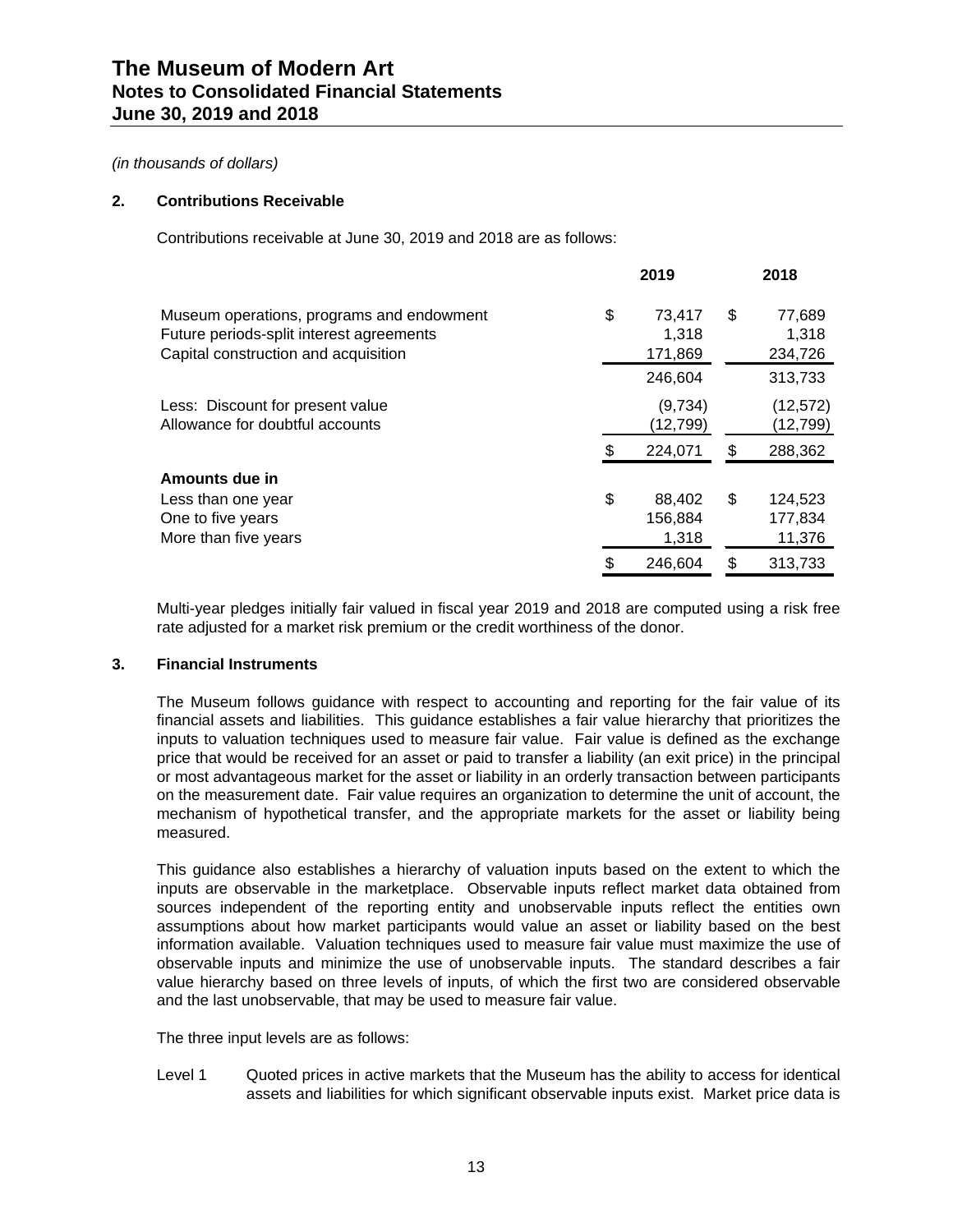### *(in thousands of dollars)*

generally obtained from exchange or dealer markets. The Museum does not adjust the quoted price for such assets and liabilities. Investments included in Level 1 may include certain equity securities, and registered mutual funds.

Level 2 Inputs other than Level 1 that are observable, either directly or indirectly, such as quoted prices for similar assets or liabilities; quoted prices in markets that are not active; or other inputs that are observable or can be corroborated by observable market data for substantially the same term of assets or liabilities. This includes use of model based valuations techniques for which all significant assumptions are observable in the market or can be corroborated by observable market data for substantially the full term of the assets. Inputs are obtained from various sources including market participants, dealers and brokers.

> Investments included in Level 2 may include certain U.S. government bonds, money market funds, fixed income, equity funds and other multi-strategy funds, for which observable inputs exist and trade in markets not considered to be active.

Level 3 Unobservable inputs, as they trade infrequently or not at all, that are supported by little or no market activity and that are significant to the fair value of the assets or liabilities.

A financial instrument's categorization within the valuation hierarchy is based upon the lowest level of input that is significant to the fair value measurement. Inputs are used in applying the various valuation techniques and broadly refer to the assumptions that market participants use to make valuation decisions. Inputs may include price information, credit data, liquidity statistics and other factors. The Museum considers observable data to be that market data which is readily available and reliable and provided by independent sources. The categorization of a financial instrument within the hierarchy is therefore based upon the pricing transparency of the instrument and does not necessarily correspond to the Museum's perceived risk of that investment.

The Fair Value Option for financial assets and liabilities gives entities the option, at specific election dates, to measure certain financial assets and liabilities at fair value. The election may be applied to financial assets and liabilities on an instrument by instrument basis, is irrevocable, and may only be applied to entire instruments. Unrealized gains and losses on instruments for which the fair value option has been elected are reported in earnings at each subsequent reporting date. During fiscal year 2019 and 2018, the Museum did not elect fair value accounting for any assets or liabilities that are not currently required to be measured at fair value.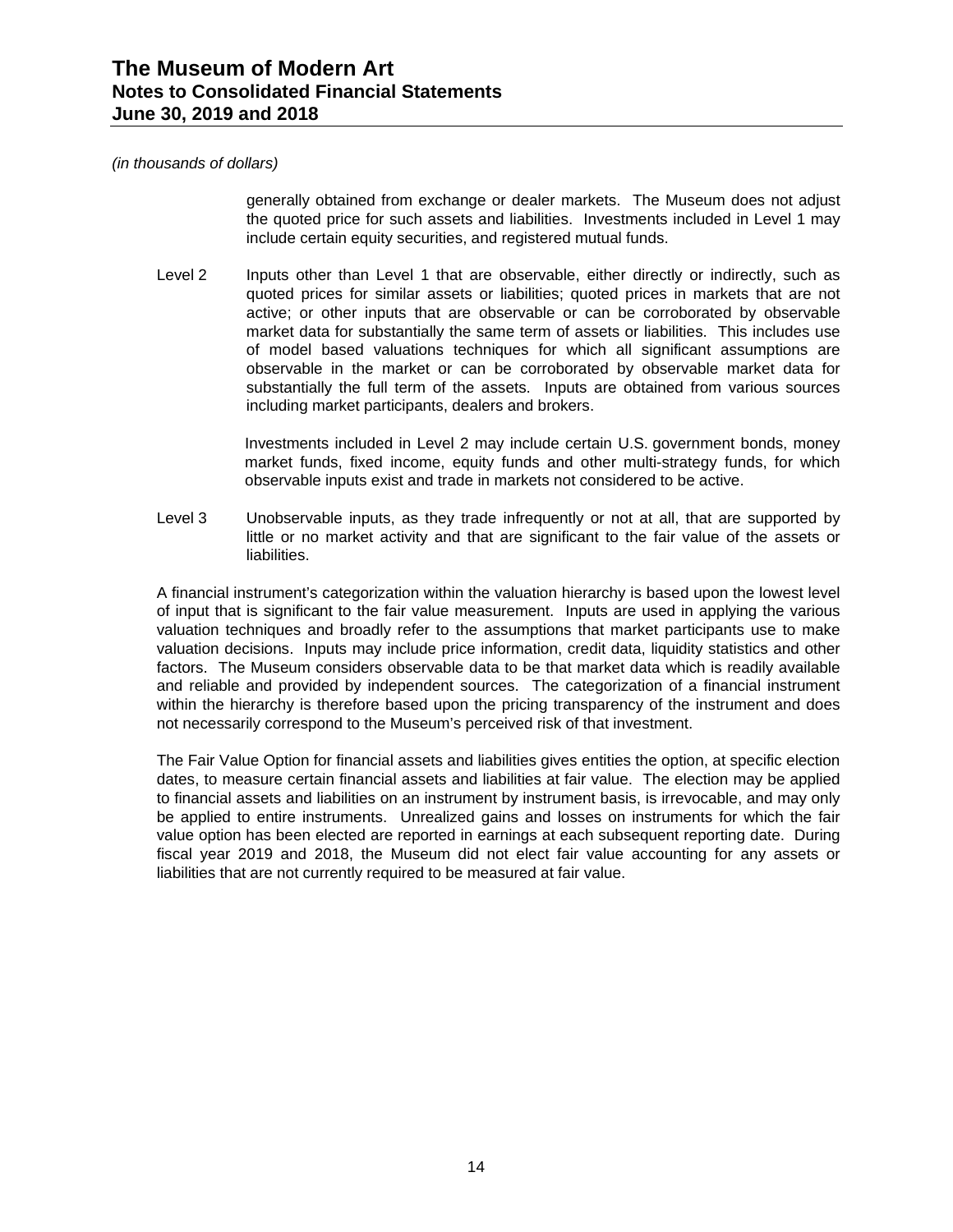### *(in thousands of dollars)*

The following tables summarize the financial instruments reported within the consolidated statements of financial position carried at fair value as of June 30, 2019 and 2018, by caption and level within the fair value accounting hierarchy:

|                                                                                                                                                 |                         | Quoted<br><b>Prices in</b><br><b>Active</b><br><b>Markets</b><br>(Level 1) | Significant<br>Other<br><b>Observable</b><br><b>Inputs</b><br>(Level 2) | Significant<br><b>Unobservable</b><br><b>Inputs</b><br>(Level 3) | <b>June 30,</b><br>2019<br><b>Total Fair</b><br>Value |                                                       |  |
|-------------------------------------------------------------------------------------------------------------------------------------------------|-------------------------|----------------------------------------------------------------------------|-------------------------------------------------------------------------|------------------------------------------------------------------|-------------------------------------------------------|-------------------------------------------------------|--|
| <b>Assets</b><br>Cash equivalents                                                                                                               | \$                      | 177,855                                                                    | \$<br>13,860                                                            | \$                                                               | \$                                                    | 191,715                                               |  |
| Government and corporate bonds                                                                                                                  |                         |                                                                            | 49,340                                                                  |                                                                  |                                                       | 49,340                                                |  |
| <b>Equity securities</b>                                                                                                                        |                         | 346,272                                                                    |                                                                         |                                                                  |                                                       | 346,272                                               |  |
| Investment funds<br>Registered mutual funds                                                                                                     |                         | 44,120                                                                     |                                                                         |                                                                  |                                                       | 44,120                                                |  |
| Fixed income                                                                                                                                    |                         |                                                                            | 414                                                                     |                                                                  |                                                       | 414                                                   |  |
|                                                                                                                                                 | \$                      | 568,247                                                                    | \$<br>63,614                                                            | \$                                                               |                                                       | 631,861                                               |  |
| Investments measured at NAV                                                                                                                     |                         |                                                                            |                                                                         |                                                                  |                                                       | 719,243                                               |  |
| Total assets at fair value                                                                                                                      |                         |                                                                            |                                                                         |                                                                  | \$                                                    | 1,351,104                                             |  |
| <b>Liabilities</b>                                                                                                                              |                         |                                                                            |                                                                         |                                                                  |                                                       |                                                       |  |
| Interest rate swaps                                                                                                                             | \$                      |                                                                            | \$<br>4,998                                                             | \$                                                               | \$                                                    | 4,998                                                 |  |
| Total liabilities at fair value                                                                                                                 | $\sqrt[6]{\frac{1}{2}}$ |                                                                            | \$<br>4,998                                                             | \$                                                               | \$                                                    | 4,998                                                 |  |
|                                                                                                                                                 |                         | Quoted<br><b>Prices in</b><br><b>Active</b><br><b>Markets</b><br>(Level 1) | Significant<br>Other<br><b>Observable</b><br><b>Inputs</b><br>(Level 2) | Significant<br>Unobservable<br><b>Inputs</b><br>(Level 3)        |                                                       | <b>June 30,</b><br>2018<br><b>Total Fair</b><br>Value |  |
| <b>Assets</b><br>Cash equivalents<br>Government and corporate bonds<br><b>Equity securities</b><br><b>Futures contracts</b><br>Investment funds | \$                      | 189,798<br>231,628<br>82                                                   | \$<br>8,590<br>45,014                                                   | \$                                                               | \$                                                    | 198,388<br>45,014<br>231,628<br>82                    |  |
| Registered mutual funds<br>Fixed income                                                                                                         |                         | 59,216                                                                     | 464                                                                     |                                                                  |                                                       | 59,216<br>464                                         |  |
|                                                                                                                                                 | \$                      | 480,724                                                                    | \$<br>54,068                                                            | \$                                                               |                                                       | 534,792                                               |  |
| Investments measured at NAV                                                                                                                     |                         |                                                                            |                                                                         |                                                                  |                                                       | 684,706                                               |  |
| Tatal against at fair unlug                                                                                                                     |                         |                                                                            |                                                                         |                                                                  | ሖ                                                     | 1.210.100                                             |  |

| Total assets at fair value         |                          |       |        | 1,219,498 |
|------------------------------------|--------------------------|-------|--------|-----------|
| Liabilities                        |                          |       |        |           |
| Interest rate swaps                | ۰.                       | 5.238 | $\sim$ | 5.238     |
| Total liabilities at fair value \$ | $\overline{\phantom{0}}$ | 5.238 | $\sim$ | 5,238     |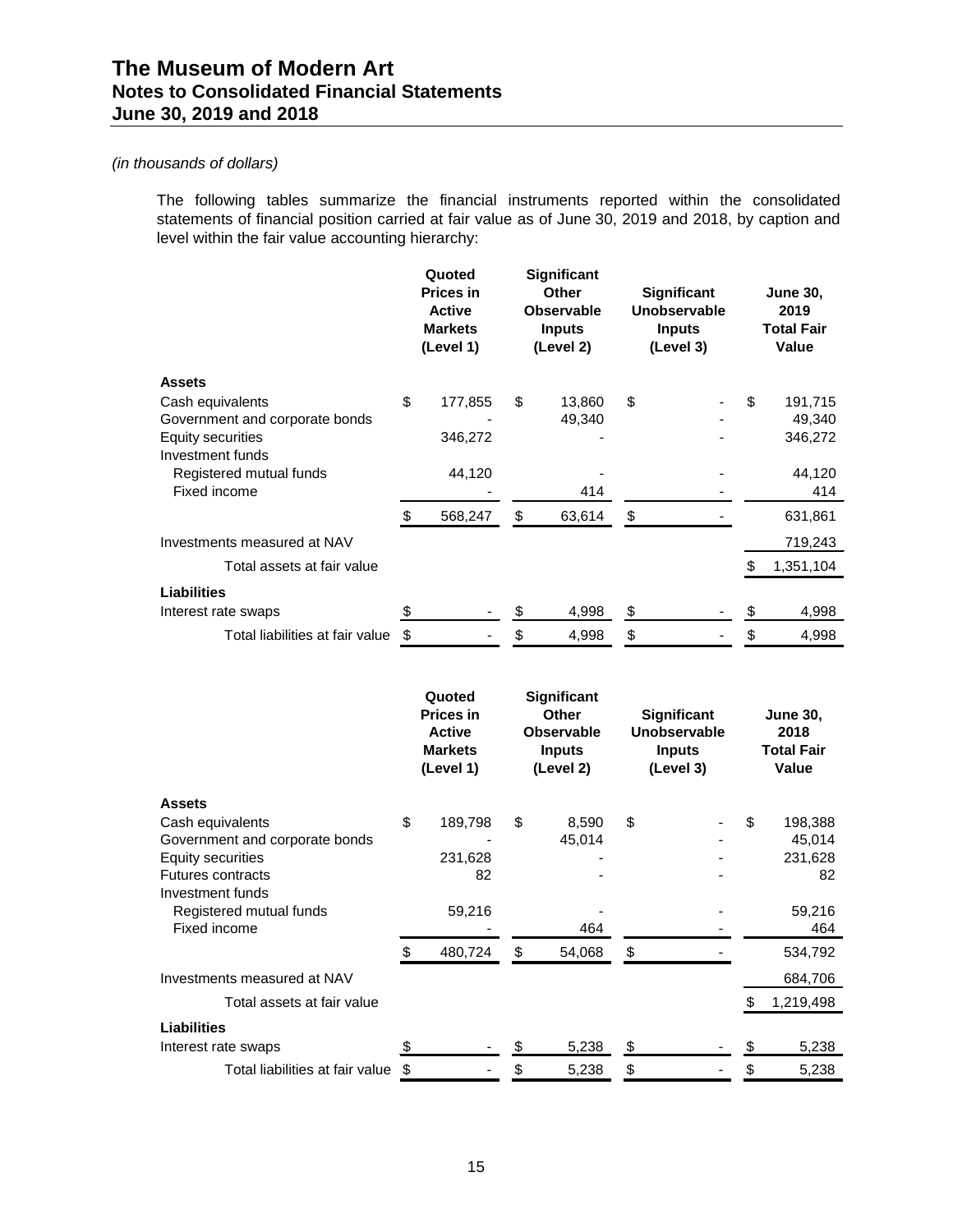There were no significant transfers in or out of Level 1 and Level 2 of the fair value hierarchy.

Financial instruments such as those above, involve, to varying degrees, elements of market risk and credit risk in excess of the amounts recorded on the consolidated statements of financial position. For the Museum, market risk represents the potential loss due to the decrease in the value of financial instruments; credit risk represents the maximum potential loss due to possible nonperformance of contract terms by obligors and counter parties.

Interest rate swap arrangements have inputs which can generally be corroborated by market data and are therefore classified as Level 2. Interest rate swaps are valued using both observable and unobservable inputs, such as quotations from the counter party, whenever available, and considered reliable. The value of the interest rate swap depends upon the contractual terms of and specific risks inherent in the instrument as well as the availability and reliability of observable inputs.

The methods described above may produce a fair value calculation that may not be indicative of net realizable value or reflective of future values. Furthermore, while the Museum believes its valuation methods are appropriate and consistent with other market participants, the use of different methodologies or assumptions to determine the fair value of certain financial instruments could result in a different estimate of fair value at the reporting date.

The Museum uses NAV to determine the fair value of all underlying investments which (a) do not have a readily determinable fair value and (b) prepare their financial statements consistent with the measurement policies of an investment company or have the attributes of an investment company.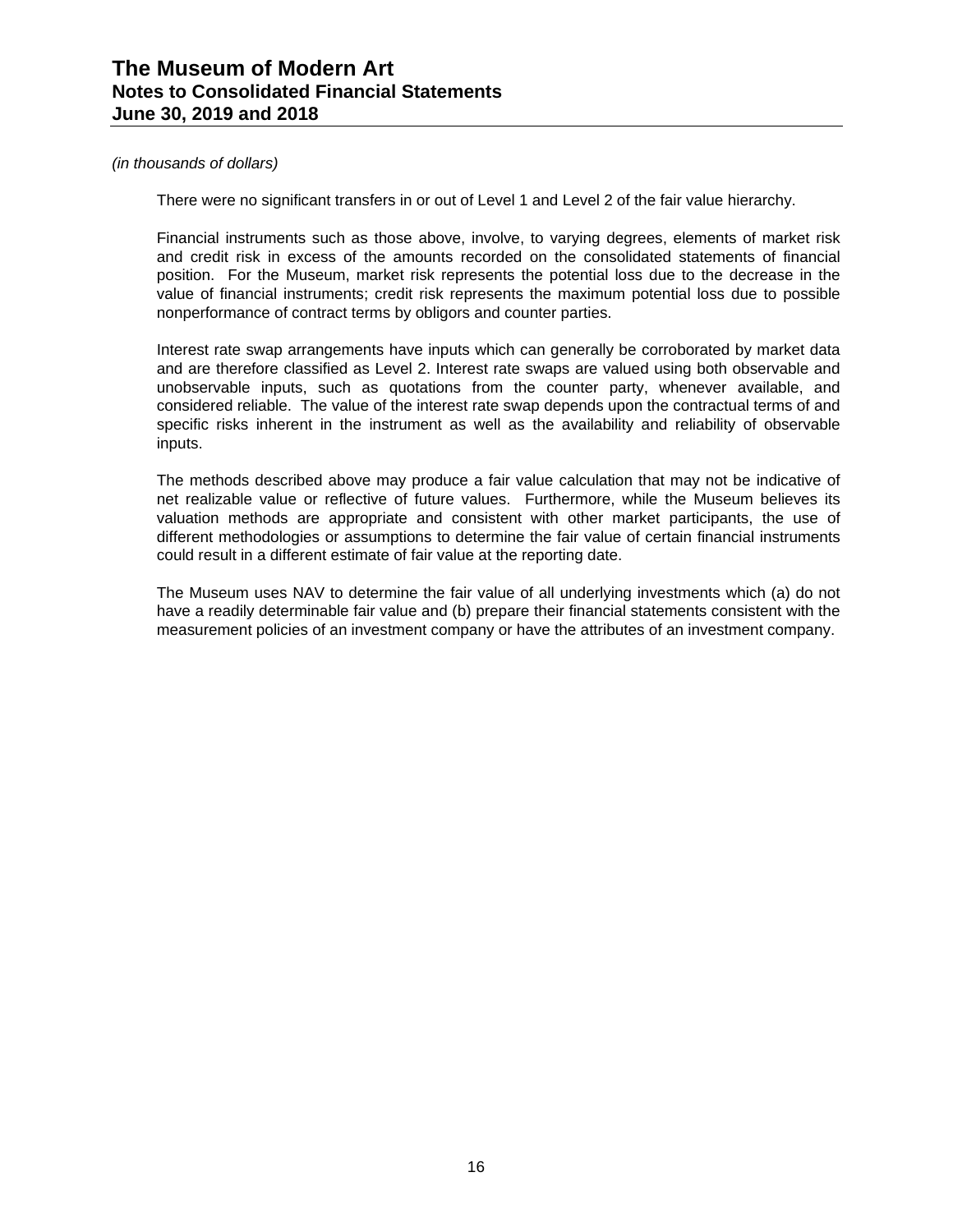### *(in thousands of dollars)*

The following tables list investments in other investment companies (in partnership format) by major category. All percentages are based on NAV as of the fiscal year-end.

| June 30, 2019                                    |                                                                               |                           |                                                  |   |                                                     |                                                                                                                                                                                                                                                                                                                                                                                                         |                                                                                                                                                                 |                                                                                                                                                                                                                                                                          |
|--------------------------------------------------|-------------------------------------------------------------------------------|---------------------------|--------------------------------------------------|---|-----------------------------------------------------|---------------------------------------------------------------------------------------------------------------------------------------------------------------------------------------------------------------------------------------------------------------------------------------------------------------------------------------------------------------------------------------------------------|-----------------------------------------------------------------------------------------------------------------------------------------------------------------|--------------------------------------------------------------------------------------------------------------------------------------------------------------------------------------------------------------------------------------------------------------------------|
| Investment<br><b>Strategy</b>                    | <b>Adjusted Fair</b><br>Value<br>Determined<br><b>Using NAV in</b><br>(000's) | Number of<br><b>Funds</b> | Remaining<br>Life*                               |   | <b>Unfunded</b><br><b>Commitments</b><br>(in 000's) | <b>Redemption Terms</b>                                                                                                                                                                                                                                                                                                                                                                                 | Redemption<br><b>Restrictions and</b><br>Terms                                                                                                                  | Redemption<br><b>Restrictions and</b><br><b>Terms in Place</b><br>at Year End                                                                                                                                                                                            |
| Fixed Income -<br>Investment funds               | \$<br>38,155                                                                  | 3                         | N/A                                              |   | N/A                                                 | Monthly: 55% (with 30 days notice)<br>Quarterly: 45% (with 60 days notice)                                                                                                                                                                                                                                                                                                                              | Full redemption made from<br>1 fund with remaining<br>balances representing cash<br>holdback until after the fund<br>completes its FY 2019<br>audit.            | None                                                                                                                                                                                                                                                                     |
| Equity - Investment<br>funds                     | 199,424                                                                       | 5                         | N/A                                              |   | N/A                                                 | Month-end: 21% and 21% (with 15 days notice and 30<br>days notice, respectively)<br>Quarterly: 22% (with 30 days notice)<br>12/31/19 and then annual: 21% (with 90 days notice)<br>5/1/20 and then annual: 7% (with 90 days notice)<br>12/31/2020 and then annual: 3% (with 90 days notice)<br>2/1/21 and then annual: 2% (with 90 days notice)<br>12/31/2021 and then annual: 3% (with 90 days notice) | See redemption terms.                                                                                                                                           | None                                                                                                                                                                                                                                                                     |
| Absolute Return -<br>Multi-strategy and<br>other | 84,919                                                                        | 5                         | N/A                                              |   | N/A                                                 | Annual at 12/31: 53%<br>Month-end: 34% (with 45 days notice)<br>Sidepocket (> 3 Yrs): 14%<br>(All funds require notice periods that range<br>from 60 to 180 days.)                                                                                                                                                                                                                                      | See redemption terms.                                                                                                                                           | Full redemption requests<br>made for two funds<br>(representing 4% of<br>assets), with remaining<br>balances comprised of<br>special investments to be<br>liquidated over time.<br>Remaining investments in<br>third redeemed fund will be<br>distributed when realized. |
| Absolute Return -<br>Credit                      | 124,720                                                                       | 6                         | N/A                                              |   | N/A                                                 | Annual at 12/31: 38%<br>Quarterly: 52%<br>3/31/20 and relocking for 24 months: 3%<br>6/30/20 and relocking for 24 months: 1%<br>3/31/21 and relocking for 24 months: 3%<br>6/30/21 and relocking for 24 months: 1%<br>Pending final redemption: <1%<br>5 funds, representing 100% of assets, require 90 days<br>notice. The remaining fund is pending final redemption.                                 | 1 fund, representing 20% of<br>assets has a 20% annual<br>fund-level gate.<br>1 fund, representing 31% of<br>assets has a 25% quarterly<br>investor-level gate. | <1% (one fund) was fully<br>redeemed on 6/30/11. An<br>investor-level gate was<br>imposed, and the<br>investment will be fully<br>redeemed over several<br>quarters.                                                                                                     |
| Absolute Return -<br>Event driven                | 31,130                                                                        | 1                         | N/A                                              |   | N/A                                                 | Quarterly: 100%<br>(All funds require notice periods that range<br>from 45 to 60 days.)                                                                                                                                                                                                                                                                                                                 | 1 fund, representing<br>100% of assets has a<br>gate, triggered at 25% of<br>investor-level NAV /<br>quarter.                                                   | None                                                                                                                                                                                                                                                                     |
| <b>Private Equity</b>                            | 229,596                                                                       | 38                        | 0-3 Years: 15%<br>3-5 Years: 2%<br>>5 Years: 83% |   | 173,549                                             | N/A                                                                                                                                                                                                                                                                                                                                                                                                     | N/A                                                                                                                                                             | N/A                                                                                                                                                                                                                                                                      |
| <b>Real Assets</b>                               | 11,299                                                                        | 5                         | 0-3 Years: 18%<br>3-5 Years: 81%<br>>5 Years: 1% |   | 4,113                                               | N/A                                                                                                                                                                                                                                                                                                                                                                                                     | N/A                                                                                                                                                             | N/A                                                                                                                                                                                                                                                                      |
|                                                  | \$<br>719.243                                                                 |                           |                                                  | s | 177.662                                             |                                                                                                                                                                                                                                                                                                                                                                                                         |                                                                                                                                                                 |                                                                                                                                                                                                                                                                          |

Defined as the period between June 30, 2019 and the initial termination date of the fund as defined in legal documentation.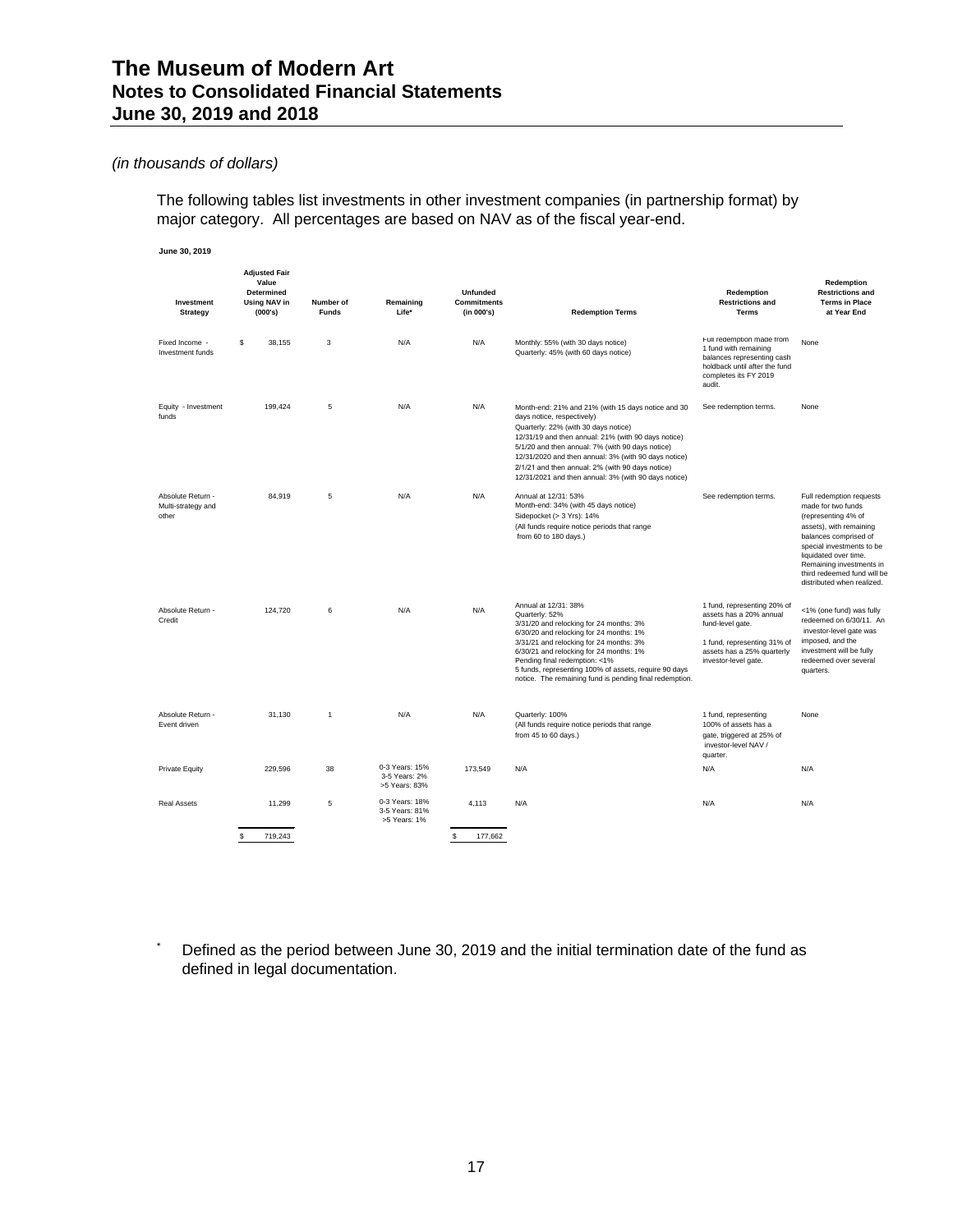### *(in thousands of dollars)*

**June 30, 2018**

| Investment<br>Strategy                           | <b>Adjusted Fair</b><br>Value<br><b>Determined</b><br><b>Using NAV in</b><br>(000's) | Number of<br><b>Funds</b> | Remaining<br>Life*                                |           | <b>Unfunded</b><br><b>Commitments</b><br>(in 000's) | <b>Redemption Terms</b>                                                                                                                                                                                                                                                                                                                                                       | Redemption<br><b>Restrictions and</b><br><b>Terms</b>                                                                   | Redemption<br><b>Restrictions and</b><br><b>Terms in Place</b><br>at Year End                                                                                                   |
|--------------------------------------------------|--------------------------------------------------------------------------------------|---------------------------|---------------------------------------------------|-----------|-----------------------------------------------------|-------------------------------------------------------------------------------------------------------------------------------------------------------------------------------------------------------------------------------------------------------------------------------------------------------------------------------------------------------------------------------|-------------------------------------------------------------------------------------------------------------------------|---------------------------------------------------------------------------------------------------------------------------------------------------------------------------------|
| Fixed Income -<br>Investment funds               | \$<br>35.688                                                                         | $\overline{2}$            | N/A                                               | N/A       |                                                     | Monthly: 67% (with 30 days notice)<br>Quarterly: 33% (with 60 days notice)                                                                                                                                                                                                                                                                                                    | 1 fund, representing 67%<br>of assets has a Gate.<br>triggered at 10% of fund-<br>level NAV monthly or 40%<br>annually. | None                                                                                                                                                                            |
| Equity - Investment<br>funds                     | 241,905                                                                              | 6                         | N/A                                               | N/A       |                                                     | Bimonthly: 15% (with 3 days notice)<br>Month-end: 34% (with 15 days notice)<br>Quarterly: 25% (with 30 days notice)<br>Annual at 12/31: 8% (with 90 days notice)<br>12/31/18 and then annual: 11% (with 90 days notice)<br>5/1/20 and then annual: 4% (with 90 days notice)<br>2/1/21 and then annual: 2% (with 90 days notice)                                               | See redemption terms.                                                                                                   | None                                                                                                                                                                            |
| Absolute Return -<br>Multi-strategy and<br>other | 76,249                                                                               | 5                         | N/A                                               | N/A       |                                                     | Annual at 12/31: 56%<br>Sidepocket (> 3 Yrs): 16%<br>(All funds require notice periods that range<br>from 60 to 180 days.)<br>Month-end (with 45 days notice): 28%                                                                                                                                                                                                            | See redemption terms.                                                                                                   | Full redemption requests<br>made for two funds<br>(representing 4% of<br>assets), with remaining<br>balances comprised of<br>special investments to be<br>liquidated over time. |
| Absolute Return -<br>Credit                      | 115,077                                                                              | 6                         | N/A                                               | <b>NA</b> |                                                     | Annual at 12/31: 44%<br>Quarterly: 13%<br>6/30/18 and relocking for 18 months: 16%<br>3/31/19 and relocking for 24 months: 5%<br>12/31/19 and relocking for 18 months: 16%<br>3/31/20 and relocking for 24 months: 5%<br>Pending final redemption: <1%<br>5 funds, representing 100% of assets, require<br>90 days notice. The remaining fund is<br>pending final redemption. | 1 fund, representing 21%<br>of assets has a Gate,<br>triggered at 20% of fund-<br>level NAV annually.                   | <1% (one fund) was fully<br>redeemed on 6/30/11. An<br>investor-level gate was<br>imposed, and the<br>investment will be fully<br>redeemed over several<br>quarters.            |
| Absolute Return -<br>Event driven                | 29,954                                                                               | $\overline{1}$            | N/A                                               | N/A       |                                                     | Quarterly: 100%<br>(All funds require notice periods that range<br>from 45 to 60 days.)                                                                                                                                                                                                                                                                                       | 1 fund, representing<br>100% of assets has a<br>gate, triggered at 25% of<br>investor-level NAV /<br>quarter.           | None.                                                                                                                                                                           |
| <b>Private Equity</b>                            | 170,574                                                                              | 31                        | 0-3 Years: 22%<br>3-5 Years: 4%<br>>5 Years: 74%  |           | 142,169                                             | N/A                                                                                                                                                                                                                                                                                                                                                                           | N/A                                                                                                                     | N/A                                                                                                                                                                             |
| <b>Real Assets</b>                               | 15,259                                                                               | 5                         | 0-3 Years: 14%<br>3-5 Years: 73%<br>>5 Years: 13% |           | 5.355                                               | N/A                                                                                                                                                                                                                                                                                                                                                                           | N/A                                                                                                                     | N/A                                                                                                                                                                             |
|                                                  | S.<br>684,706                                                                        |                           |                                                   | S         | 147,524                                             |                                                                                                                                                                                                                                                                                                                                                                               |                                                                                                                         |                                                                                                                                                                                 |

\* Defined as the period between June 30, 2018 and the initial termination date of the fund as defined in legal documentation.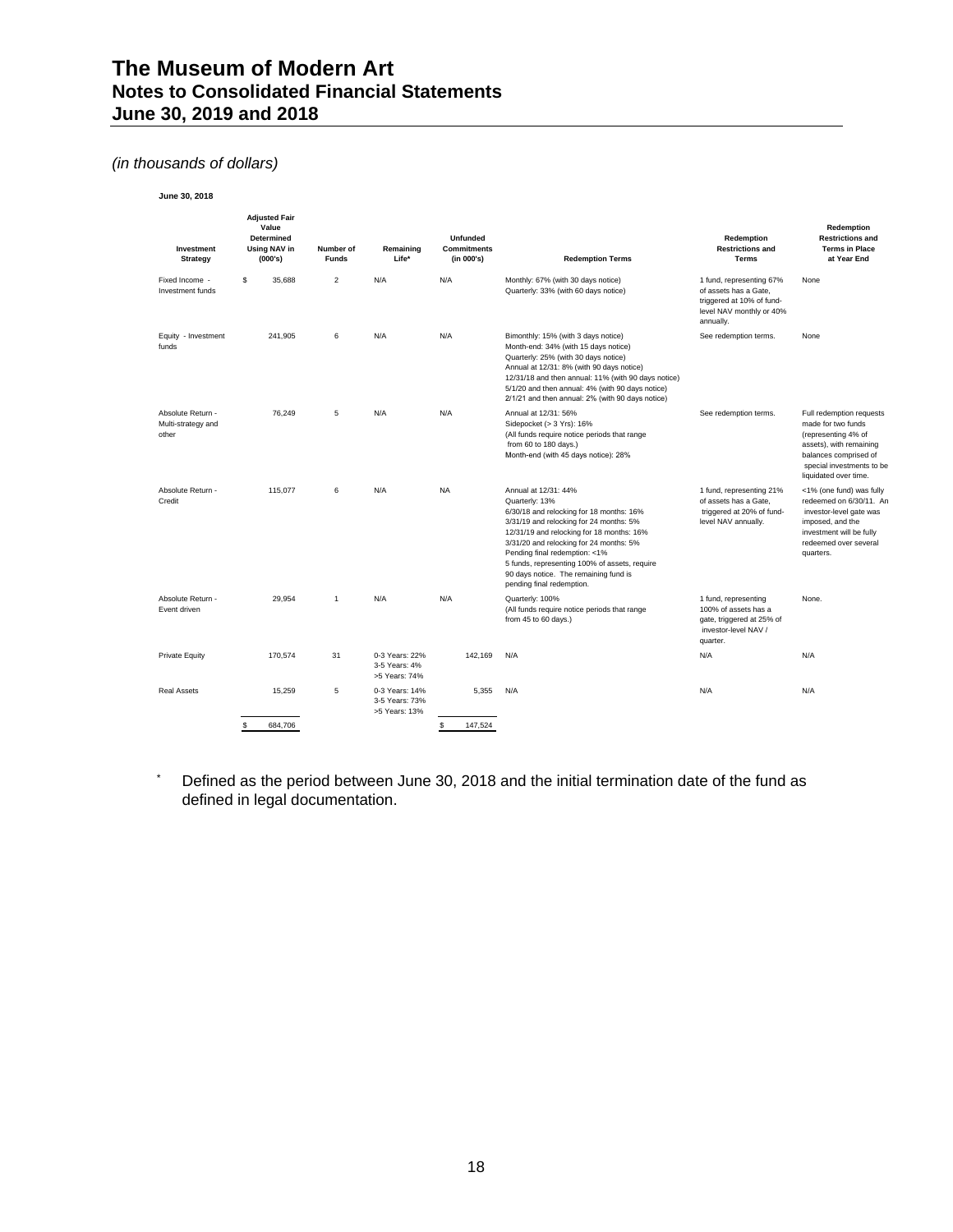### *(in thousands of dollars)*

#### **4. Investments**

Investments at June 30, 2019 and 2018 are as follows:

|                                                                      |    |           | 2019 |                   | 2018          |    |                   |  |
|----------------------------------------------------------------------|----|-----------|------|-------------------|---------------|----|-------------------|--|
|                                                                      |    | Cost      |      | <b>Fair Value</b> | Cost          |    | <b>Fair Value</b> |  |
| Cash equivalents                                                     | \$ | 65,560    | \$   | 65,650            | \$<br>54,927  | \$ | 54,926            |  |
| <b>Equity securities</b>                                             |    | 302,189   |      | 346,272           | 188,215       |    | 231,628           |  |
| Government and corporate bonds<br>Investment funds                   |    | 48,064    |      | 49,200            | 46,208        |    | 44,853            |  |
| Registered mutual funds                                              |    | 42,580    |      | 43,198            | 43,594        |    | 58,296            |  |
| Fixed income                                                         |    | 37,398    |      | 38,155            | 34,572        |    | 35,688            |  |
| Equity (long only)                                                   |    | 185,656   |      | 199,424           | 214,114       |    | 241,905           |  |
| Credit                                                               |    | 106,732   |      | 124,720           | 91,189        |    | 115,077           |  |
| Multi-strategy and other                                             |    | 55,039    |      | 84,919            | 37,399        |    | 76,249            |  |
| Event-driven                                                         |    | 25,000    |      | 31,130            | 25,000        |    | 29,954            |  |
| Private equity                                                       |    | 188,890   |      | 229,596           | 147,324       |    | 170,574           |  |
| Real assets                                                          |    | 8,808     |      | 11,299            | 11,864        |    | 15,259            |  |
| Investments                                                          | S  | 1,065,916 |      | 1,223,563         | \$<br>894,406 |    | 1,074,409         |  |
| <b>Futures contracts</b>                                             |    |           |      |                   |               |    | 82                |  |
|                                                                      |    |           |      | 1,223,563         |               |    | 1,074,491         |  |
| Less: Investments maintained for the Council                         |    |           |      | (6, 553)          |               |    | (6, 404)          |  |
| Investments per the consolidated<br>statements of financial position |    |           | S    | 1,217,010         |               | S  | 1,068,087         |  |

Equity and fixed income investments consist of investments in publicly traded U.S. equities, mutual funds, government and corporate bonds and funds that invest in equity and fixed income based strategies. The fair values of publicly traded investments are based on quoted market prices. Investments that are listed on an exchange are valued, in general, at the last reported sale price (or, if there is no sales price, at the last reported bid price, or, in the absence of reported bid prices, at the mean between the last reported bid and asked prices thereof). Fund investments in equity and fixed income based strategies that are not exchange traded are valued based upon NAV provided by the investment managers of the underlying funds. Some of these funds may not have readily ascertainable market values and may be subject to withdrawal restrictions. The fair value of the funds represents the amount the Museum expects to receive at June 30, 2019 and 2018, if it had liquidated its investments in the funds on these dates.

Private equity fund holdings include investments in buyouts, credit and venture capital. Hedge funds include credit, equity long/short, multi-strategy and other. Real assets include fund holdings in real estate and energy. The Museum values these investments based upon NAV provided by the investment managers of the underlying funds. As a general rule, investment managers of hedge funds, private equity and real asset funds value investments based upon the best information available for a given circumstance and may incorporate assumptions that are the investment manager's best estimates after consideration of a variety of internal and external factors. Hedge funds, private equity and real asset funds may make investments in securities that are publicly traded, which are generally valued based on observable market prices, unless a restriction exists. Investments for which observable market prices do not exist are reported at fair value as determined by the fund's investment manager. The Museum's management may consider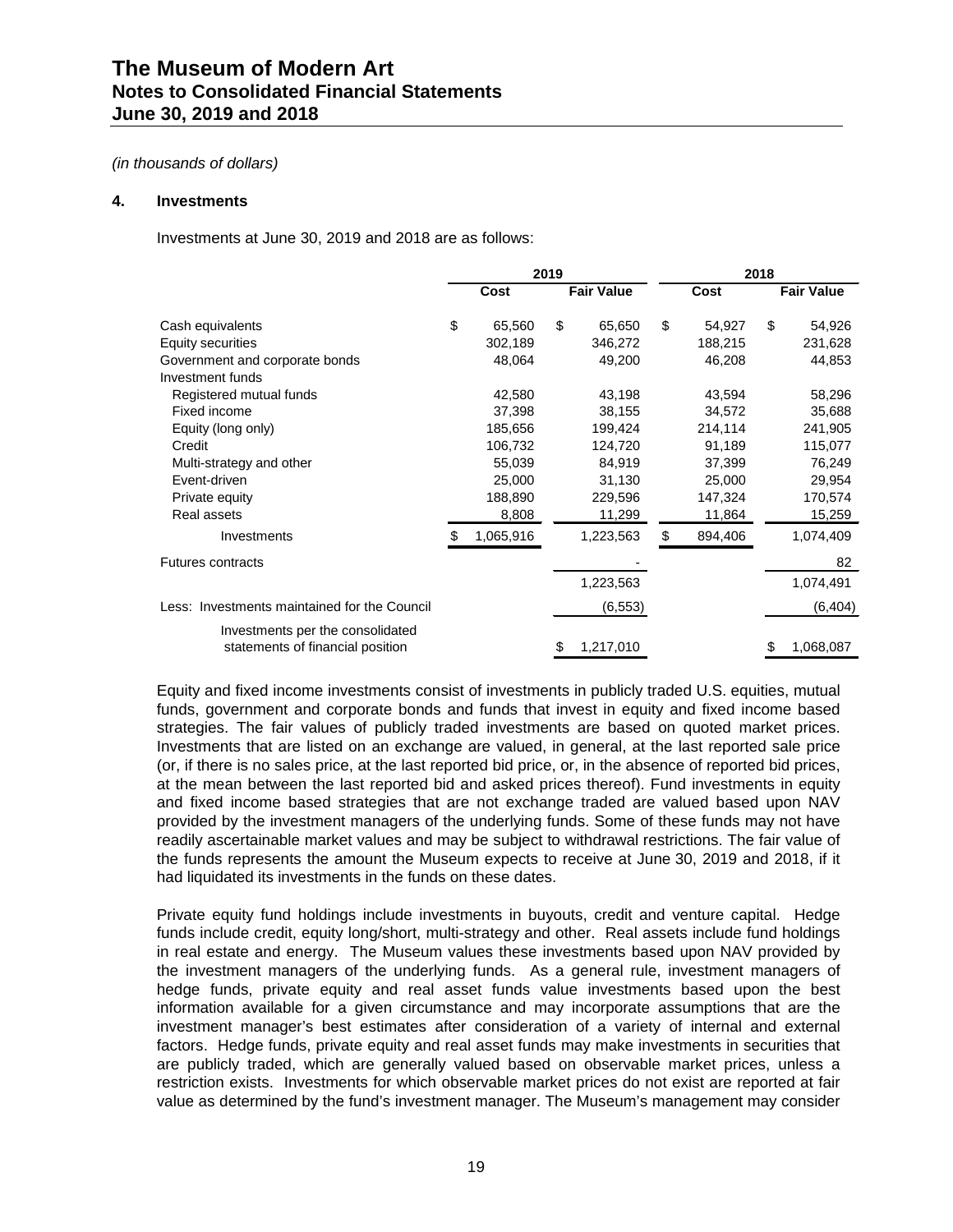### *(in thousands of dollars)*

other factors in assessing the fair value of these investments. Some of these funds may not have readily ascertainable market values and may be subject to withdrawal restrictions. The fair value of the funds represents the amount the Museum expects to receive at June 30, 2019 and 2018, if it had liquidated its investments in the funds on these dates.

The Museum invests in investment funds that are not registered under the Investment Company Act of 1940, as amended, and invests in other financial instruments employing various investment strategies and techniques, including leverage that may involve significant market, credit, and operational risks. Such investments may allocate a high percentage of their assets in specific sectors of the market in order to achieve a potentially greater investment return. As a result, the investments may be susceptible to economic, political, and regulatory developments in a particular sector of the market, positive or negative, and may experience increased volatility in net asset values.

#### **Investment Income**

Pursuant to the Museum's updated spending policy, an amount equal to a combination of 25% determined by calculating 5% of the ending annual market value and 75% determined based on the previous year's draw adjusted for inflation (for those funds not governed by contrary donorimposed restrictions) was made available for operations in fiscal 2019 and 2018.

The following schedules summarize the investment return and its classification in the consolidated statements of activities for 2019 and 2018:

|             |                                       | With   | Total<br>2019       |          |  |
|-------------|---------------------------------------|--------|---------------------|----------|--|
| \$<br>1.869 | \$                                    | 3.254  | \$                  | 5,123    |  |
| 42,343      |                                       | 8,656  |                     | 50,999   |  |
| 44,212      |                                       | 11,910 |                     | 56,122   |  |
| (44, 212)   |                                       |        |                     | (44,212) |  |
|             |                                       | 11,910 |                     | 11,910   |  |
| (644)       |                                       |        |                     | (644)    |  |
| (644        |                                       | 11,910 | \$                  | 11,266   |  |
|             | <b>Without</b><br><b>Restrictions</b> |        | <b>Restrictions</b> |          |  |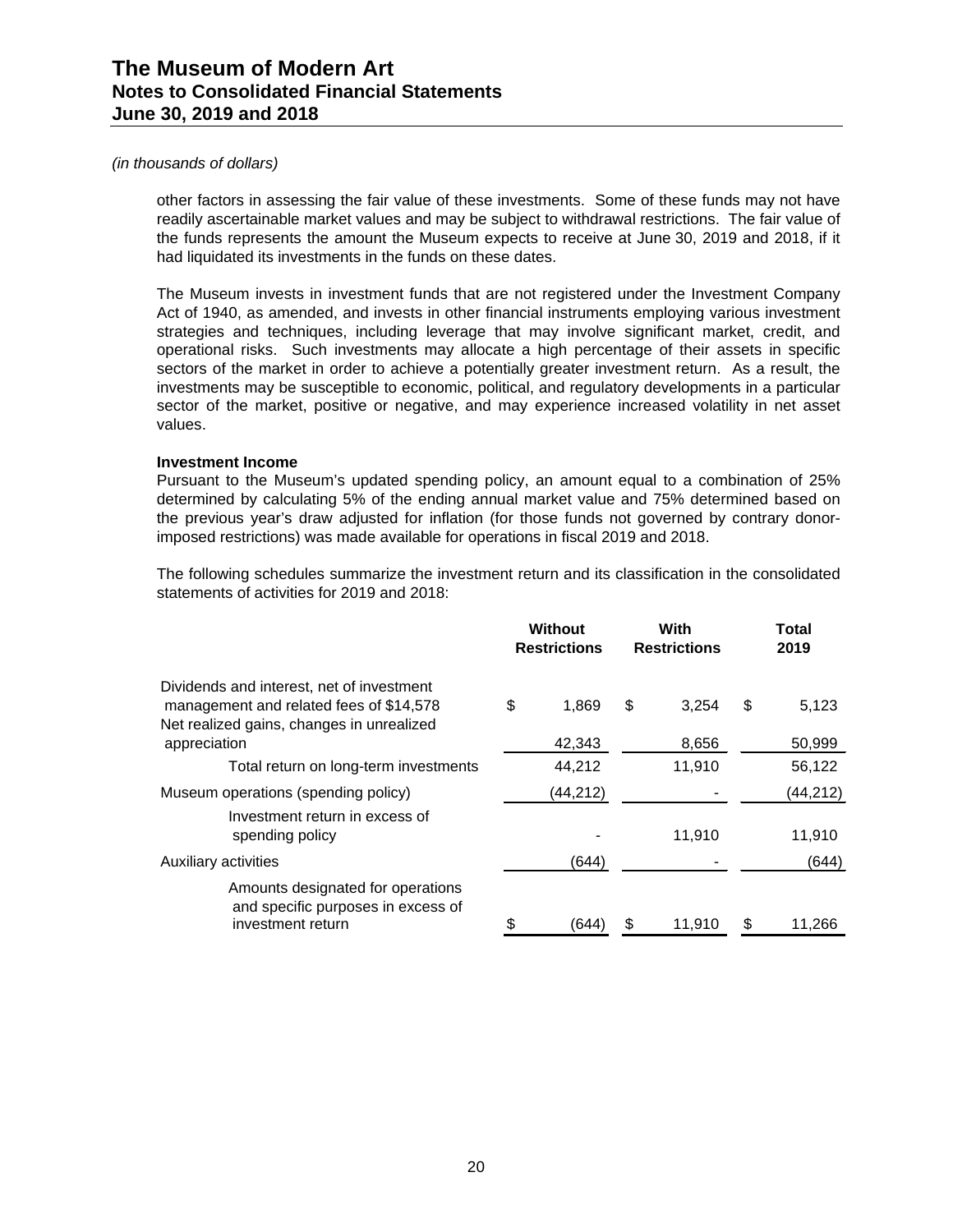### *(in thousands of dollars)*

|                                                                                                                                   | Without<br><b>Restrictions</b> |          | With<br><b>Restrictions</b> |        | <b>Total</b><br>2018 |
|-----------------------------------------------------------------------------------------------------------------------------------|--------------------------------|----------|-----------------------------|--------|----------------------|
| Dividends and interest, net of investment<br>management and related fees of \$13,207<br>Net realized gains, changes in unrealized | \$                             | 3.370    | \$                          | 2,489  | \$<br>5,859          |
| appreciation                                                                                                                      |                                | 50,381   |                             | 16,934 | 67,315               |
| Total return on long-term investments                                                                                             |                                | 53.751   |                             | 19,423 | 73.174               |
| Museum operations (spending policy)                                                                                               |                                | (39,206) |                             |        | (39, 206)            |
| Investment return in excess of<br>spending policy                                                                                 |                                | 14,545   |                             | 19,423 | 33,968               |
| Auxiliary activities                                                                                                              |                                | (664)    |                             |        | (664)                |
| Amounts designated for operations<br>and specific purposes in excess of<br>investment return                                      | \$                             | 13,881   |                             | 19,423 | \$<br>33,304         |

### **5. Inventories**

At June 30, 2019 and 2018, inventories are as follows:

|                              | 2019         |    |        |
|------------------------------|--------------|----|--------|
| <b>Publishing and retail</b> |              |    |        |
| Available for sales          | \$<br>14,362 | \$ | 15,046 |
| Work in process              | 1,813        |    | 1,246  |
|                              | 16,175       |    | 16,292 |
| All other                    | 37           |    | 41     |
|                              | \$<br>16,212 | \$ | 16,333 |

# **6. Property, Plant and Equipment**

At June 30, 2019 and 2018, property, plant and equipment are as follows:

|                                                           |    | 2019    |     | 2018    |
|-----------------------------------------------------------|----|---------|-----|---------|
| <b>Buildings</b>                                          | \$ | 565,083 | S   | 555,495 |
| Leasehold improvements                                    |    | 4,752   |     | 8.565   |
| Software, equipment, machinery and furniture and fixtures |    | 72,792  |     | 96,015  |
| Total property, plant and equipment at cost               |    | 642,627 |     | 660,075 |
| Less: Accumulated depreciation                            |    | 364,518 |     | 372,453 |
| Property, plant and equipment, net                        |    | 278,109 |     | 287,622 |
| Land, at cost                                             |    | 90.420  |     | 90.420  |
| Construction-in-progress                                  |    | 360,295 |     | 268,360 |
|                                                           | £. | 728,824 | \$. | 646,402 |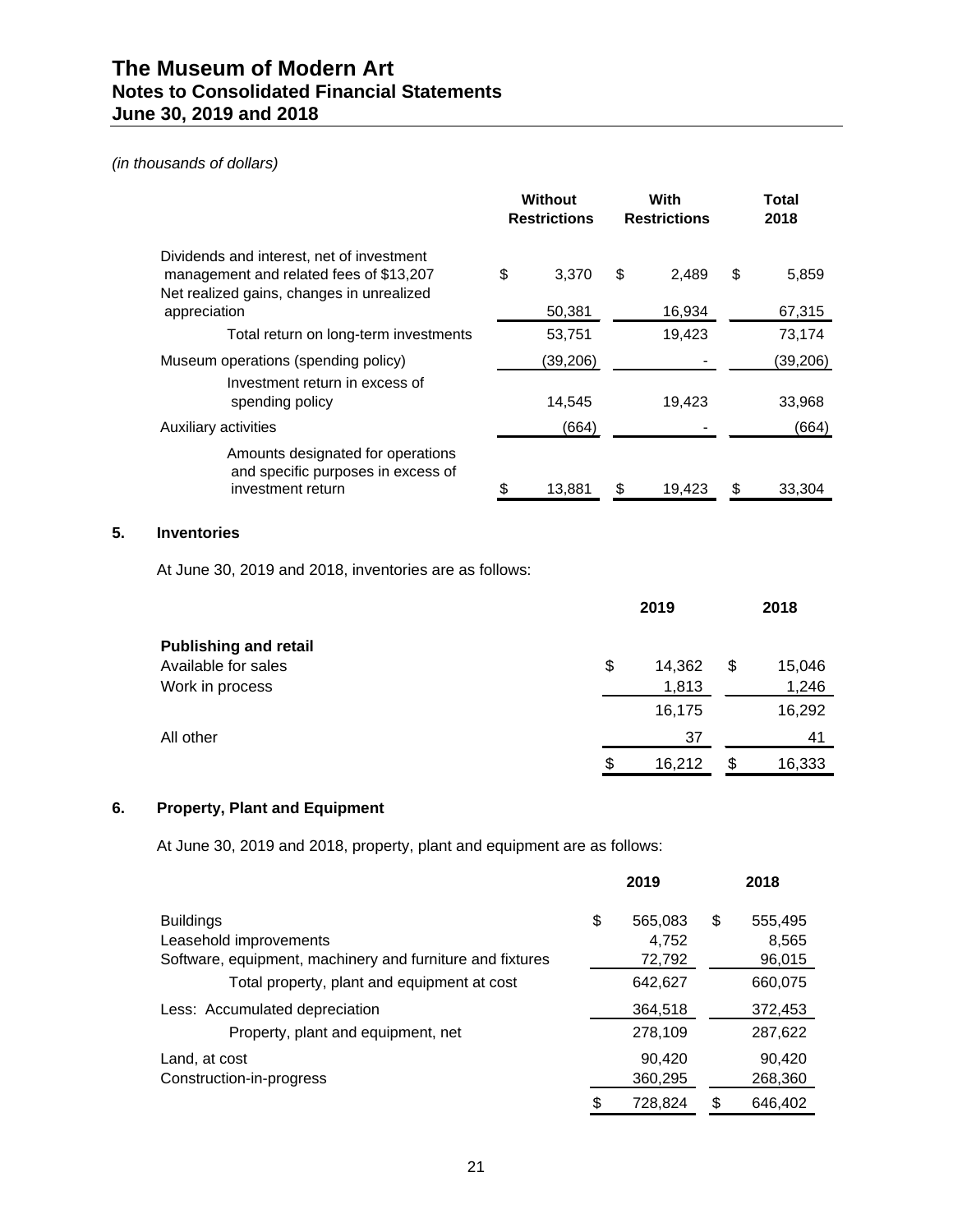Capitalized interest primarily related to bond financing from the Museum's prior expansion project (Note 8) was included in fixed assets for the years ended June 30, 2019 and 2018 and totaled \$13,173 and \$14,348, respectively.

Construction-in-progress includes costs related to a multi-year project comprised of development, construction and integration of a Museum-owned condominium unit (part of a mixed use facility adjacent to the Museum) into the current galleries of the Museum's main facility, construction and equipping new galleries at an adjacent property, and planning and design renovation changes to the Museum's main facility.

### **7. Deferred Revenue**

At June 30, 2019 and 2018, deferred revenue is as follows:

|                                       | 2019 |              |      | 2018         |  |  |
|---------------------------------------|------|--------------|------|--------------|--|--|
| Deferred membership revenues<br>Other | \$.  | 1.751<br>586 | - \$ | 3,023<br>493 |  |  |
|                                       | \$.  | 2,337        | \$   | 3,516        |  |  |

### **8. Loans Payable**

Loans payable at June 30, 2019 and 2018 are as follows:

|                                                                                    | 2019 |                           |   | 2018                      |
|------------------------------------------------------------------------------------|------|---------------------------|---|---------------------------|
| Series 2016 One E bonds<br><b>Revolvers</b><br>Line of credit                      | \$   | 278,400<br>8,000<br>9,800 | S | 278,400<br>8,000<br>9,800 |
| Total debt                                                                         |      | 296,200                   |   | 296,200                   |
| Bond premium, net of amortization<br>Deferred financing costs, net of amortization |      | 34,403<br>(628)           |   | 40,339<br>(682)           |
| Total debt and bond premium                                                        | \$   | 329.975                   |   | 335,857                   |

In August 2016, the Museum issued fixed rate bonds (Series 2016 One E) with proceeds totaling \$330,117 (par of \$278,400 and premium of \$51,717) with a coupon rate of 4.00% and blended yield of 1.65% across the various maturities (years 2023 to 2031). All outstanding bond issues at June 30, 2016 totaling \$238,655 (Series 2008 One A, 2010 One A and 2012 One D) were extinguished. A portion of the bond proceeds was used for the multi-year construction and expansion project described in Note 6.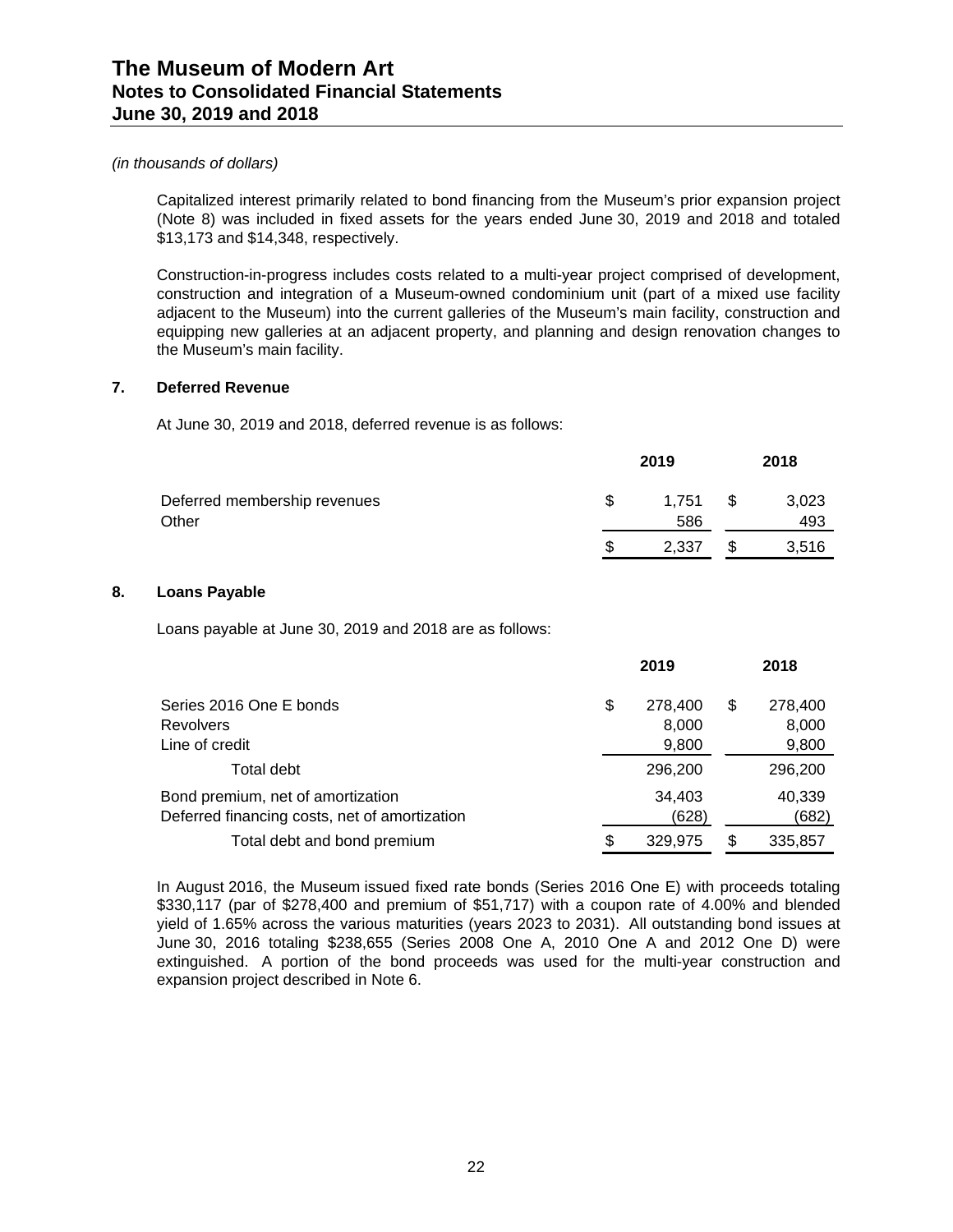The Series 2016 One E bonds consisted of the following amounts and maturities at June 30, 2019:

|                                  | <b>Principal</b> | <b>Yield at Issuance</b> | Rate | <b>Maturity</b>    |
|----------------------------------|------------------|--------------------------|------|--------------------|
| Revenue Bonds, Series 2016-One-E |                  |                          |      |                    |
| Revenue bonds                    | \$110,725,000    | 1.26%                    | 4.0% | Feb 1, 2023        |
| Revenue bonds                    | 167,675,000      | 1.51% - 2.14%            | 4.0% | April 1, 2025-2031 |
|                                  | \$278,400,000    |                          |      |                    |

The Museum received bond proceeds of \$75,750 in March 2000 (Series 2000 One A/B) and bond proceeds of \$235,000 in December 2001 (Series 2001 One A/B/C/D). The bonds were issued by the Trust for Cultural Resources (the "Trust"), a public benefit organization created by the State of New York. The Series 2000 One A/B bonds and Series 2001 One A/B/C bonds were redeemed by the Series 2008 One A bonds issued by the Trust for the benefit of the Museum in July 2008. A portion of these bonds was subsequently redeemed by the Series 2010 One A bonds issued in July 2010. The Series 2001 One D bonds callable on July 1, 2012 were redeemed in July 2012 through a combination of refinancing proceeds from the Series 2012 One D bonds and a \$43,000 short term bridge loan, which the Museum repaid shortly after issuance. All outstanding tranches of the Series 2008 One A Bonds, the Series 2010 One A Bonds, and the Series 2012 One D Bonds were redeemed or defeased as part of the August 2016 transaction.

As part of the July 2008 transaction, the Museum terminated a swap that was entered into as part of the December 2001 bond transaction (notional amount of \$85,000) and reversed a swap entered into in August 2005 (notional amount at the time of reversal of \$50,000) with an offsetting swap. The counterparty for the two remaining offsetting swap agreements is Goldman Sachs Bank USA (the "Counterparty"). Notional amount schedules, payment dates, and final maturity dates are identical under each agreement, but the Museum is a fixed rate-payer under one and a floating rate-payer under the other. The Museum has the right to optionally terminate each swap contract for an agreed upon cash settlement amount based on market conditions. Under certain triggering events tied to the Museum's overall credit ratings, the Museum may be required to post collateral to the Counterparty or the Counterparty may terminate the swap contracts, provided both are terminated simultaneously.

The accounting guidance for accounting and reporting derivatives and hedging requires that all derivatives be recognized in the consolidated statements of financial position as either an asset or liability and be measured at fair value. Under GAAP, certain criteria must be satisfied in order for derivative financial instruments to be classified and accounted for as either a cash flow or a fair value hedge. Accounting for gains and losses on derivatives that are not elected for hedge accounting treatment or that do not meet hedge accounting requirements are recorded in the consolidated statements of activities.

At June 30, 2019 and 2018, the fair value of the Museum's derivative financial instruments were in a liability position of \$4,998 and \$5,238, respectively, and included in other liabilities on the consolidated statements of financial position. The total gain recognized on these derivatives for the years ended June 30, 2019 and 2018 was \$240 and \$689, respectively, and was included in interest expense, change in fair value of interest rate swap agreement and other financing costs in the consolidated statements of activities. Payments on the swaps totaled \$606, for the years ended June 30, 2019 and 2018.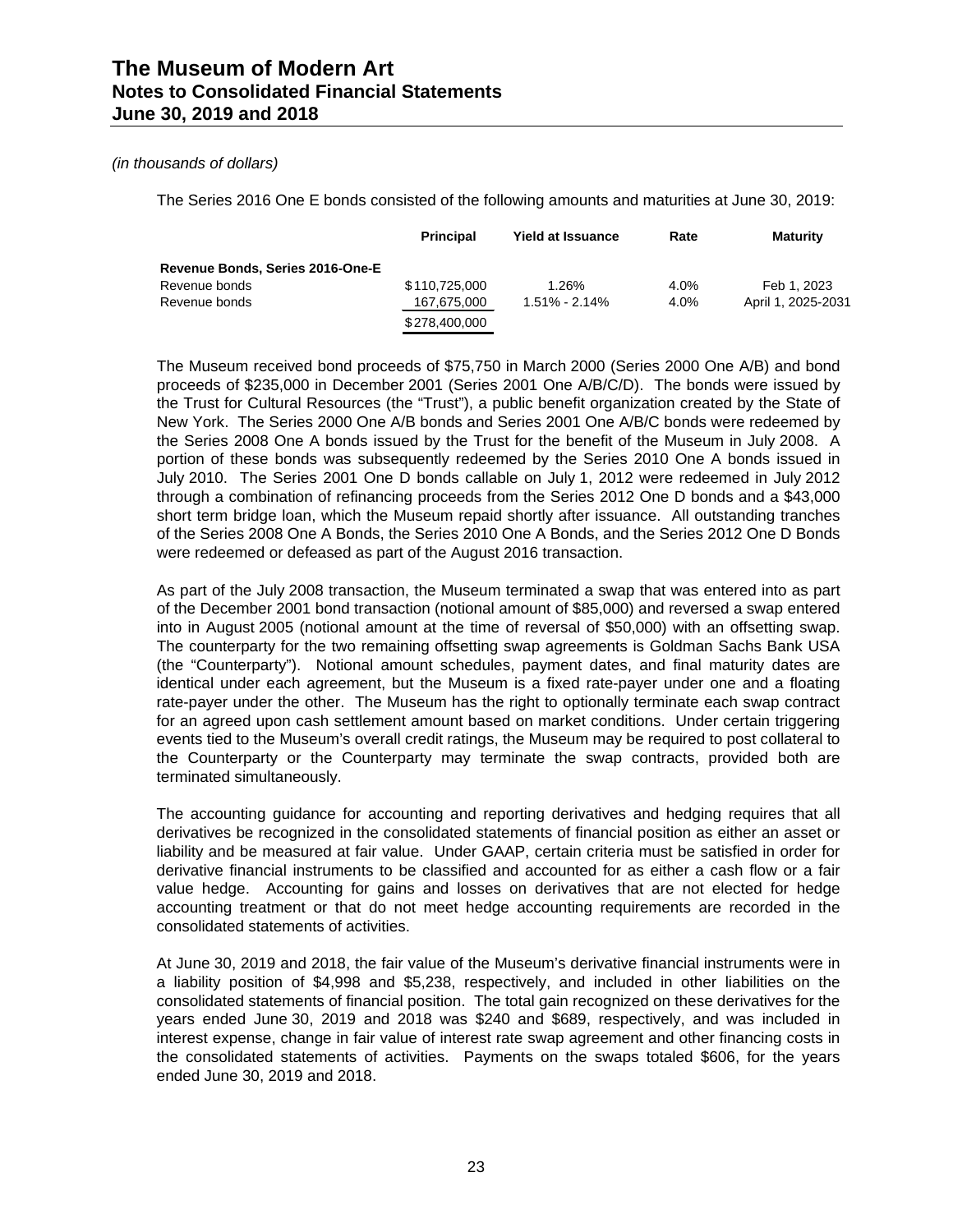### *(in thousands of dollars)*

In January 2019, the Museum renewed its \$20,000 revolving note agreement. This revolver will mature in January 2020 and has an interest rate based on various LIBOR maturities that was 2.8% at June 29, 2019. In June 2019, MoMA PS1 renewed a \$2,000 revolving note agreement with a commercial bank. This revolver will mature in January 2020 and has an interest rate based on various LIBOR maturities that was 3.5% as of June 30, 2019. Borrowings under these two facilities totaled \$8,000, for the years ended June 30, 2019 and 2018.

At June 30, 2019, the Museum has available a \$50,000 line of credit with a commercial bank. The line of credit expires in November 2019. Borrowings under the line of credit totaled \$9,800 as of June 30, 2019 and 2018 at an interest rate based on LIBOR maturities that was 2.6% and 3.0% respectively.

Annual principal payments as of June 30, 2019 due during the next five fiscal years and in total thereafter under all of the aforementioned loans payable are approximately as follows:

| 2020              | \$<br>17,800  |
|-------------------|---------------|
| 2021              | -             |
| 2022              | ۰             |
| 2023              | 110,725       |
| 2024              | -             |
| <b>Thereafter</b> | 167,675       |
|                   | \$<br>296,200 |

The Museum's revolver and line of credit agreements contain financial covenants, the most restrictive of which requires a certain ratio of net assets without restrictions to its principal amount of outstanding debt. The Museum was in compliance with all financial covenants as of June 30, 2019 and 2018.

### **9. Endowment Funds**

The Museum's endowment consists of approximately 150 individual funds established for a variety of purposes. As required by GAAP, net assets associated with donor restricted endowment funds, and funds designated by the Board of Trustees to function as endowments ("Board Designated"), are classified and reported based on the existence or absence of donor-imposed restrictions.

On September 17, 2010, New York State enacted the New York Prudent Management of Institutional Funds Act ("NYPMIFA"). NYPMIFA contains provisions that govern charitable institutions' appropriation and use, among other things, of donor-restricted endowment funds. NYPMIFA updated certain provisions of prior endowment management law that had become outdated. Most significantly, under prior law, charitable institutions were required to maintain the "historic dollar value" of endowment funds, meaning that institutions could appropriate only: a prudent portion of a fund if the value of the fund were greater than the dollar value of the donor's contribution(s) to the fund (i.e., the "historic dollar value"), and the appropriation would not take the fund below that amount; or a prudent portion only of the income from the fund, if the value of the fund were less than the historic dollar value.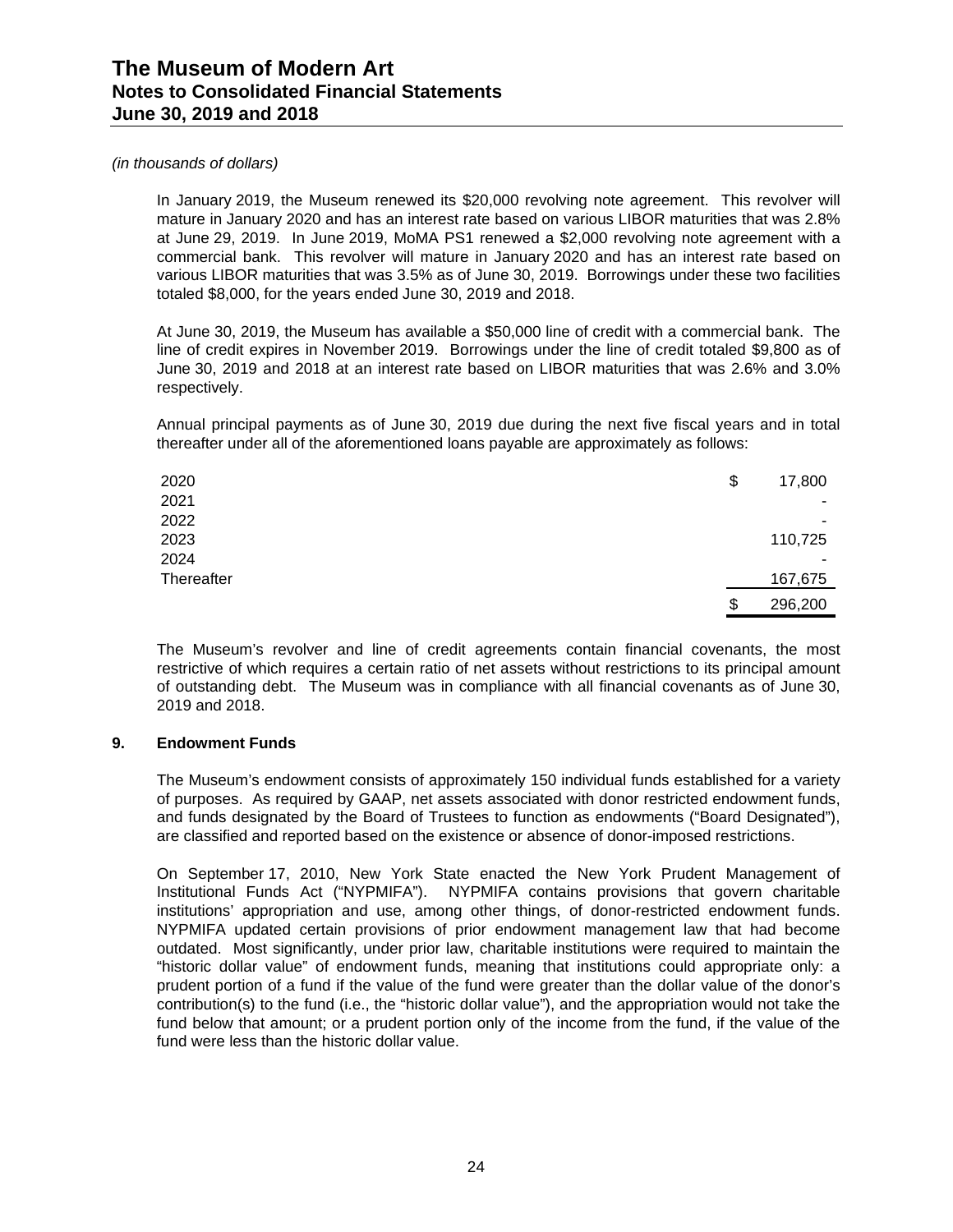### *(in thousands of dollars)*

Under NYPMIFA, a detailed prudence standard governs appropriation from endowment funds, and there is no longer a requirement to maintain historic dollar value. Prudent appropriation from a fund whose value is less than its historic dollar value is permitted. In particular, NYPMIFA provides that, unless a donor expresses a contrary intention in a gift instrument, a charitable institution may appropriate as much of an endowment fund as it "determines is prudent for the uses, benefits, purposes and duration for which the fund is established," without regard for historic dollar value. As with prior law, NYPMIFA retains the requirement that in making any decision to appropriate, "the institution shall act in good faith, with the care that an ordinarily prudent person in a like position would exercise under similar circumstances." It further provides a new requirement that the institution "shall consider, if relevant" the following eight factors in deciding whether or not to appropriate from a fund:

- The duration and preservation of the endowment fund;
- The purposes of the Museum and the endowment fund;
- General economic conditions;
- The possible effect of inflation or deflation;
- The expected total return from income and the appreciation of investments;
- Other resources of the Museum;
- Alternatives to expenditure of the endowment fund; and
- The investment policy of the Museum.

The provisions of NYPMIFA allowing prudent appropriation without regard to historic dollar value apply to funds created after its effective date of September 17, 2010. Donors of funds created before that date were given the option of requiring institutions to continue to observe the historic dollar value restrictions contained in prior law. Some donors of Museum funds have elected this option. Moreover, as with prior law, a donor may incorporate in a gift instrument specific restrictions on appropriation that are different from either NYPMIFA or prior law. Certain of the Museum's funds are governed by such instruments. Thus the Museum has funds that fall into three categories with respect to appropriation: those from which it may prudently appropriate without regard to historic dollar value; those from which it may prudently appropriate appreciation only above historic dollar value; and those whose appropriation is governed by specific instructions in the constitutive gift instrument.

For both fiscal years 2019 and 2018, the draw is derived based on 25% determined by calculating 5% of the ending annual market value and 75% determined based on the previous year's draw adjusted for inflation (for those funds not governed by contrary donor-imposed restrictions). The total spending rate is limited to a minimum of 4.00% and maximum of 5.75% of the ending market value.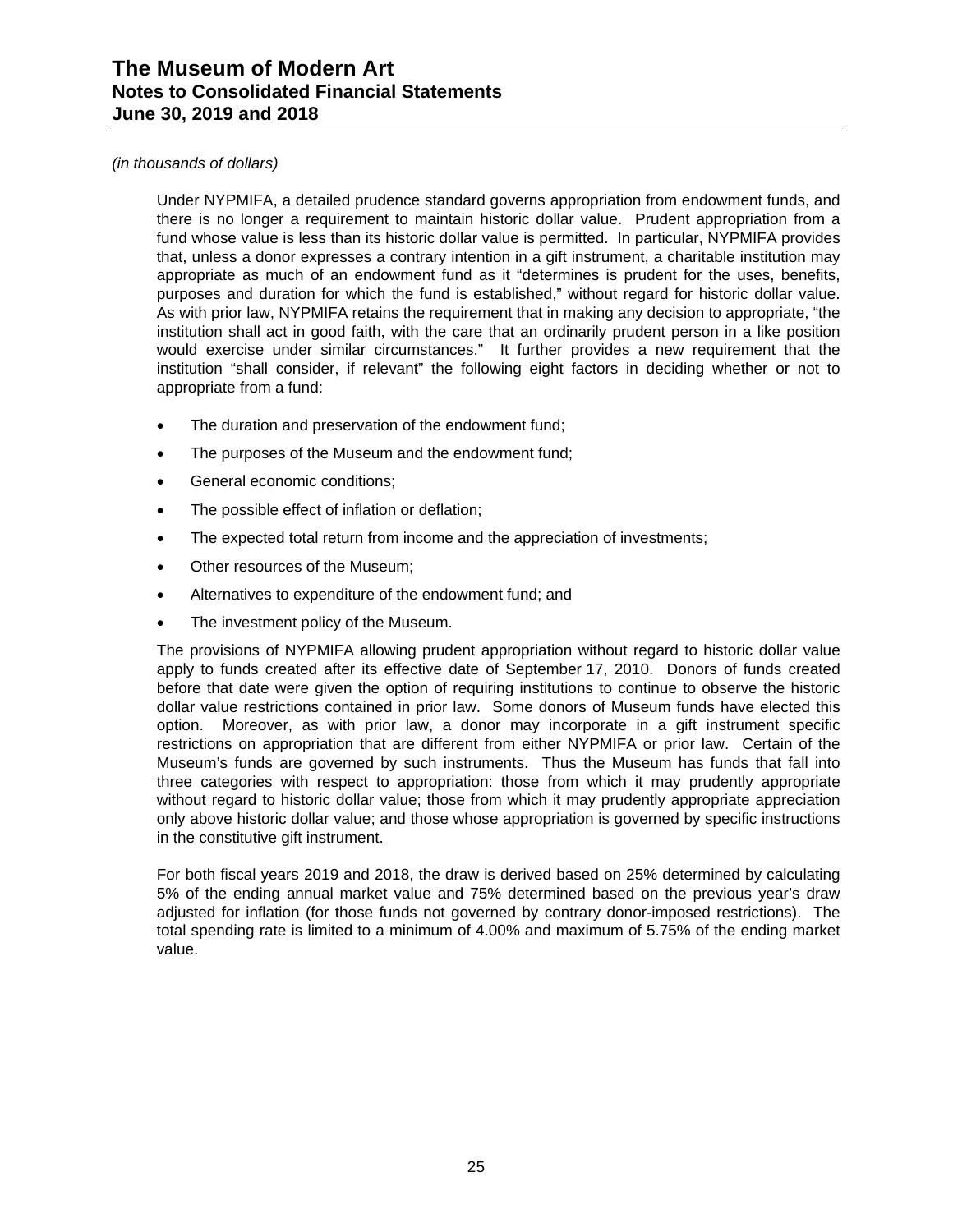The Museum's spending policies are consistent with the Museum's objectives to utilize income to support mission-critical programs while preserving capital and ensuring future growth of the endowment and investment portfolio. Under these policies, and as approved by the Museum's Board, the long-term focus of the endowment and unrestricted investments is to support the Museum's mission by providing a reliable source of funds for current and future use.

Under the direction and approval of the Investment Committee and the Board of Trustees, the endowment and unrestricted investments will seek to maximize long term returns consistent with prudent levels of risk.

### **10. Financial Reporting of Endowments**

Consistent with endowment accounting for not-for-profit organizations for funds subject to an enacted version of NYPMIFA, the Museum retains in perpetuity and classifies as net assets with donor restrictions (a) the original value of gifts donated to the permanent endowment, (b) the original value of subsequent gifts to the permanent endowment, (c) the net realizable value of future payments to net assets with donor restrictions in accordance with the donor's gift instrument (outstanding endowment pledges net of applicable discount), and (d) accumulations, including appreciation, gains and income, to the permanent endowment made in accordance with the direction of the applicable donor gift instrument at the time the accumulation is added to the fund.

For financial reporting purposes, donor-restricted endowment fund appreciation, gains and income exceeding donor restrictions are classified as net assets with donor restrictions until those amounts are appropriated for expenditure by the Museum in a manner consistent with the standard of prudence prescribed by law. Upon appropriation, appreciation and earnings are reclassified as net assets without restrictions.

Funds share in the overall earnings rate of the Museum's portfolio except for two funds totaling \$43,198 and \$41,176 as of June 30, 2019 and 2018, respectively, which are managed by third parties. Earnings are utilized in accordance with donor stipulations.

Endowment net asset composition by type of fund as of June 30, 2019 and 2018:

|                                                                      | With<br><b>Restrictions</b> |    | Without<br><b>Restrictions</b>        |    | Total<br>2019        |  |
|----------------------------------------------------------------------|-----------------------------|----|---------------------------------------|----|----------------------|--|
| Donor-restricted endowment funds<br>Board-designated endowment funds | \$<br>523,734               | \$ | -<br>137,016                          | \$ | 523,734<br>137,016   |  |
| Total endowment funds                                                | 523,734                     | \$ | 137,016                               | \$ | 660,750              |  |
|                                                                      | With                        |    | <b>Without</b><br><b>Restrictions</b> |    | <b>Total</b><br>2018 |  |
|                                                                      | <b>Restrictions</b>         |    |                                       |    |                      |  |
| Donor-restricted endowment funds<br>Board-designated endowment funds | \$<br>476,828               | \$ | -<br>30,282                           | \$ | 476,828<br>30,282    |  |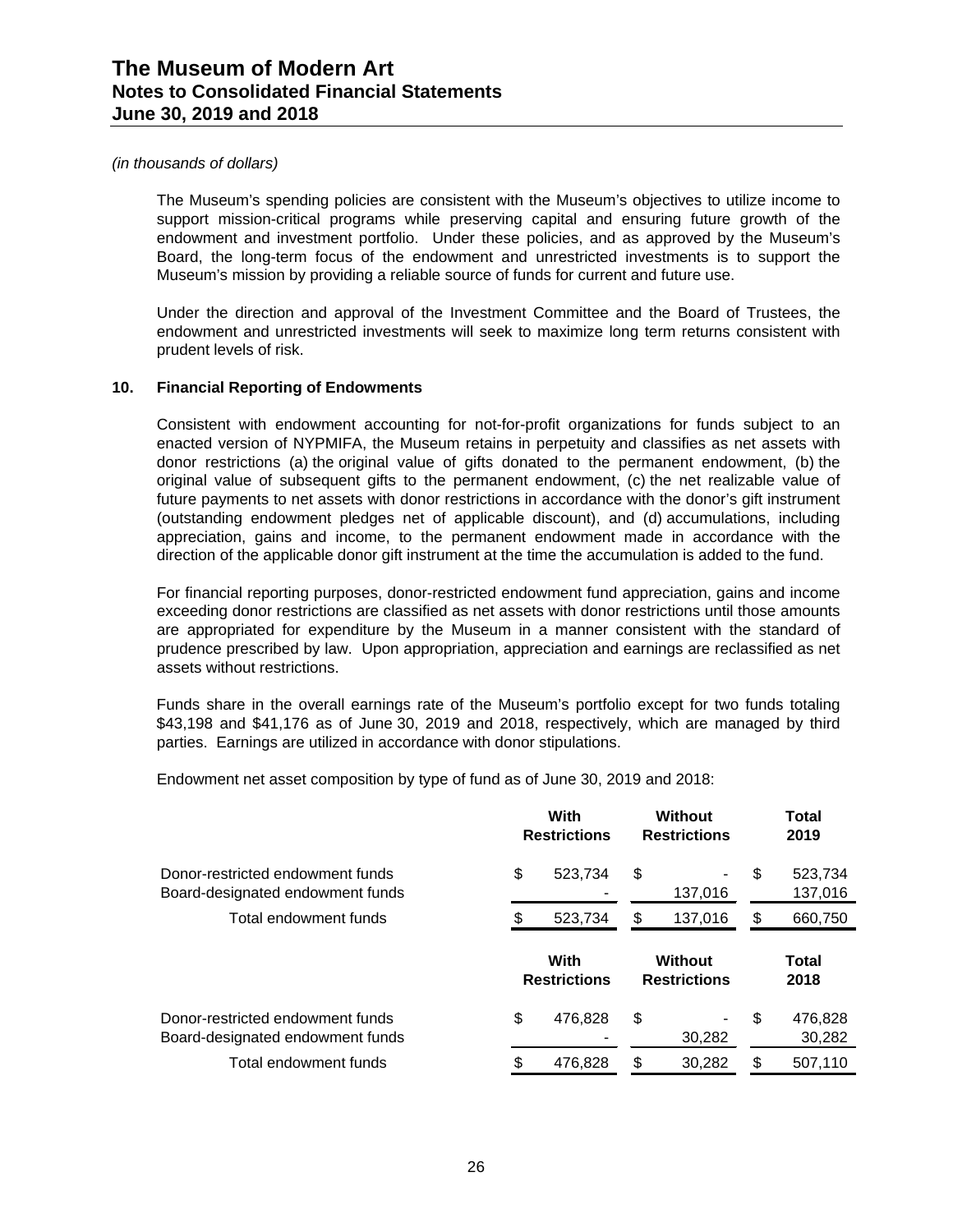The composition of the Museum's endowment by net asset class and purpose at the end of the period is:

|                                        | 2019 |         |    | 2018    |
|----------------------------------------|------|---------|----|---------|
| Net assets with restrictions           |      |         |    |         |
| Museum programs                        | \$   | 159,605 | \$ | 135,993 |
| Acquisition of works of art            |      | 74,590  |    | 73,310  |
| Museum operations and other activities |      | 273,293 |    | 250,957 |
| Support of exhibitions                 |      | 16,246  |    | 16,568  |
| Total endowment funds classified as    |      |         |    |         |
| net assets with restrictions           |      | 523,734 |    | 476,828 |
|                                        |      |         |    |         |
| Net assets without restrictions        |      | 137,016 |    | 30,282  |
| Total endowment funds classified as    |      |         |    |         |
| net assets without restrictions        |      | 137,016 |    | 30,282  |
| Total endowment funds                  | \$   | 660.750 | \$ | 507,110 |

As a result of unfavorable market fluctuations the fair market value of assets associated with some individual donor-restricted endowment funds are below historic dollar value. The aggregate amount by which fair value was below historic dollar value at June 30, 2019 was \$42, and included 3 funds with original donor contributions totaling \$8,525. The aggregate amount by which fair value was below historic dollar value at June 30, 2018 was \$10, and included 3 fund with original donor contributions totaling \$1,425. When donor-restricted endowment fund deficits exist, they are classified as a reduction of net assets with donor restrictions. The Museum has interpreted NYPMIFA to permit spending from endowments with a deficit in accordance with prudent measures required under law. Continued future appropriations from underwater endowment funds will be considered based on current facts and circumstances on the next appropriation decision date.

Reconciliation from endowment net assets to investments, at fair value, as of June 30, 2019 and 2018 is as follows:

| 507,110   |
|-----------|
|           |
| (64, 372) |
|           |
| 625.349   |
| 1,068,087 |
|           |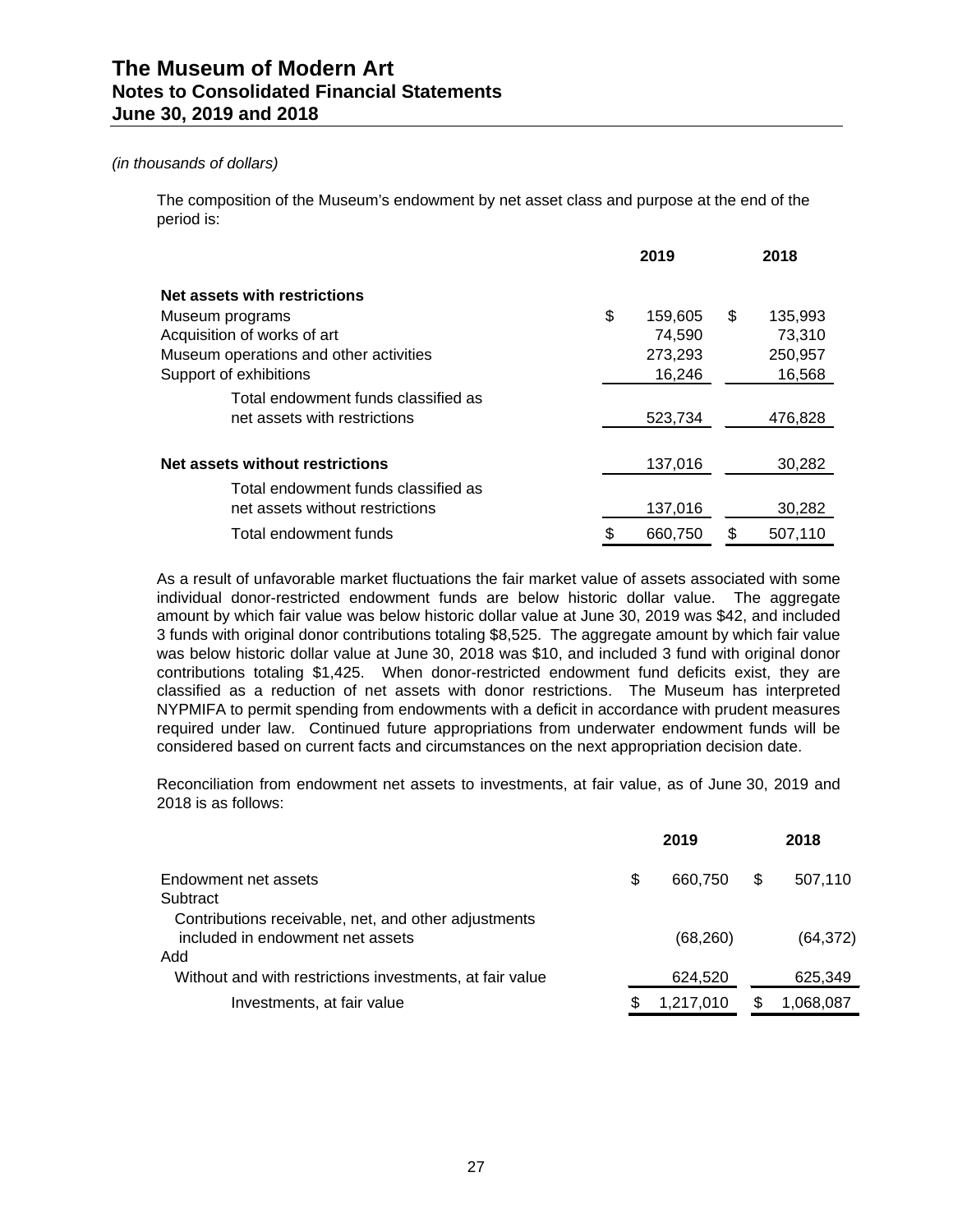A reconciliation of the beginning and ending balance of the Museum's endowment, in total and by net asset class are as follows:

|                                                                                                                |    | With<br><b>Restrictions</b>   | Without<br><b>Restrictions</b>      | Total                                 |
|----------------------------------------------------------------------------------------------------------------|----|-------------------------------|-------------------------------------|---------------------------------------|
| Endowment net assets as of June 30, 2017                                                                       | S. | 443,162                       | \$<br>29,966                        | \$<br>473,128                         |
| Investment return<br>Investment income                                                                         |    | 19,423                        | 763<br>171                          | 20,186                                |
| Net appreciation<br>Total investment return                                                                    |    | 3,897<br>23,320               | 934                                 | 4,068<br>24,254                       |
| Contributions<br>Appropriation of endowment assets for expenditure                                             |    | 23,879<br>(13, 533)           | (618)                               | 23,879<br>(14,151)                    |
| Endowment net assets as of June 30, 2018                                                                       |    | 476,828                       | 30,282                              | 507,110                               |
| Investment return<br>Investment income<br>Net (depreciation) appreciation<br>Total investment return           |    | 24,396<br>(7, 277)<br>17,119  | 4,330<br>2,110<br>6,440             | 28,726<br>(5, 167)<br>23,559          |
| Contributions<br>Appropriation of endowment assets for expenditure<br>Endowment net assets as of June 30, 2019 | \$ | 45,977<br>(16,190)<br>523,734 | \$<br>103,250<br>(2,956)<br>137,016 | \$<br>149,227<br>(19, 146)<br>660,750 |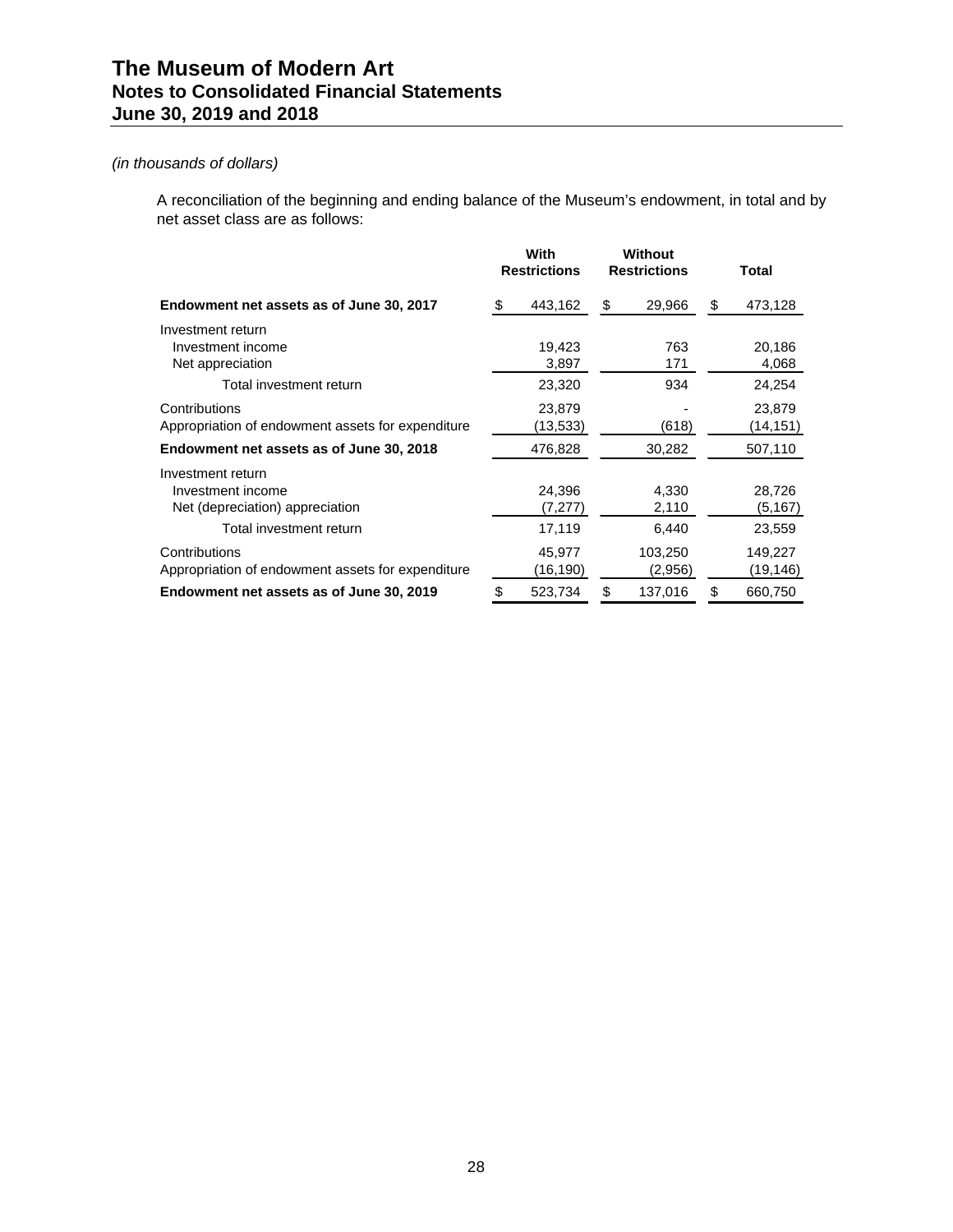### **11. Net Assets**

At June 30, 2019 and 2018, net assets were available for the following purposes:

| 2019 |           |                           | 2018      |
|------|-----------|---------------------------|-----------|
|      |           |                           |           |
|      |           |                           |           |
| \$   | 58,125    | \$                        | 37,377    |
|      | 58,598    |                           | 23,996    |
|      | 14,765    |                           | 13,736    |
|      | 37,791    |                           | 21,107    |
|      | 488,484   |                           | 486,425   |
|      | 64,042    |                           | 100,855   |
|      | 721,805   |                           | 683,496   |
|      |           |                           |           |
|      | 138,812   |                           | 115,059   |
|      | 63,564    |                           | 61,805    |
|      | 211,827   |                           | 191,361   |
|      | 414,203   |                           | 368,225   |
| \$.  | 1,136,008 | $\boldsymbol{\mathsf{S}}$ | 1,051,721 |
|      |           |                           |           |
| \$   | 631,535   | \$                        | 667,641   |
|      | 137,016   |                           | 30,282    |
|      | 768,551   |                           | 697,923   |
|      | 1,904,559 |                           | 1,749,644 |
|      |           |                           |           |

During fiscal 2019 and 2018, net assets were released from donor restrictions as a result of either satisfying the restricted purpose or by the occurrence of other events specified by donors, as follows:

|                                             | 2019   |     | 2018   |
|---------------------------------------------|--------|-----|--------|
| Museum programs, exhibitions and other      | 50.933 | \$. | 38,565 |
| Debt service and reduction                  |        |     | 250    |
| Acquisitions of works of art                | 40,332 |     | 47.215 |
| Total net assets released from restrictions | 91.265 | S   | 86.030 |

### **12. Pension Plans and Other Postretirement Benefits**

In fiscal year 2009, as part of the Museum's proactive plan to stabilize operations in response to the global economic and financial crisis, the Museum approved changes to its pension plans, effective November 1, 2009. Generally, with certain differences amongst the Museum's non-union and various union staff, all employees in the Museum's defined benefit plan opted either to remain in the defined benefit pension plan and forgo future matching contributions from the Museum in the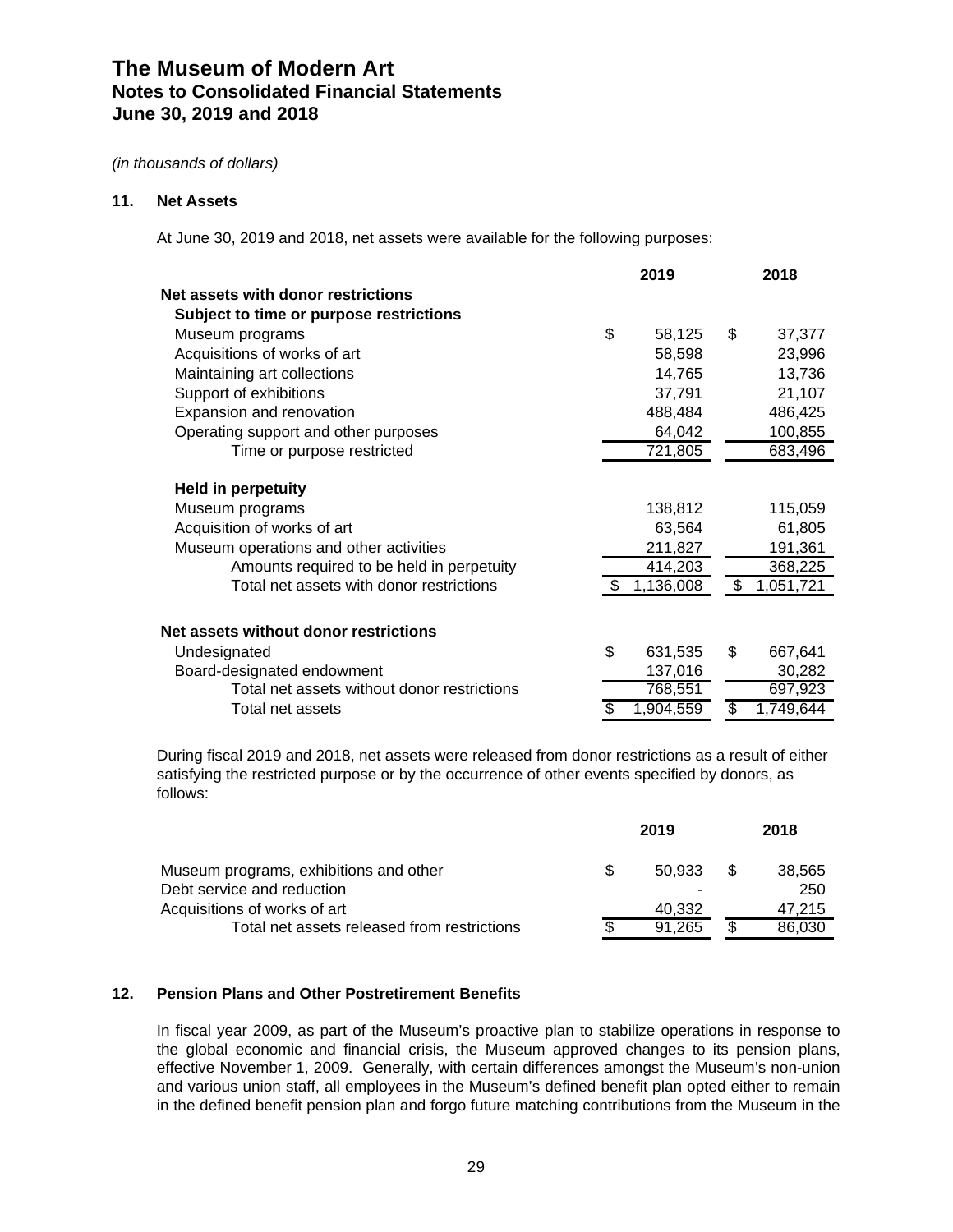### *(in thousands of dollars)*

Museum's 403(b) defined contribution plan, or receive an enhanced match in the Museum's 403(b) defined contribution plan and forgo future accruals in the defined benefit plan. New employees hired after June 30, 2009 are eligible to participate in the enhanced 403(b) Plan only, thereby freezing the number of participants in the defined benefit plan.

For those remaining in the trusteed defined benefit pension plan, future benefits are based, among other factors, on years of service, age, and average monthly compensation during the final years of service. The Museum's funding policy is to contribute annually amounts to meet ERISA's minimum requirements, although it may make additional contributions beyond these requirements.

For those eligible for matching contributions in the 403(b) retirement savings plan based on the choice noted above, the Museum matches up to a percentage of compensation dependent on an employee's compensation, contribution and length of service. In addition, the Museum provides a nondiscretionary contribution for employees under certain base compensation levels dependent on length of service. The Museum contributed \$1,897 and \$1,542 to the Plan for the years ended June 30, 2019 and 2018, respectively. Regardless of match eligibility, the 403(b) retirement savings plan is open for all non-union employees and employees in several unions under collective bargaining agreements. Employees may contribute up to Internal Revenue code limits.

Postretirement health and welfare benefit costs are funded by the Museum on a pay-as-you-go basis. Only employees hired before February 1, 2003 are eligible for these benefits. Additionally, as part of the package of changes in fiscal year 2009, employees who retire after November 1, 2009 share the cost of health coverage at the same percentage level as an active employee. Effective July 1, 2009, the Museum required that, for active employees, most non-union and certain union employees contribute to the Museum-provided healthcare plan based on salary and coverage level. Plan design changes affecting all staff on the Museum's active healthcare plan and future retirees were also effective as of July 1, 2009. Additional plan design changes applicable to both current and retired employees were implemented in fiscal year 2016, lowering the expected future cost projections of the plan.

In fiscal year 2015, the Society of Actuaries released updated mortality tables which reflect longer actuarial life expectancies. The Museum has incorporated these updated mortality tables in its underlying estimates and financial obligations associated with the Museum's defined pension plans and other postretirement benefits as required as of and for the years ended June 30, 2019 and 2018.

In fiscal year 2017 the Museum completed a Voluntary Retirement Plan for employees meeting specific service and age criteria. Employees that elected the plan terminated from the Museum on July 31, 2016 or were extended in appropriate cases at the discretion of the Museum. The actuarial costs and payments related to this plan totaled \$4,066 and are included in defined benefit plan changes other than net periodic benefit cost in the consolidated statement of activities.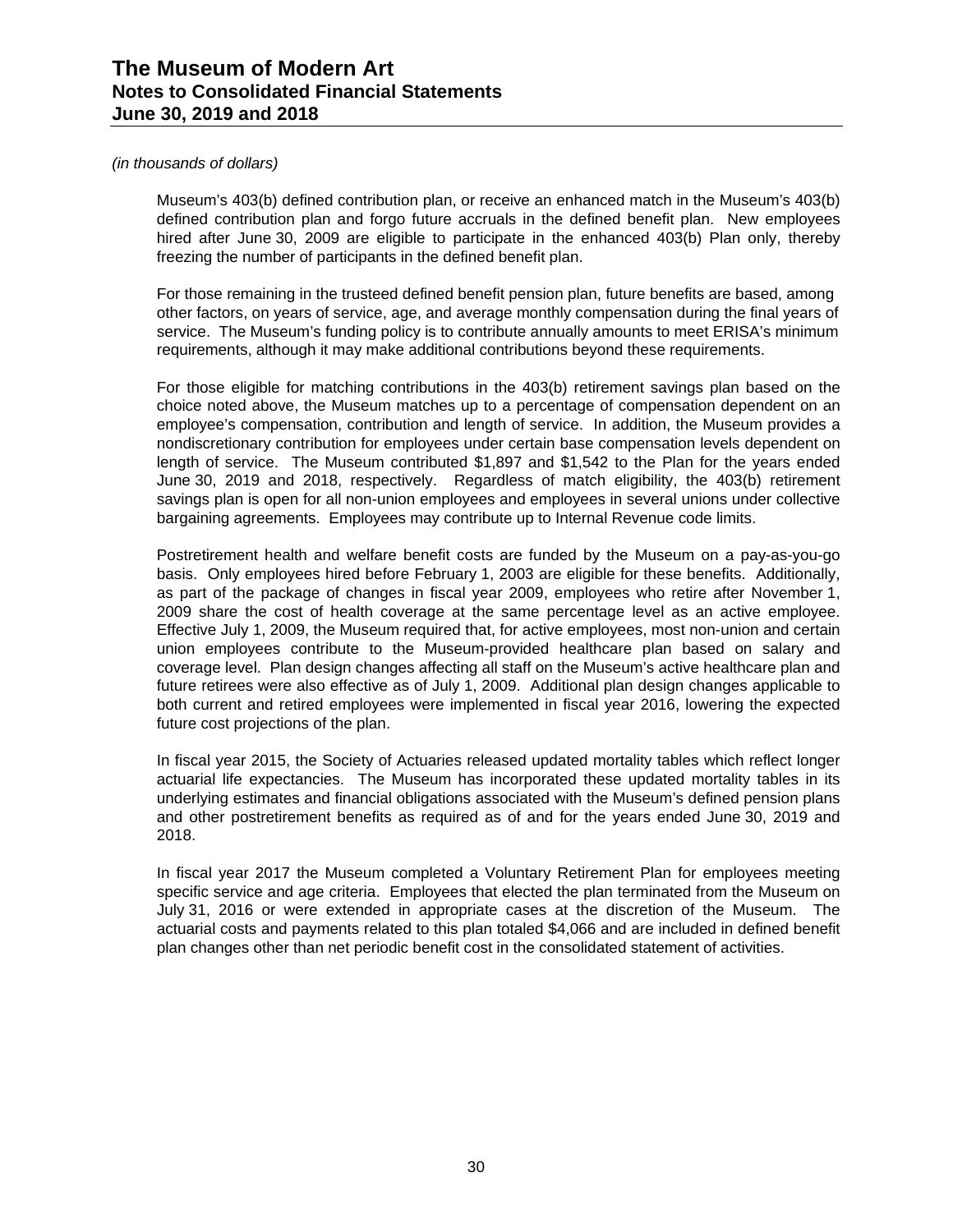### *(in thousands of dollars)*

The following table sets forth the amounts recognized in the consolidated statements of financial position, the change in the benefit obligation, the change in plan assets, and the funded status for the plans:

|                                                                                       | <b>Pension Benefits</b> |           |    | <b>Postretirement Benefits</b> |    |           |    |           |
|---------------------------------------------------------------------------------------|-------------------------|-----------|----|--------------------------------|----|-----------|----|-----------|
|                                                                                       | <b>June 30,</b>         |           |    | <b>June 30,</b>                |    |           |    |           |
|                                                                                       |                         | 2019      |    | 2018                           |    | 2019      |    | 2018      |
| Change in benefit obligation                                                          |                         |           |    |                                |    |           |    |           |
| Benefit obligation at beginning of year                                               | \$                      | 117,922   | \$ | 122,369                        | \$ | 23,169    | \$ | 30,556    |
| Service cost                                                                          |                         | 2,290     |    | 2,399                          |    | 626       |    | 731       |
| Interest cost                                                                         |                         | 5,150     |    | 4,851                          |    | 996       |    | 1,132     |
| Actuarial loss (gain)                                                                 |                         | 12,166    |    | (7, 167)                       |    | 2         |    | (8, 154)  |
| Benefits paid                                                                         |                         | (3,912)   |    | (4,530)                        |    | (1, 247)  |    | (1,206)   |
| Employee contributions                                                                |                         |           |    |                                |    | 82        |    | 74        |
| Medicare Part D reimbursements                                                        |                         |           |    |                                |    | 42        |    | 36        |
| Benefit obligation at end of year                                                     |                         | 133,616   |    | 117,922                        |    | 23,670    |    | 23,169    |
| Change in plan assets                                                                 |                         |           |    |                                |    |           |    |           |
| Fair value of plan assets at beginning of year                                        |                         | 79,350    |    | 73,327                         |    |           |    |           |
| Actual return on plan assets                                                          |                         | 5,952     |    | 5,070                          |    |           |    |           |
| <b>Employer contributions</b>                                                         |                         | 3,627     |    | 5,483                          |    | 1,123     |    | 1,096     |
| Employee contributions                                                                |                         |           |    |                                |    | 82        |    | 74        |
| Medicare Part D reimbursements                                                        |                         |           |    |                                |    | 42        |    | 36        |
| Benefits paid                                                                         |                         | (3, 912)  |    | (4,530)                        |    | (1, 247)  |    | (1, 206)  |
| Fair value of plan assets at end of year                                              |                         | 85,017    |    | 79,350                         |    |           |    |           |
| Funded status at end of year                                                          |                         | (48, 599) | \$ | (38, 572)                      | \$ | (23, 670) | \$ | (23, 169) |
| Amounts recognized in the consolidated<br>statements of financial position consist of |                         |           |    |                                |    |           |    |           |
| Pension and postretirement benefit obligations                                        | \$                      | (48, 599) | \$ | (38, 572)                      | \$ | (23, 670) | \$ | (23, 169) |
| Amounts recognized in net assets without<br>restrictions consist of                   |                         |           |    |                                |    |           |    |           |
| Net (loss) gain                                                                       | \$                      | (36,060)  | \$ | (25, 561)                      | \$ | 657       | \$ | 3,427     |
| Prior service (cost) credit                                                           |                         | (1,063)   |    | (1,615)                        |    | 3,299     |    | 1,378     |
|                                                                                       | \$                      | (37, 123) | \$ | (27, 176)                      | \$ | 3,956     | \$ | 4,805     |
| Defined benefit plan changes other than net<br>periodic benefit cost                  |                         |           |    |                                |    |           |    |           |
| Net (loss) gain                                                                       | \$                      | (11, 956) | \$ | 6,750                          | \$ | (2)       | \$ | 8,154     |
| Amortization of net loss (gain)                                                       |                         | 1,457     |    | 1,959                          |    | (123)     |    |           |
| Amortization of prior service cost (credit)                                           |                         | 552       |    | 552                            |    | (725)     |    | (821)     |
|                                                                                       | \$                      | (9, 947)  | \$ | 9,261                          | \$ | (850)     | \$ | 7,333     |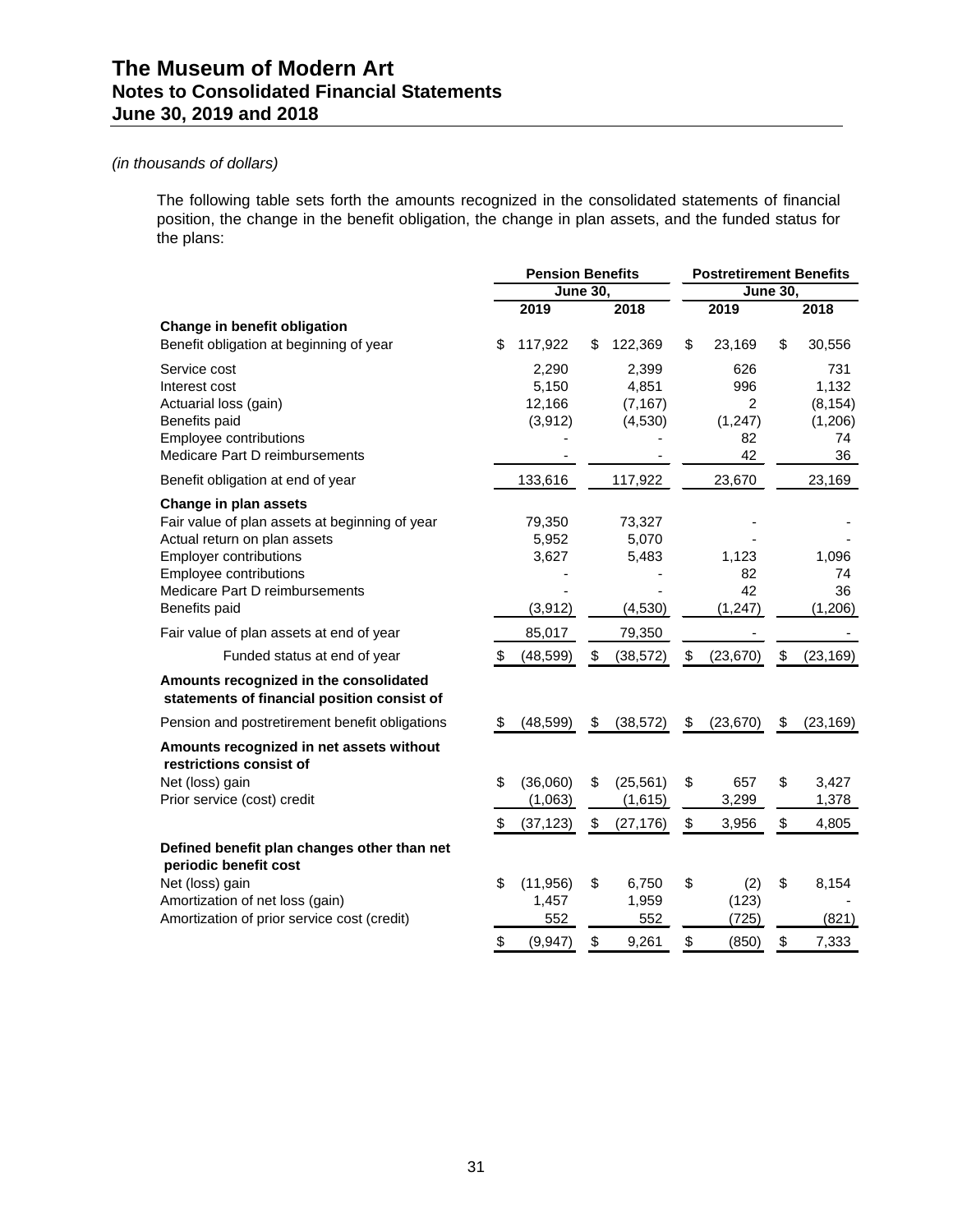The discount rate using the bond matching method was calculated at 3.84%. The rate was determined with an analysis of bonds available at June 30, 2019 with an "AA" or better rating by at least two of the three bond rating agencies, Moody's S&P and Fitch. A hypothetical bond portfolio was constructed to match the expected monthly benefit payments under the plans.

In selecting the expected long-term rate of return on assets, the Museum considered the average rate of earnings expected on the funds invested or to be invested to provide for the benefits of the plan. This included considering the trust's asset allocation and the expected returns likely to be earned over the life of the plan.

The following table includes the weighted-average assumptions for the plans:

|                                                                                                                       | 2019  | 2018  | 2019                              |   | 2018                                     |
|-----------------------------------------------------------------------------------------------------------------------|-------|-------|-----------------------------------|---|------------------------------------------|
| Weighted-average assumptions as of June 30                                                                            |       |       |                                   |   |                                          |
| Discount rate                                                                                                         | 3.84% | 4.41% | 3.84%                             |   | 4.41%                                    |
| Expected return on plan assets                                                                                        | 7.25  | 7.50  |                                   |   |                                          |
| Rate of compensation increase                                                                                         | 3.50  | 3.50  |                                   |   |                                          |
| Amounts in net assets without donor restrictions<br>expected to be recognized in net periodic benefit cost<br>in 2020 |       |       | <b>Pension</b><br><b>Benefits</b> |   | <b>Postretirement</b><br><b>Benefits</b> |
| Net (loss) gain<br>Prior service (cost) credit                                                                        |       | \$    | (2,249)<br>(552)                  | S | 104<br>622                               |
|                                                                                                                       |       | \$    | (2,801)                           | S | 726                                      |

The accumulated benefit obligation for the pension plan at June 30, 2019 and 2018 was \$114,827 and \$103,045, respectively. Detail of the changes in the accumulated benefit obligation for the pension plan is as follows:

|                                                             |   | 2019    |   | 2018     |
|-------------------------------------------------------------|---|---------|---|----------|
| Accumulated benefit obligation at beginning of year         | S | 103.045 | S | 105,399  |
| Accumulation of benefits, including experience gains/losses |   | 2,355   |   | 2,776    |
| Change in average discount period                           |   | 4.459   |   | 4.219    |
| Benefit payments                                            |   | (3,912) |   | (4,530)  |
| Change in actuarial assumptions                             |   | 8,880   |   | (4, 819) |
| Accumulated benefit obligation at end of year               | S | 114.827 |   | 103,045  |

The accumulated benefit obligation for the Supplemental Executive Retirement Plan at June 30, 2019 and 2018 was \$3,478 and \$3,098, respectively. The plan was frozen in fiscal year 2009.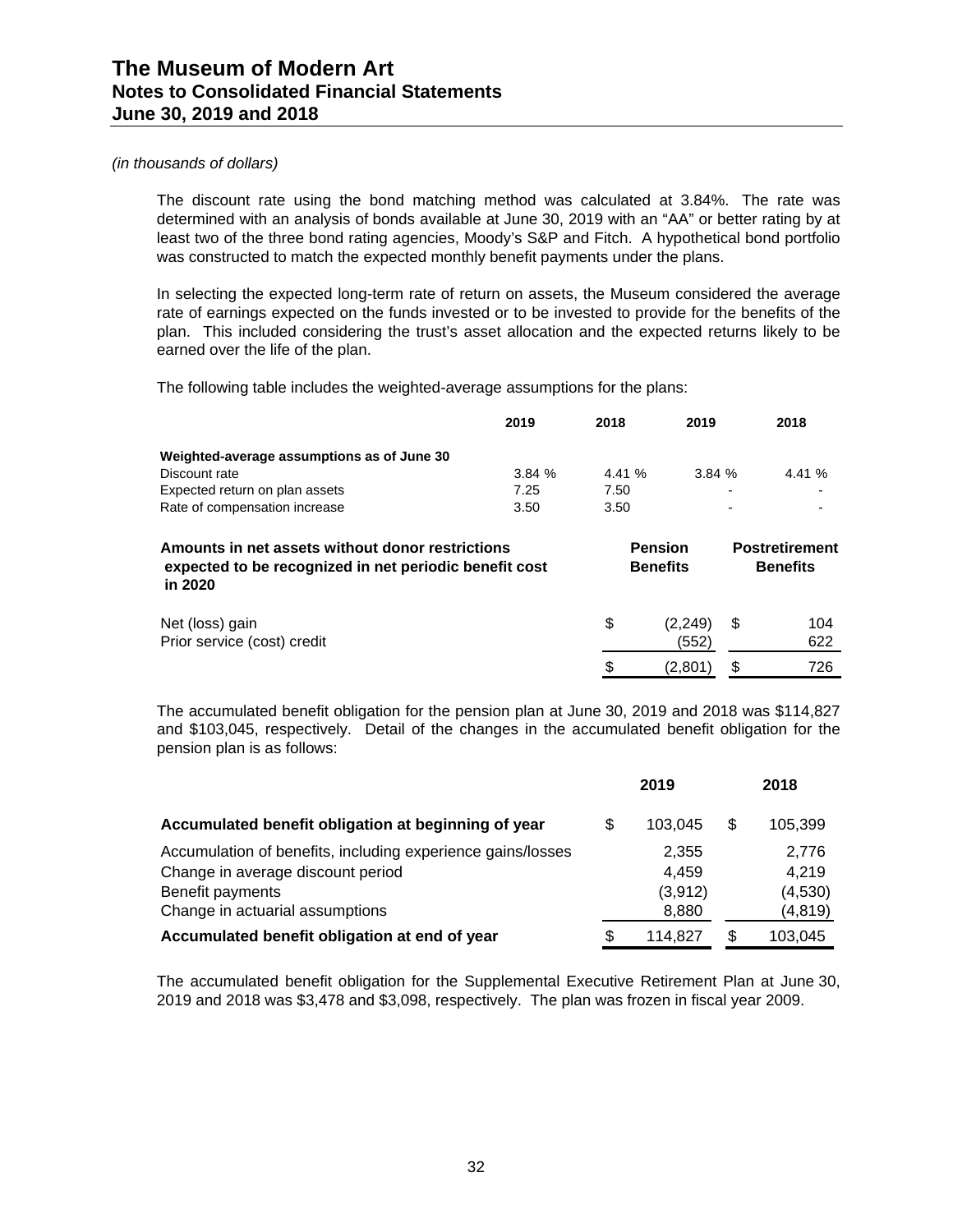### *(in thousands of dollars)*

The following table sets forth the components of the net periodic pension and postretirement benefits cost for the years ended June 30, 2019 and 2018:

|                                             | <b>Pension Benefits</b> |   |          |   |       | <b>Postretirement Benefits</b> |       |  |
|---------------------------------------------|-------------------------|---|----------|---|-------|--------------------------------|-------|--|
|                                             | 2019                    |   | 2018     |   | 2019  |                                | 2018  |  |
| Service cost                                | \$<br>2.290             | S | 2.399    | S | 626   | S                              | 731   |  |
| Interest cost                               | 5,150                   |   | 4,851    |   | 996   |                                | 1,131 |  |
| Expected return on plan assets              | (5,742)                 |   | (5, 487) |   |       |                                |       |  |
| Amortization of prior service cost (credit) | 552                     |   | 552      |   | (725) |                                | (821) |  |
| Amortization of net loss (gain)             | 1,457                   |   | 1,959    |   | (123) |                                |       |  |
| Net periodic benefit cost                   | 3.707                   |   | 4.274    |   | 774   |                                | 1.041 |  |

The health care cost trend rate assumption used in determining the accumulated postretirement benefit obligation for the coming year is 6.9% and 5.6% at June 30, 2019 and 2018, respectively.

The following data shows the effect of a one percentage point health care cost trend rate increase (decrease) for 2019, inclusive of the impact of a higher discount rate in fiscal 2019:

|                                              | Percentage<br><b>Point</b><br><b>Increase</b> |       | Percentage<br><b>Point</b><br>(Decrease) |         |  |
|----------------------------------------------|-----------------------------------------------|-------|------------------------------------------|---------|--|
| Effect on total of service and interest cost | \$.                                           | 332   | \$.                                      | (260)   |  |
| Effect on postretirement benefit obligation  |                                               | 3,708 |                                          | (3,023) |  |

Target allocations at June 30, 2019, by asset category are as follows:

| <b>Asset category</b> |
|-----------------------|
|-----------------------|

| Equity securities | 75 % |
|-------------------|------|
| Fixed income      | 25 % |

The composition of asset categories and valuation techniques used to measure fair value are described in Note 3.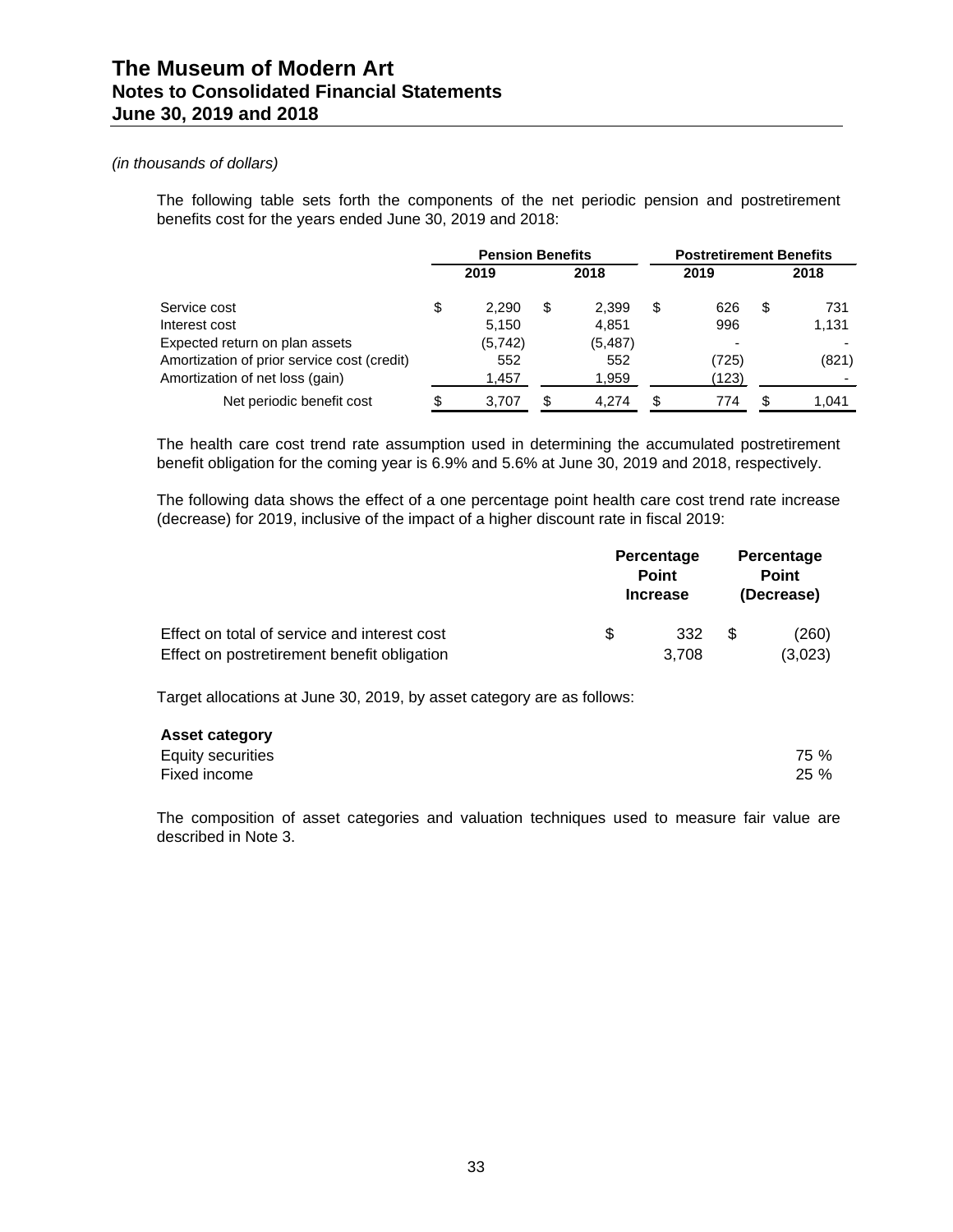#### **Fair Value Measurements**

Within the fair value hierarchy, the pension plan's investments at fair value by level as of June 30, 2019 and 2018 are as follows:

|                           | Quoted<br><b>Prices in</b><br><b>Active</b><br><b>Markets</b><br>(Level 1) | <b>Significant</b><br><b>Other</b><br><b>Observable</b><br><b>Inputs</b><br>(Level 2) |        | <b>Significant</b><br>Unobservable<br><b>Inputs</b><br>(Level 3) |  |    |        | <b>Total</b><br><b>Fair Value</b><br>2019 |
|---------------------------|----------------------------------------------------------------------------|---------------------------------------------------------------------------------------|--------|------------------------------------------------------------------|--|----|--------|-------------------------------------------|
| <b>Assets</b>             |                                                                            |                                                                                       |        |                                                                  |  |    |        |                                           |
| Cash and cash equivalents | \$<br>894                                                                  | \$                                                                                    |        | \$                                                               |  | \$ | 894    |                                           |
| Fixed income              |                                                                            |                                                                                       |        |                                                                  |  |    |        |                                           |
| Fixed income – other      |                                                                            |                                                                                       | 3,139  |                                                                  |  |    | 3,139  |                                           |
| Government & corporate    |                                                                            |                                                                                       | 16,999 |                                                                  |  |    | 16,999 |                                           |
| Equities                  |                                                                            |                                                                                       |        |                                                                  |  |    |        |                                           |
| <b>Securities</b>         | 11,186                                                                     |                                                                                       |        |                                                                  |  |    | 11,186 |                                           |
| Registered mutual funds   | 48,136                                                                     |                                                                                       |        |                                                                  |  |    | 48,136 |                                           |
| Investment funds          |                                                                            |                                                                                       | 4,663  |                                                                  |  |    | 4,663  |                                           |
| Total investments and     |                                                                            |                                                                                       |        |                                                                  |  |    |        |                                           |
| cash equivalents          | \$<br>60,216                                                               | \$                                                                                    | 24,801 | \$                                                               |  | \$ | 85,017 |                                           |

|                           | Quoted<br><b>Prices in</b><br><b>Active</b><br><b>Markets</b><br>(Level 1) |    | <b>Significant</b><br>Other<br><b>Observable</b><br><b>Inputs</b><br>(Level 2) |    | <b>Significant</b><br>Unobservable<br><b>Inputs</b><br>(Level 3) |    | Total<br><b>Fair Value</b><br>2018 |  |
|---------------------------|----------------------------------------------------------------------------|----|--------------------------------------------------------------------------------|----|------------------------------------------------------------------|----|------------------------------------|--|
| Assets                    |                                                                            |    |                                                                                |    |                                                                  |    |                                    |  |
| Cash and cash equivalents | \$<br>616                                                                  | \$ |                                                                                | \$ |                                                                  | \$ | 616                                |  |
| Fixed income              |                                                                            |    |                                                                                |    |                                                                  |    |                                    |  |
| Fixed income – other      |                                                                            |    | 2,575                                                                          |    |                                                                  |    | 2,575                              |  |
| Government & corporate    |                                                                            |    | 17,273                                                                         |    |                                                                  |    | 17,273                             |  |
| Equities                  |                                                                            |    |                                                                                |    |                                                                  |    |                                    |  |
| <b>Securities</b>         | 2,413                                                                      |    |                                                                                |    |                                                                  |    | 2,413                              |  |
| Registered mutual funds   | 51,673                                                                     |    |                                                                                |    |                                                                  |    | 51,673                             |  |
| Investment funds          |                                                                            |    | 4,800                                                                          |    |                                                                  |    | 4,800                              |  |
| Total investments and     |                                                                            |    |                                                                                |    |                                                                  |    |                                    |  |
| cash equivalents          | \$<br>54,702                                                               | \$ | 24,648                                                                         | \$ |                                                                  | \$ | 79,350                             |  |

The investment funds categorized as Level 2 have monthly redemptions with a 15 day notice period. There were no significant transfers between Level 1 and Level 2 in fiscal years 2019 and 2018.

The Museum's primary investment objective is to maximize the total rate of return, subject to the preservation of capital. The primary means by which capital preservation is to be achieved is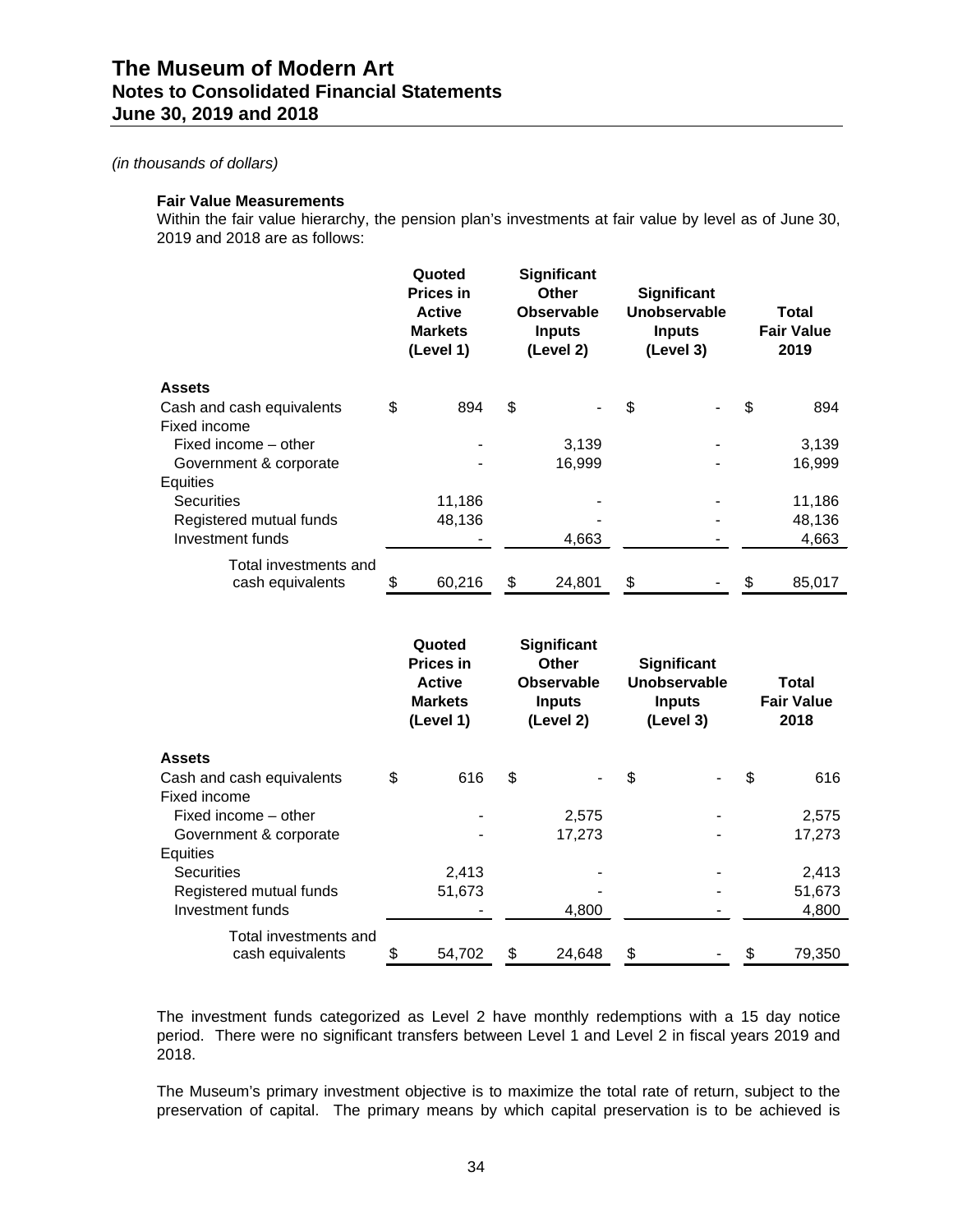through diversification of the Plan's assets across asset classes. The assets are viewed as a having a long term horizon with high liquidity needs.

Cash flows for the fiscal year ending June 30, 2019 are as follows:

|                                                               | <b>Pension</b><br><b>Benefits</b> | <b>Postretirement</b><br><b>Benefits</b> |
|---------------------------------------------------------------|-----------------------------------|------------------------------------------|
| <b>Expected employer contributions</b>                        |                                   |                                          |
| 2020                                                          | \$<br>5,385                       | \$                                       |
| Projected benefit payments for the fiscal year ending June 30 |                                   |                                          |
| 2020                                                          | \$<br>5.719                       | \$<br>1,111                              |
| 2021                                                          | 5,551                             | 1,026                                    |
| 2022                                                          | 5.474                             | 1,024                                    |
| 2023                                                          | 5,788                             | 1,069                                    |
| 2024                                                          | 5.771                             | 1,105                                    |
| 2025-2029                                                     | 32.431                            | 6,039                                    |

The Medicare Prescription Drug Act (The "Act") introduced a prescription drug benefit under Medicare Part D as well as a federal subsidy to employers whose plans provide an "actuarial equivalent" prescription drug benefit. The Museum's postretirement prescription drug benefit qualified for this subsidy and consequently the Museum treats the effects of the Act as an actuarial gain. The effects of the Act are not significant. Accordingly, there was minimal impact on the net periodic postretirement benefit cost for fiscal years 2019 and 2018.

### **13. Advances to the Trust**

The Museum, together with the Trust and a private developer, completed construction of a combined-use building in 1980, providing renovated and expanded facilities for the Museum and a condominium project using development rights from the Museum's real estate ("Museum Tower").

In connection with the 1980 expansion, real property used for part of the expansion was transferred to the Trust, and a portion of the new construction was leased back to the Museum under a renewable 99-year net lease for a payment of one dollar annually. The lease also provides for the Museum's right to purchase the leased premises for one dollar under certain circumstances. Under this arrangement, as further described below, related expenditures, cumulative interest, and the associated debt for the 1980 expansion and renovation of the Museum are not reflected in these consolidated financial statements.

Over the years, the Trust has issued serial bonds to the public for the purpose of refinancing earlier bond issues in 1980, 1984, 1991, 1993, 1996 and 2001. In May 2012, the Trust refinanced the remaining 1996 and 2001 bond issues with Series 2012A Refunding Revenue Bonds of \$38,360 with a final maturity in 2023. The Series 2012A bonds did not extend the maturity of the 1996 and 2001 bond issues and are the only outstanding bonds with respect to the 1980 expansion.

In accordance with the New York State legislation pertaining to the Trust, the Museum Tower is exempt from real property taxation, but the Trust collects the equivalent of real property taxes from the owners of individual condominium units in the Museum Tower. These tax-equivalency payments ("TEPs") are based on the real property tax assessment of the Museum Tower.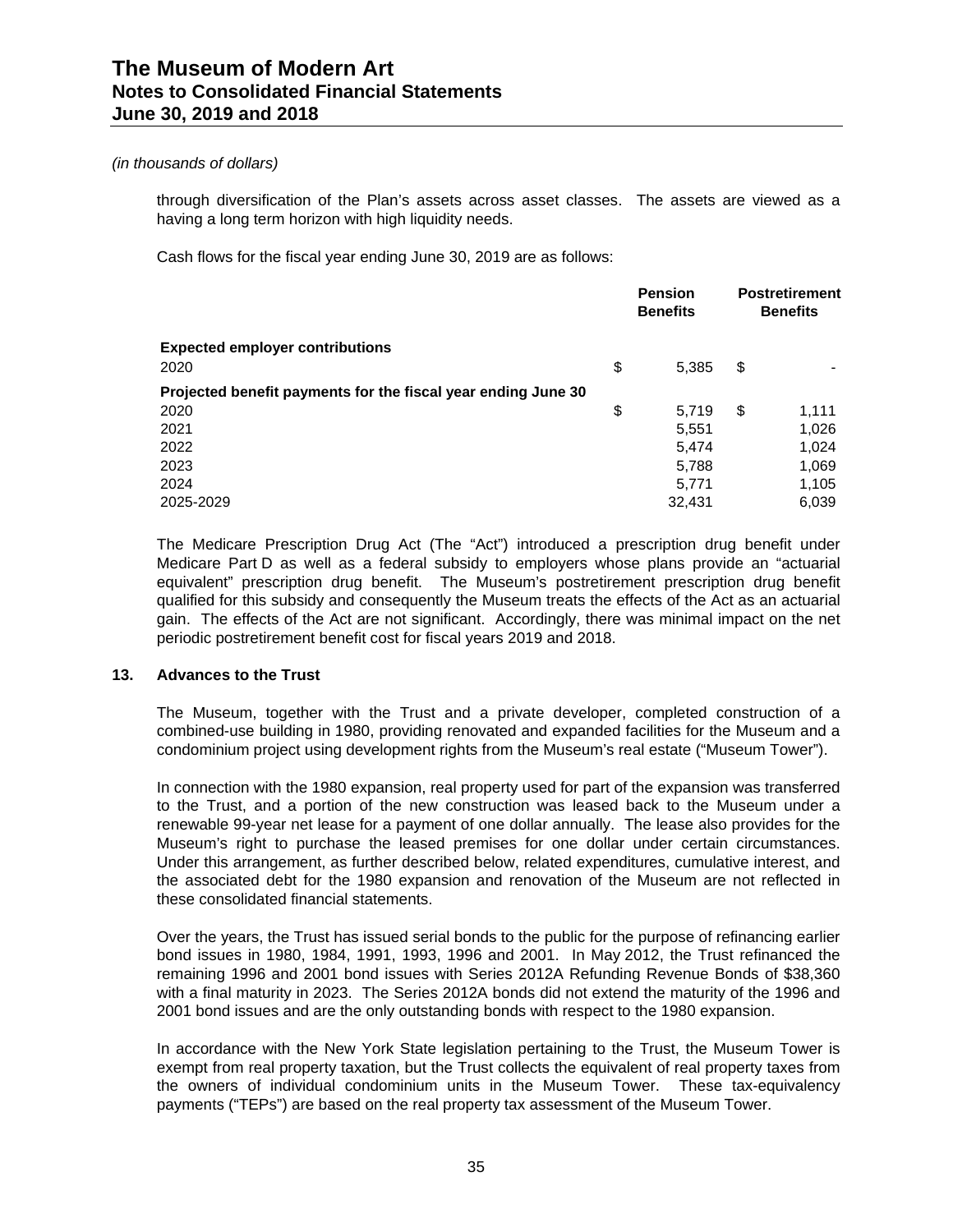### *(in thousands of dollars)*

In connection with the 1980 expansion, the Museum agreed to advance funds to the Trust to the extent that TEPs and the proceeds of the Serial Bonds are not sufficient to pay debt service due from time to time from the Trust to the holders of the Serial Bonds and to complete the 1980 expansion project. Such advances totaled \$31,232 and \$32,082, respectively, at June 30, 2019 and 2018.

The advances bore interest at a rate of 9% annually through June 30, 2004. Pursuant to an agreement in January 2006 between the Museum and the Trust, the interest rate on the outstanding advances from the Museum was converted to a market-based floating rate. The Museum also agreed that no additional interest would accrue on the advances for a five-year period beginning July 1, 2004 through June 30, 2009. Cumulative interest totaled \$145,735 and \$141,094 at June 30, 2019 and 2018, respectively.

Commencing on July 1, 2009 and thereafter, the unpaid balance of any outstanding advances will accrue interest at a floating rate equal to the 3-year Treasury rate in effect on July 1 of that year. The rate was 2.7 % and 1.6 % for fiscal years 2019 and 2018, respectively. This agreement provided for the issuance of new instruments to the Museum to evidence the obligations of the Trust, which required the authorization of the Comptroller of the State of New York and of the Comptroller of the City of New York. These authorizations were obtained in August 2006 and the new instruments evidencing the Trust's obligations have now been issued.

Pursuant to the New York Arts and Cultural Affairs Law, the Trust uses TEPs to pay administrative expenses, the portion of the TEPs due to the City of New York, and debt service on the Serial Bonds. Any TEPs that remain after such payments have been made are applied to repay the Museum advances made to the Trust described above and interest earned thereon.

In the event that the Museum is required to make further advances to cover debt service on the Serial Bonds described above, the Trust has agreed to issue to the Museum instruments for the amount of each such advance, which will be subject to the same terms and conditions as the instruments currently outstanding with respect to the previous advances from the Museum.

Statutory law limits the Museum's right to collect unpaid interest and principal with respect to any advance not paid within 57 years from the date of the original advance. Accordingly, to the extent that any advance and all accrued interest are not repaid in full within 57 years, the obligation of the Trust to the Museum will be extinguished and the Museum will thereafter have no right to collect from the Trust with respect to such obligations. The earliest expiration date for any advance will occur in 2039.

TEPs available in accordance with the Arts and Cultural Affairs Law described above to reimburse the Museum for its advances were \$850 and \$1,150 in 2019 and 2018, respectively. The amounts were paid to the Museum, decreasing the receivable from the Trust. The Museum receives annual audited financial statements of the Trust. In addition, the Museum reviews the tax equivalency billings, subsequent collection and allocation of proceeds.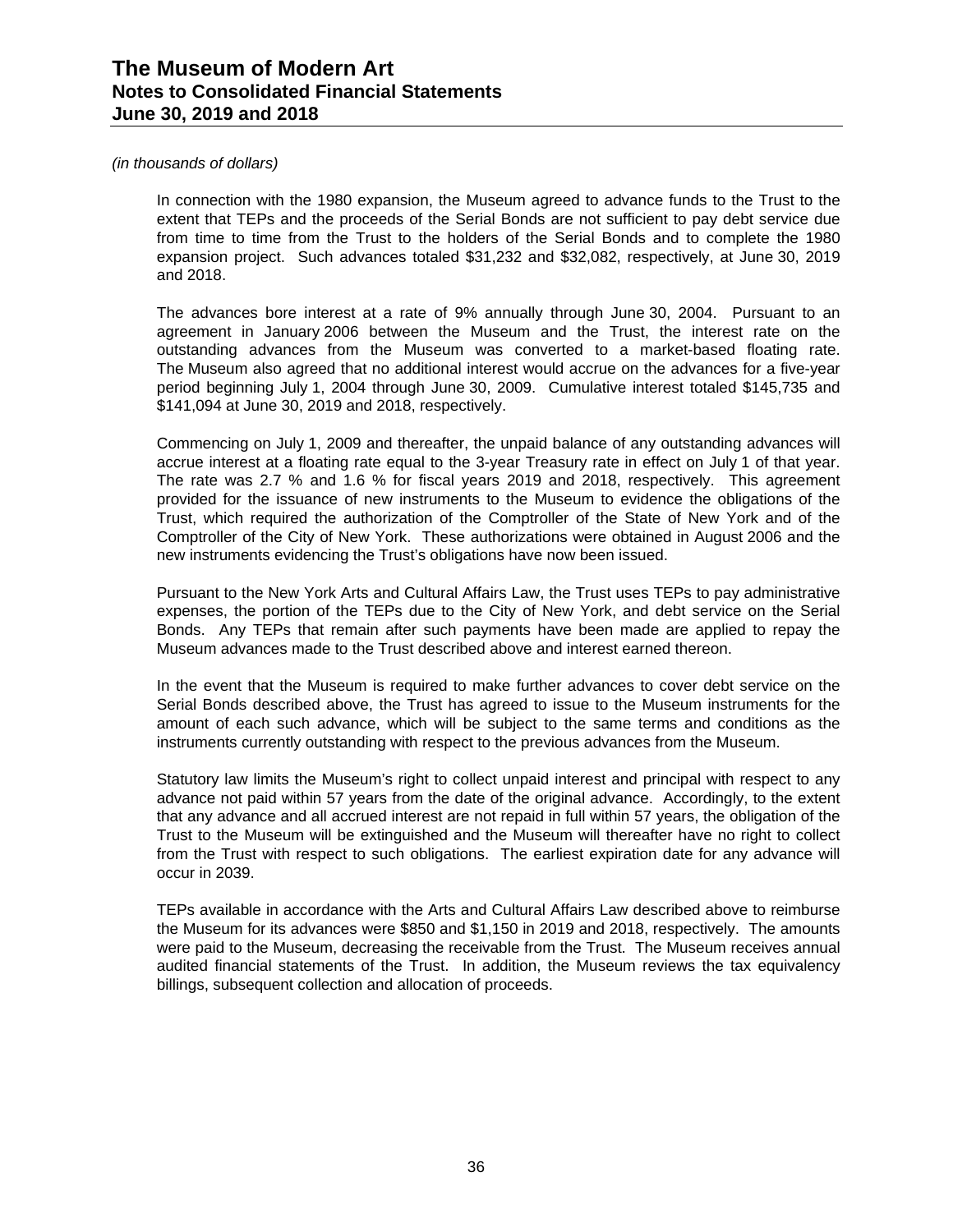### **14. Commitments**

The Museum is obligated under lease agreements, which generally require the payment of base rents plus escalations. Rent expense under these leases amounted to \$3,138 in 2019 and 2018.

Minimum lease payments under noncancelable operating leases as of June 30, 2019 are as follows:

| 2020                         | \$<br>3,435  |
|------------------------------|--------------|
| 2021                         | 3,504        |
| 2022                         | 2,648        |
| 2023                         | 2,697        |
| 2024                         | 2,748        |
| Thereafter                   | 18,854       |
| Total minimum lease payments | \$<br>33,886 |

### **15. Functional Expenses**

Expenses by functional and natural classification for the year ended June 30, 2019 are as follows:

|                                       |                          | <b>Cost of Goods</b> Depreciation |    | Occupancy,<br><b>Utilities and</b><br><b>Repairs</b> |    | Professional<br>Fees |      | Salaries &<br><b>Benefits</b> | Supplies &<br>Other      |    | <b>Travel and</b><br>Research<br>Related<br><b>Expenses</b> | Communications | Total   |
|---------------------------------------|--------------------------|-----------------------------------|----|------------------------------------------------------|----|----------------------|------|-------------------------------|--------------------------|----|-------------------------------------------------------------|----------------|---------|
| <b>Program Expenses:</b>              |                          |                                   |    |                                                      |    |                      |      |                               |                          |    |                                                             |                |         |
| Auxiliary                             | \$<br>28.998 \$          | 806                               | S. | 4.348                                                | -S | 1.608 \$             |      | 16.189 \$                     | 2.169                    | -S | 274S                                                        | $3.445$ \$     | 57,837  |
| <b>Curatorial &amp; Support</b>       | $\overline{\phantom{a}}$ | $\overline{\phantom{a}}$          |    | 1.450                                                |    | 2.002                |      | 39.478                        | 3.629                    |    | 730                                                         | 120            | 47.409  |
| Exhibitions                           | $\sim$                   |                                   |    | 201                                                  |    | 2.996                |      | 1,292                         | 7,342                    |    | 810                                                         | 850            | 13.491  |
| Facilities, Security & Other          | $\overline{\phantom{a}}$ | 20,048                            |    | 14.126                                               |    | 370                  |      | 22,034                        | 704                      |    | 12                                                          | $\overline{c}$ | 57,296  |
| Other Museum Programs                 | $\overline{\phantom{a}}$ | $\overline{\phantom{a}}$          |    | 4                                                    |    | 1.153                |      | 3.768                         | $\overline{\phantom{a}}$ |    | 372                                                         | 43             | 5,340   |
| Public Information                    | $\overline{\phantom{a}}$ | $\overline{\phantom{a}}$          |    | 3                                                    |    | 1.277                |      | 4.414                         | 160                      |    |                                                             | 1.088          | 6,943   |
| <b>Public Services</b>                | $\overline{\phantom{a}}$ | $\overline{\phantom{a}}$          |    | $\sim$                                               |    | 201                  |      | 3,522                         | 1,160                    |    | 113                                                         | 369            | 5,365   |
| <b>Management and General:</b>        |                          |                                   |    |                                                      |    |                      |      |                               |                          |    |                                                             |                |         |
| Admin & Other                         | $\sim$                   | 5.088                             |    | 2.389                                                |    | 6,331                |      | 17,276                        | 5,981                    |    | 530                                                         | 68             | 37,663  |
| Fundraising:                          |                          |                                   |    |                                                      |    |                      |      |                               |                          |    |                                                             |                |         |
| Membership, Development & Cultivation |                          | 1.605                             |    | 111                                                  |    | 723                  |      | 8.124                         | 1.365                    |    | 262                                                         | 1.622          | 13.812  |
|                                       | 28,998 \$                | 27.547 \$                         |    | 22.632 \$                                            |    | 16,661               | - \$ | 116,097                       | 22,510 \$                |    | $3,104$ \$                                                  | 7.607 \$       | 245,156 |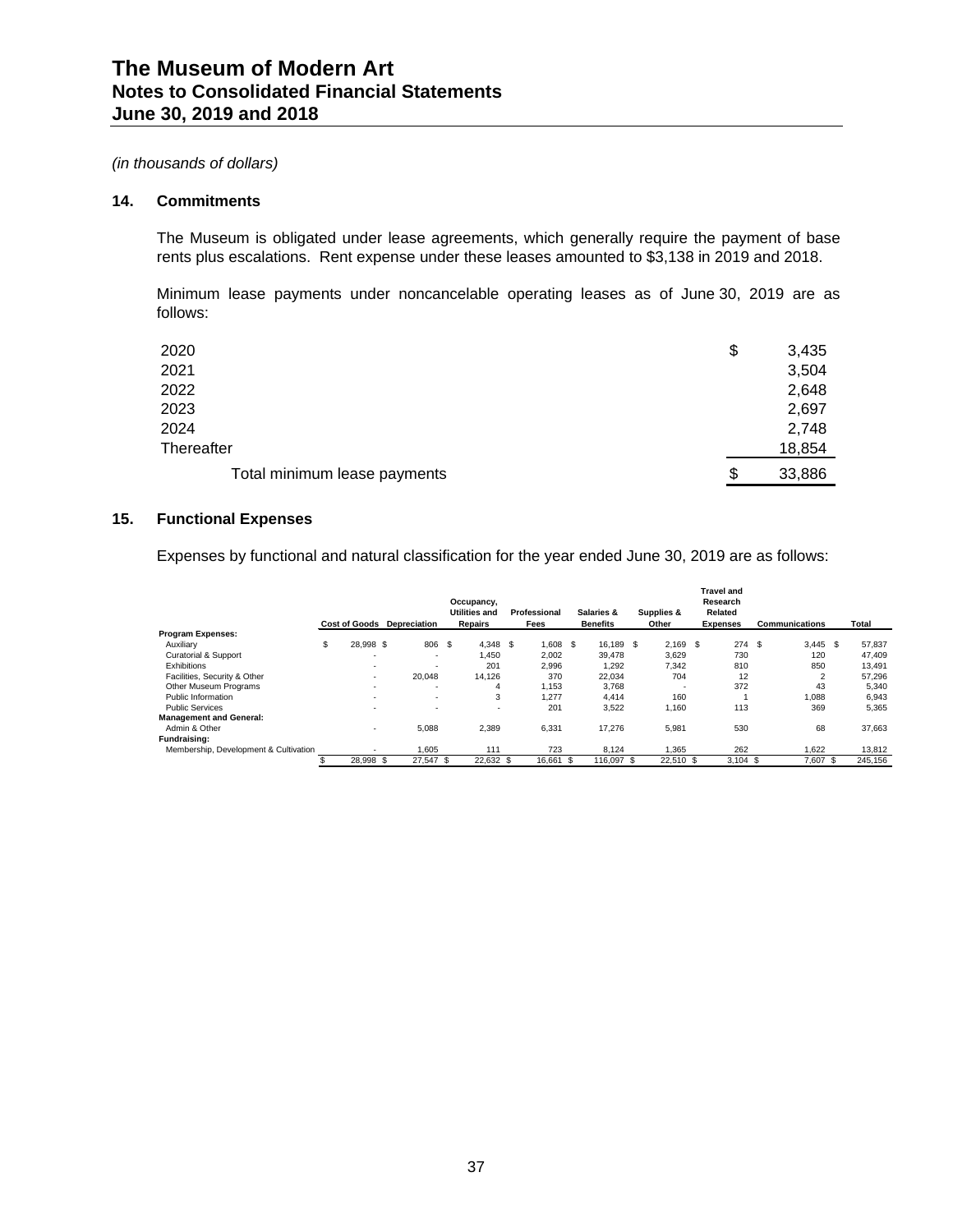### **16. Liquidity**

The Museum's financial assets and resources available to meet cash needs for general expenditures within one year of the date of the consolidated statements of financial position were as follows:

|                                                                   | 2019         | 2018         |
|-------------------------------------------------------------------|--------------|--------------|
| <b>Financial Assets</b>                                           |              |              |
| Total assets at year-end                                          | \$2,379,276  | \$2,228,983  |
| Less non-financial assets:                                        |              |              |
| Property, plant and equipment, net                                | (728,824)    | (646, 402)   |
| The Trust for Cultural Resources receivable                       | (31, 232)    | (32,082)     |
| Prepaid expenses and other assets                                 | (14, 762)    | (13, 279)    |
| Interest in net assets of International Council                   | (6,320)      | (6,065)      |
| Contributions receivable (with restriction)                       | (217, 596)   | (258, 582)   |
| Financial assets, at year-end                                     | 1,380,542    | 1,272,573    |
| Less amounts unavailable for general expenditure within one year: |              |              |
| Restricted by donor with time or purpose restrictions             | (74, 304)    | (79, 585)    |
| Subject to appropriation and satisfaction of donor restrictions   | (415, 631)   | (438,559)    |
| Financial assets available to meet cash needs for general         |              |              |
| expenditures within one year                                      | 890,607      | 754,429      |
| Liquidity resources:                                              |              |              |
| Available bank lines of credit and revolvers                      | 54,200       | 39,200       |
| Total financial assets and resources available within one year    | 944,807<br>S | 793,629<br>S |

As an integral part of the Museum's liquidity management strategy, the Museum structures its financial assets to be available as general expenditures, liabilities including debt service, and other obligations come due. The Museum invests cash in excess of daily requirements in short–term money market funds. Cash withdrawals from the investment pool are in sync with the museum's spending policy, but may be adjusted periodically based on the timing of gifts received, capital calls, income and capital distributions, operating expenses and other factors affecting available cash. Endowment funds appropriated for spending are distributed to Museum departments quarterly or held for general operating purposes. To manage potential liquidity needs, the Museum also has bank revolvers and lines of credit which totaled \$72,000 and \$57,000 at 2019 and 2018, respectively, which it could draw upon. Available bank revolvers and lines of credit are \$54,200 and \$39,200 at June 30, 2019 and 2018, respectively.

The Museum also has board designated endowments funds of \$137,106 and \$30,282 at June 30, 2019 and 2018, respectively. The Museum does not intend to spend from its board designated endowment funds other than amounts appropriated for expenditure as part of the annual budget process approval; however, amounts from its board designated endowment could be made available, if necessary.